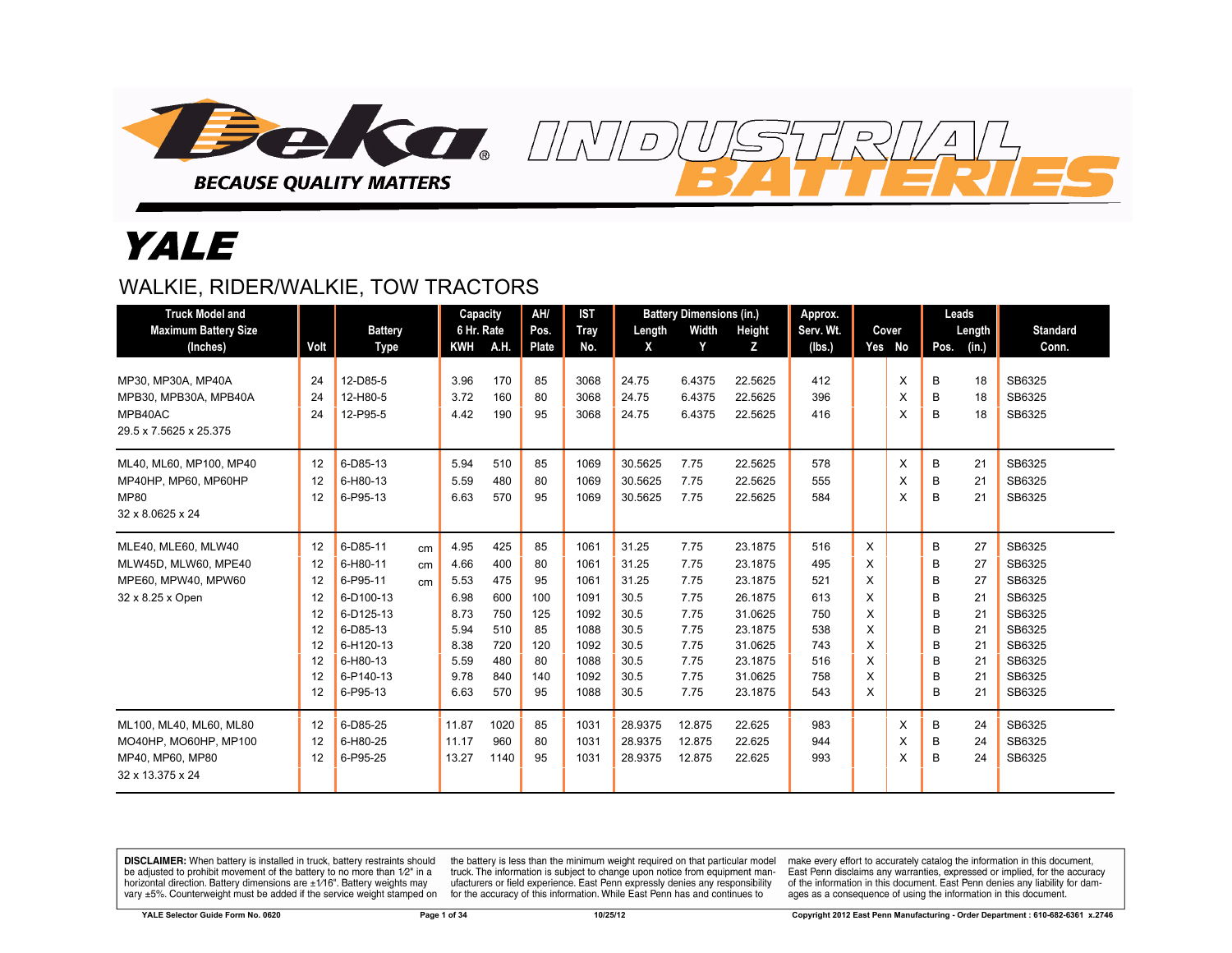| <b>Truck Model and</b>       |      |                |    | Capacity   |      | AH/   | IST         |         | <b>Battery Dimensions (in.)</b> |         | Approx.   |   |        | Leads |        |                 |
|------------------------------|------|----------------|----|------------|------|-------|-------------|---------|---------------------------------|---------|-----------|---|--------|-------|--------|-----------------|
| <b>Maximum Battery Size</b>  |      | <b>Battery</b> |    | 6 Hr. Rate |      | Pos.  | <b>Tray</b> | Length  | Width                           | Height  | Serv. Wt. |   | Cover  |       | Length | <b>Standard</b> |
| (Inches)                     | Volt | <b>Type</b>    |    | KWH        | A.H. | Plate | No.         | X       | Y                               | z       | (lbs.)    |   | Yes No | Pos.  | (in.)  | Conn.           |
|                              |      |                |    |            |      |       |             |         |                                 |         |           |   |        |       |        |                 |
| ML100, ML40, ML60, ML80      | 24   | 12-D85-11      | cm | 9.89       | 425  | 85    | 3322        | 31.375  | 12.875                          | 22.75   | 939       |   | X      | В     | 30     | SB6325          |
| MO40HP, MO60HP, MP100        | 24   | 12-H80-11      | cm | 9.31       | 400  | 80    | 3322        | 31.375  | 12.875                          | 22.75   | 901       |   | X      | B     | 30     | SB6325          |
| MP40, MP60, MP80             | 24   | 12-P95-11      | cm | 11.06      | 475  | 95    | 3322        | 31.375  | 12.875                          | 22.75   | 948       |   | X      | B     | 30     | SB6325          |
| 32 x 13.375 x 24             | 24   | 12-D85-13      |    | 11.87      | 510  | 85    | 3082        | 30.5625 | 12.75                           | 22.625  | 1025      |   | X      | B     | 24     | SB6325          |
|                              | 24   | 12-H80-13      |    | 11.17      | 480  | 80    | 3082        | 30.5625 | 12.75                           | 22.625  | 984       |   | X      | B     | 24     | SB6325          |
|                              | 24   | 12-P95-13      |    | 13.27      | 570  | 95    | 3082        | 30.5625 | 12.75                           | 22.625  | 1035      |   | X      | B     | 24     | SB6325          |
| MLE40. MLE60. MLW40          | 12   | 6-D100-25      |    | 13.97      | 1200 | 100   | 1137        | 28.9375 | 12.875                          | 26.25   | 1153      | X |        | B     | 24     | SB6325          |
| MLW60, MPC40, MPC60          | 12   | 6-D125-25      |    | 17.46      | 1500 | 125   | 1206        | 28.9375 | 12.875                          | 31.125  | 1391      | X |        | B     | 24     | SB6325          |
| MPE40, MPE60, MPW40          | 12   | 6-D85-25       |    | 11.87      | 1020 | 85    | 1040        | 28.9375 | 12.875                          | 23.25   | 999       | X |        | B     | 24     | SB6325          |
| MPW60, MPW65-E, MPW80        | 12   | 6-H120-25      |    | 16.76      | 1440 | 120   | 1206        | 28.9375 | 12.875                          | 31.125  | 1377      | X |        | B     | 24     | SB6325          |
| 32 x 13.375 x Open           | 12   | 6-H80-25       |    | 11.17      | 960  | 80    | 1040        | 28.9375 | 12.875                          | 23.25   | 959       | X |        | B     | 24     | SB6325          |
|                              | 12   | 6-P140-25      |    | 19.56      | 1680 | 140   | 1206        | 28.9375 | 12.875                          | 31.125  | 1405      | X |        | B     | 24     | SB6325          |
|                              | 12   | 6-P95-25       |    | 13.27      | 1140 | 95    | 1040        | 28.9375 | 12.875                          | 23.25   | 1009      | X |        | B     | 24     | SB6325          |
| MLE40, MLE60, MLW40          | 24   | 12-D100-11     | cm | 11.64      | 500  | 100   | 3539        | 31.375  | 12.875                          | 26.25   | 1068      | X |        | B     | 30     | SB6325          |
| MLW60, MPC40, MPC60          | 24   | 12-D85-11      | cm | 9.89       | 425  | 85    | 3163        | 31.375  | 12.875                          | 23.25   | 965       | X |        | B     | 30     | SB6325          |
| MPC60-E, MPC60AD             | 24   | 12-H80-11      | cm | 9.31       | 400  | 80    | 3163        | 31.375  | 12.875                          | 23.25   | 926       | X |        | B     | 30     | SB6325          |
| MPC60LD, MPE40, MPE60        | 24   | 12-P95-11      | cm | 11.06      | 475  | 95    | 3163        | 31.375  | 12.875                          | 23.25   | 975       | X |        | B     | 30     | SB6325          |
| MPE60-E, MPE80, MPE80-E      | 24   | 12-D100-13     |    | 13.97      | 600  | 100   | 3015        | 30.5625 | 12.75                           | 26.25   | 1185      | X |        | B     | 24     | SB6325          |
| MPW40, MPW60, MPW80          | 24   | 12-D125-13     |    | 17.46      | 750  | 125   | 3008        | 30.5625 | 12.75                           | 31.125  | 1455      | X |        | B     | 24     | SB6325          |
| 32 x 13.375 x Open           | 24   | 12-D85-13      |    | 11.87      | 510  | 85    | 3019        | 30.5625 | 12.75                           | 23.25   | 1049      | X |        | B     | 24     | SB6325          |
| Max. Battery Height - 26.25" | 24   | 12-H120-13     |    | 16.76      | 720  | 120   | 3008        | 30.5625 | 12.75                           | 31.125  | 1440      | X |        | B     | 24     | SB6325          |
| with rollers                 | 24   | 12-H80-13      |    | 11.17      | 480  | 80    | 3019        | 30.5625 | 12.75                           | 23.25   | 1007      | X |        | B     | 24     | SB6325          |
|                              | 24   | 12-P140-13     |    | 19.56      | 840  | 140   | 3008        | 30.5625 | 12.75                           | 31.125  | 1470      | X |        | B     | 24     | SB6325          |
|                              | 24   | 12-P95-13      |    | 13.27      | 570  | 95    | 3019        | 30.5625 | 12.75                           | 23.25   | 1059      | X |        | B     | 24     | SB6325          |
| <b>MPC80, MPE80</b>          | 24   | 12-D100-15     |    | 16.30      | 700  | 100   | 3086        | 35.0625 | 12.875                          | 26.25   | 1362      | X |        | В     | 21     | SB6325          |
| 35.75 x 13.375 x Open        | 24   | 12-D125-15     |    | 20.37      | 875  | 125   | 3039        | 35.0625 | 12.875                          | 31.125  | 1674      | X |        | B     | 21     | SB6325          |
|                              | 24   | 12-D85-15      |    | 13.85      | 595  | 85    | 3016        | 35.0625 | 12.875                          | 23.25   | 1197      | X |        | B     | 21     | SB6325          |
|                              | 24   | 12-H120-15     |    | 19.56      | 840  | 120   | 3039        | 35.0625 | 12.875                          | 31.125  | 1657      | X |        | B     | 21     | SB6325          |
|                              | 24   | 12-H80-15      |    | 13.04      | 560  | 80    | 3016        | 35.0625 | 12.875                          | 23.25   | 1149      | X |        | B     | 21     | SB6325          |
|                              | 24   | 12-P140-15     |    | 22.81      | 980  | 140   | 3039        | 35.0625 | 12.875                          | 31.125  | 1691      | X |        | B     | 21     | SB6325          |
|                              | 24   | 12-P95-15      |    | 15.48      | 665  | 95    | 3016        | 35.0625 | 12.875                          | 23.25   | 1209      | X |        | B     | 21     | SB6325          |
| ME20, MS20, MS30, MS40       | 12   | 6-D85-13       |    | 5.94       | 510  | 85    | 1069        | 30.5625 | 7.75                            | 22.5625 | 578       |   | Χ      | В     | 18     | SB6325          |
| <b>MSB20, MSB30</b>          | 12   | 6-H80-13       |    | 5.59       | 480  | 80    | 1069        | 30.5625 | 7.75                            | 22.5625 | 555       |   | X      | B     | 18     | SB6325          |
| 32.5 x 8.25 x 23.5           | 12   | 6-P95-13       |    | 6.63       | 570  | 95    | 1069        | 30.5625 | 7.75                            | 22.5625 | 584       |   | X      | B     | 18     | SB6325          |

**DISCLAIMER:** When battery is installed in truck, battery restraints should be adjusted to prohibit movement of the battery to no more than  $12^v$  in a horizontal direction. Battery dimensions are  $\pm 1/16^v$ . Battery wei

the battery is less than the minimum weight required on that particular model<br>truck. The information is subject to change upon notice from equipment manufacturers or field experience. East Penn expressly denies any responsibility for the accuracy of this information. While East Penn has and continues to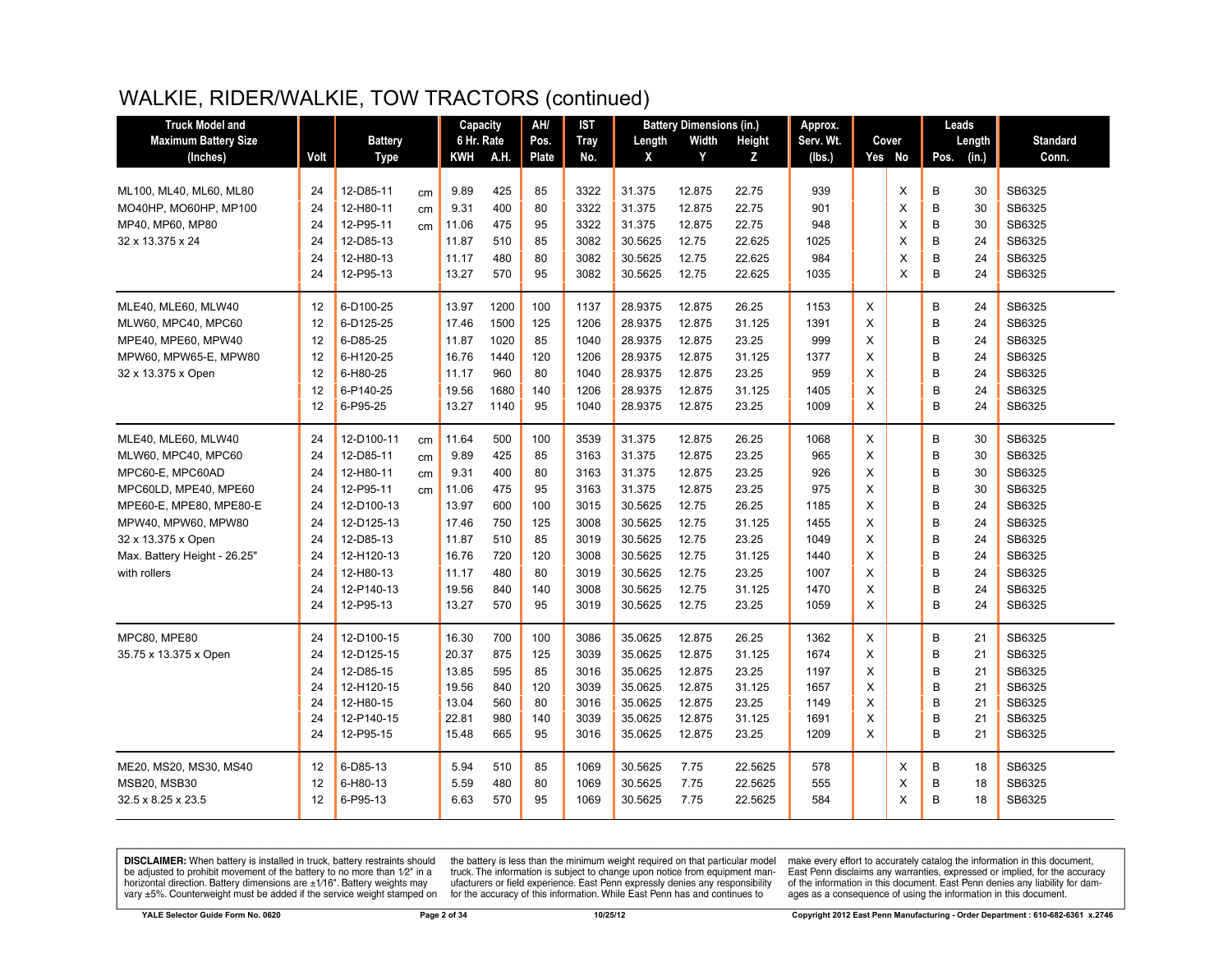| <b>Truck Model and</b>      |      |                |    | Capacity   |      | AH/   | <b>IST</b>  |         | <b>Battery Dimensions (in.)</b> |               | Approx.   |   |          | Leads |        |                 |
|-----------------------------|------|----------------|----|------------|------|-------|-------------|---------|---------------------------------|---------------|-----------|---|----------|-------|--------|-----------------|
| <b>Maximum Battery Size</b> |      | <b>Battery</b> |    | 6 Hr. Rate |      | Pos.  | <b>Tray</b> | Length  | Width                           | <b>Height</b> | Serv. Wt. |   | Cover    |       | Length | <b>Standard</b> |
| (Inches)                    | Volt | Type           |    | KWH        | A.H. | Plate | No.         | X       | Y                               | Z             | (lbs.)    |   | Yes No   | Pos.  | (in.)  | Conn.           |
| ME20, MS20, MS30, MS40      | 12   | 6-D85-27       |    | 12.86      | 1105 | 85    | 1118        | 31.1875 | 12.875                          | 22.625        | 1073      |   | X        | В     | 18     | SB6325          |
| MSB20, MSB30                | 12   | 6-H80-27       |    | 12.11      | 1040 | 80    | 1118        | 31.1875 | 12.875                          | 22.625        | 1030      |   | X        | B     | 18     | SB6325          |
| 32.5 x 13.5 x 23.5          | 12   | 6-P95-27       |    | 14.38      | 1235 | 95    | 1118        | 31.1875 | 12.875                          | 22.625        | 1084      |   | $\times$ | B     | 18     | SB6325          |
| ME20, MS20, MS30, MS40      | 24   | 12-D85-11      | cm | 9.89       | 425  | 85    | 3322        | 31.375  | 12.875                          | 22.75         | 939       |   | X        | B     | 30     | SB6325          |
| MSB20, MSB30                | 24   | 12-H80-11      | cm | 9.31       | 400  | 80    | 3322        | 31.375  | 12.875                          | 22.75         | 901       |   | X        | B     | 30     | SB6325          |
| 32.5 x 13.5 x 23.5          | 24   | 12-P95-11      | cm | 11.06      | 475  | 95    | 3322        | 31.375  | 12.875                          | 22.75         | 948       |   | X        | B     | 30     | SB6325          |
|                             | 24   | 12-D85-13      |    | 11.87      | 510  | 85    | 3082        | 30.5625 | 12.75                           | 22.625        | 1025      |   | X        | B     | 18     | SB6325          |
|                             | 24   | 12-H80-13      |    | 11.17      | 480  | 80    | 3082        | 30.5625 | 12.75                           | 22.625        | 984       |   | X        | B     | 18     | SB6325          |
|                             | 24   | 12-P95-13      |    | 13.27      | 570  | 95    | 3082        | 30.5625 | 12.75                           | 22.625        | 1035      |   | X        | B     | 18     | SB6325          |
| MRW20, MRW30, MSW20         | 12   | 6-D85-15       |    | 6.93       | 595  | 85    | 1097        | 35.375  | 7.75                            | 23.1875       | 611       | X |          | B     | 20     | SB6325          |
| <b>MSW30, MSW40</b>         | 12   | 6-H80-15       |    | 6.52       | 560  | 80    | 1097        | 35.375  | 7.75                            | 23.1875       | 587       | X |          | B     | 20     | SB6325          |
| 35.375 x 8.25 x 24          | 12   | 6-P95-15       |    | 7.74       | 665  | 95    | 1097        | 35.375  | 7.75                            | 23.1875       | 617       | X |          | B     | 20     | SB6325          |
| MRW20, MRW30, MSW20         | 24   | 12-D85-7       |    | 5.94       | 255  | 85    | 3198        | 33.5625 | 7.75                            | 23.1875       | 598       | X |          | В     | 20     | SB6325          |
| <b>MSW30, MSW40</b>         | 24   | 12-H80-7       |    | 5.59       | 240  | 80    | 3198        | 33.5625 | 7.75                            | 23.1875       | 574       | X |          | B     | 20     | SB6325          |
| 35.375 x 8.25 x 24          | 24   | 12-P95-7       |    | 6.63       | 285  | 95    | 3198        | 33.5625 | 7.75                            | 23.1875       | 604       | Χ |          | B     | 20     | SB6325          |
| MRW20, MRW30, MSW20         | 12   | 6-D85-29       |    | 13.85      | 1190 | 85    | 1280        | 33.5625 | 12.9375                         | 23.25         | 1162      | Χ |          | B     | 20     | SB6325          |
| <b>MSW30, MSW40</b>         | 12   | 6-H80-29       |    | 13.04      | 1120 | 80    | 1280        | 33.5625 | 12.9375                         | 23.25         | 1116      | X |          | B     | 20     | SB6325          |
| 35.375 x 13.5 x 24          | 12   | 6-P95-29       |    | 15.48      | 1330 | 95    | 1280        | 33.5625 | 12.9375                         | 23.25         | 1174      | X |          | B     | 20     | SB6325          |
| MRW20, MRW30, MSW20         | 24   | 12-D85-15      |    | 13.85      | 595  | 85    | 3016        | 35.0625 | 12.875                          | 23.25         | 1197      | X |          | B     | 20     | SB6325          |
| <b>MSW30. MSW40</b>         | 24   | 12-H80-15      |    | 13.04      | 560  | 80    | 3016        | 35.0625 | 12.875                          | 23.25         | 1149      | X |          | B     | 20     | SB6325          |
| 35.375 x 13.5 x 24          | 24   | 12-P95-15      |    | 15.48      | 665  | 95    | 3016        | 35.0625 | 12.875                          | 23.25         | 1209      | Χ |          | B     | 20     | SB6325          |
| M5, M5B                     | 12   | 6-D85-11       | cm | 4.95       | 425  | 85    | 1061        | 31.25   | 7.75                            | 23.1875       | 516       | X |          | B     | 27     | SB6325          |
| 32 x 8.0625 x 31.5          | 12   | 6-H80-11       | cm | 4.66       | 400  | 80    | 1061        | 31.25   | 7.75                            | 23.1875       | 495       | X |          | B     | 27     | SB6325          |
|                             | 12   | 6-P95-11       | cm | 5.53       | 475  | 95    | 1061        | 31.25   | 7.75                            | 23.1875       | 521       | X |          | B     | 27     | SB6325          |
|                             | 12   | 6-D125-13      |    | 8.73       | 750  | 125   | 1092        | 30.5    | 7.75                            | 31.0625       | 750       | X |          | B     | 24     | SB6325          |
|                             | 12   | 6-H120-13      |    | 8.38       | 720  | 120   | 1092        | 30.5    | 7.75                            | 31.0625       | 743       | X |          | B     | 24     | SB6325          |
|                             | 12   | 6-P140-13      |    | 9.78       | 840  | 140   | 1092        | 30.5    | 7.75                            | 31.0625       | 758       | X |          | B     | 24     | SB6325          |
| MCW20, MCW25, MCW30         | 12   | 6-D100-25      |    | 13.97      | 1200 | 100   | 1137        | 28.9375 | 12.875                          | 26.25         | 1153      | X |          | B     | 21     | SB6325          |
| MCW40                       | 12   | 6-D85-25       |    | 11.87      | 1020 | 85    | 1177        | 28.9375 | 12.875                          | 23.75         | 1011      | X |          | B     | 21     | SB6325          |
| 31.875 x 13.375 x 26.25     | 12   | 6-H80-25       |    | 11.17      | 960  | 80    | 1177        | 28.9375 | 12.875                          | 23.75         | 971       | Х |          | B     | 21     | SB6325          |
|                             | 12   | 6-P95-25       |    | 13.27      | 1140 | 95    | 1177        | 28.9375 | 12.875                          | 23.75         | 1021      | X |          | в     | 21     | SB6325          |

**DISCLAIMER:** When battery is installed in truck, battery restraints should be adjusted to prohibit movement of the battery to no more than  $1/2$ " in a horizontal direction. Battery dimensions are  $\pm 1/16$ ". Battery weig

the battery is less than the minimum weight required on that particular model<br>truck. The information is subject to change upon notice from equipment manufacturers or field experience. East Penn expressly denies any responsibility for the accuracy of this information. While East Penn has and continues to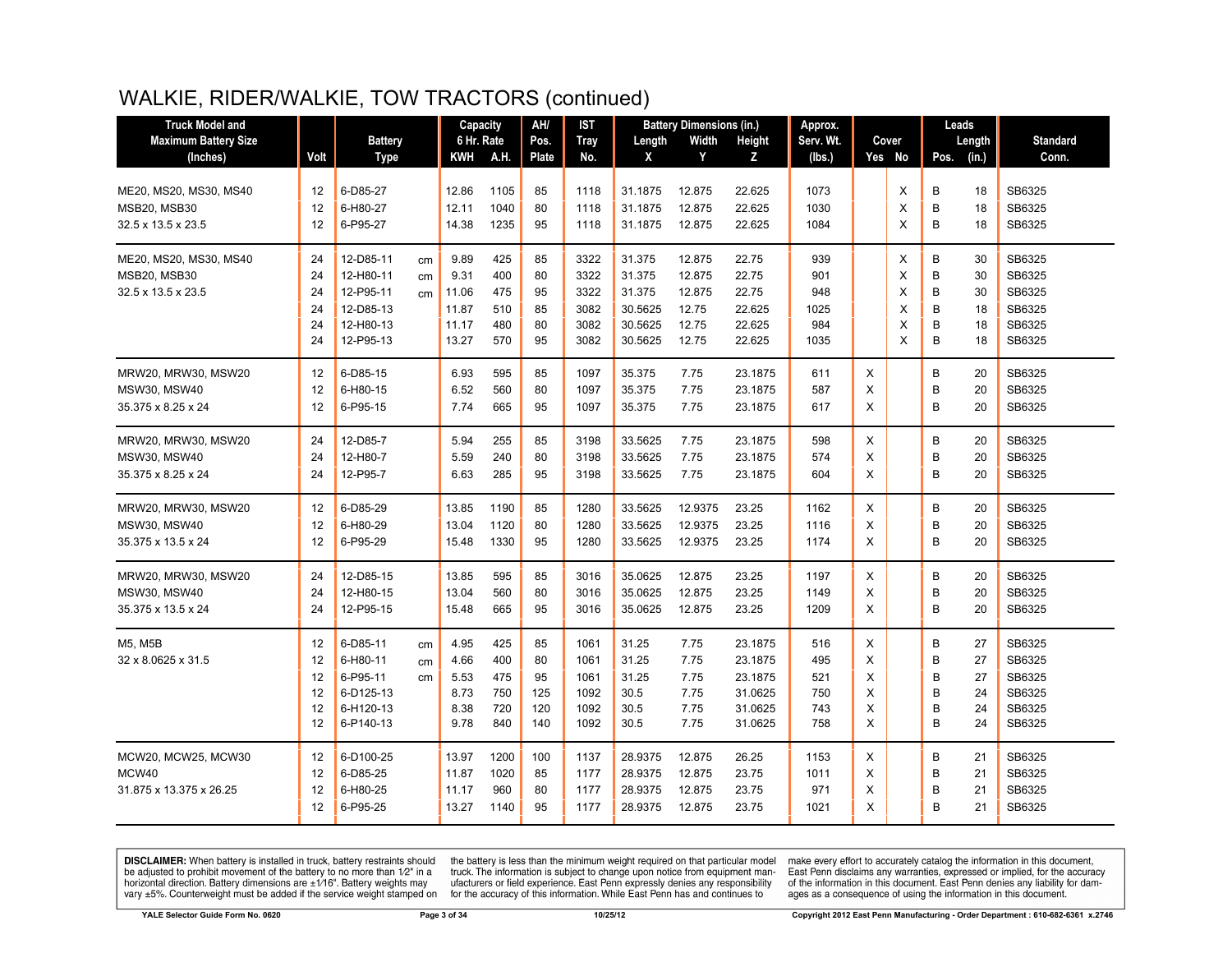| <b>Truck Model and</b>      |      |                |    | Capacity   |      | AH/          | <b>IST</b>  |         | <b>Battery Dimensions (in.)</b> |         | Approx.   |   |        |      | Leads  |                 |
|-----------------------------|------|----------------|----|------------|------|--------------|-------------|---------|---------------------------------|---------|-----------|---|--------|------|--------|-----------------|
| <b>Maximum Battery Size</b> |      | <b>Battery</b> |    | 6 Hr. Rate |      | Pos.         | <b>Tray</b> | Length  | Width                           | Height  | Serv. Wt. |   | Cover  |      | Length | <b>Standard</b> |
| (Inches)                    | Volt | <b>Type</b>    |    | <b>KWH</b> | A.H. | <b>Plate</b> | No.         | X       | Y                               | Z       | (lbs.)    |   | Yes No | Pos. | (in.)  | Conn.           |
|                             |      |                |    |            |      |              |             |         |                                 |         |           |   |        |      |        |                 |
| MCW20, MCW25, MCW30         | 24   | 12-D100-11     | cm | 11.64      | 500  | 100          | 3539        | 31.375  | 12.875                          | 26.25   | 1068      | X |        | В    | 30     | SB6325          |
| MCW40                       | 24   | 12-D85-11      | cm | 9.89       | 425  | 85           | 3163        | 31.375  | 12.875                          | 23.25   | 965       | X |        | B    | 30     | SB6325          |
| 31.875 x 13.375 x 26.25     | 24   | 12-H80-11      | cm | 9.31       | 400  | 80           | 3163        | 31.375  | 12.875                          | 23.25   | 926       | X |        | B    | 30     | SB6325          |
|                             | 24   | 12-P95-11      | cm | 11.06      | 475  | 95           | 3163        | 31.375  | 12.875                          | 23.25   | 975       | X |        | B    | 30     | SB6325          |
|                             | 24   | 12-D100-13     |    | 13.97      | 600  | 100          | 3015        | 30.5625 | 12.75                           | 26.25   | 1185      | X |        | B    | 21     | SB6325          |
|                             | 24   | 12-D85-13      |    | 11.87      | 510  | 85           | 3019        | 30.5625 | 12.75                           | 23.25   | 1049      | X |        | B    | 21     | SB6325          |
|                             | 24   | 12-H80-13      |    | 11.17      | 480  | 80           | 3019        | 30.5625 | 12.75                           | 23.25   | 1007      | X |        | B    | 21     | SB6325          |
|                             | 24   | 12-P95-13      |    | 13.27      | 570  | 95           | 3019        | 30.5625 | 12.75                           | 23.25   | 1059      | X |        | B    | 21     | SB6325          |
| <b>MTG</b>                  | 24   | 12-D100-11     |    | 11.64      | 500  | 100          | 3080        | 26.0625 | 12.75                           | 26.25   | 1007      | X |        | B    | 18     | SB6325          |
| 28 x 13.1875 x Open         | 24   | 12-D125-11     |    | 14.55      | 625  | 125          | 3063        | 26.0625 | 12.75                           | 31.125  | 1231      | X |        | B    | 18     | SB6325          |
|                             | 24   | 12-D85-11      |    | 9.89       | 425  | 85           | 3020        | 26.0625 | 12.75                           | 23.25   | 885       | X |        | B    | 18     | SB6325          |
|                             | 24   | 12-H120-11     |    | 13.97      | 600  | 120          | 3063        | 26.0625 | 12.75                           | 31.125  | 1219      | X |        | B    | 18     | SB6325          |
|                             | 24   | 12-H80-11      |    | 9.31       | 400  | 80           | 3020        | 26.0625 | 12.75                           | 23.25   | 850       | X |        | B    | 18     | SB6325          |
|                             | 24   | 12-P140-11     |    | 16.30      | 700  | 140          | 3063        | 26.0625 | 12.75                           | 31.125  | 1243      | X |        | B    | 18     | SB6325          |
|                             | 24   | 12-P95-11      |    | 11.06      | 475  | 95           | 3020        | 26.0625 | 12.75                           | 23.25   | 894       | X |        | B    | 18     | SB6325          |
| MT, MTWR                    | 12   | 6-D100-11      | cm | 5.82       | 500  | 100          | 1167        | 31.25   | 7.75                            | 26.1875 | 576       | X |        | B    | 27     | SB6325          |
| 32 x 8.0625 x 32            | 12   | 6-D85-11       | cm | 4.95       | 425  | 85           | 1061        | 31.25   | 7.75                            | 23.1875 | 516       | X |        | B    | 27     | SB6325          |
|                             | 12   | 6-H80-11       | cm | 4.66       | 400  | 80           | 1061        | 31.25   | 7.75                            | 23.1875 | 495       | X |        | B    | 27     | SB6325          |
|                             | 12   | 6-P95-11       | cm | 5.53       | 475  | 95           | 1061        | 31.25   | 7.75                            | 23.1875 | 521       | X |        | B    | 27     | SB6325          |
|                             | 12   | 6-D100-13      |    | 6.98       | 600  | 100          | 1091        | 30.5    | 7.75                            | 26.1875 | 613       | X |        | B    | 18     | SB6325          |
|                             | 12   | 6-D125-13      |    | 8.73       | 750  | 125          | 1092        | 30.5    | 7.75                            | 31.0625 | 750       | X |        | B    | 18     | SB6325          |
|                             | 12   | 6-D85-13       |    | 5.94       | 510  | 85           | 1088        | 30.5    | 7.75                            | 23.1875 | 538       | X |        | В    | 18     | SB6325          |
|                             | 12   | 6-H120-13      |    | 8.38       | 720  | 120          | 1092        | 30.5    | 7.75                            | 31.0625 | 743       | X |        | B    | 18     | SB6325          |
|                             | 12   | 6-H80-13       |    | 5.59       | 480  | 80           | 1088        | 30.5    | 7.75                            | 23.1875 | 516       | X |        | B    | 18     | SB6325          |
|                             | 12   | 6-P140-13      |    | 9.78       | 840  | 140          | 1092        | 30.5    | 7.75                            | 31.0625 | 758       | X |        | B    | 18     | SB6325          |
|                             | 12   | 6-P95-13       |    | 6.63       | 570  | 95           | 1088        | 30.5    | 7.75                            | 23.1875 | 543       | X |        | B    | 18     | SB6325          |
| MT. MTW                     | 12   | 6-D85-25       |    | 11.87      | 1020 | 85           | 1040        | 28.9375 | 12.875                          | 23.25   | 999       | X |        | В    | 18     | SB6325          |
| 32 x 13.375 x 25.75         | 12   | 6-H80-25       |    | 11.17      | 960  | 80           | 1040        | 28.9375 | 12.875                          | 23.25   | 959       | X |        | B    | 18     | SB6325          |
|                             | 12   | 6-P95-25       |    | 13.27      | 1140 | 95           | 1040        | 28.9375 | 12.875                          | 23.25   | 1009      | X |        | B    | 18     | SB6325          |

**DISCLAIMER:** When battery is installed in truck, battery restraints should be adjusted to prohibit movement of the battery to no more than  $1/2$ " in a horizontal direction. Battery dimensions are  $\pm 1/16$ ". Battery weig

the battery is less than the minimum weight required on that particular model<br>truck. The information is subject to change upon notice from equipment manufacturers or field experience. East Penn expressly denies any responsibility for the accuracy of this information. While East Penn has and continues to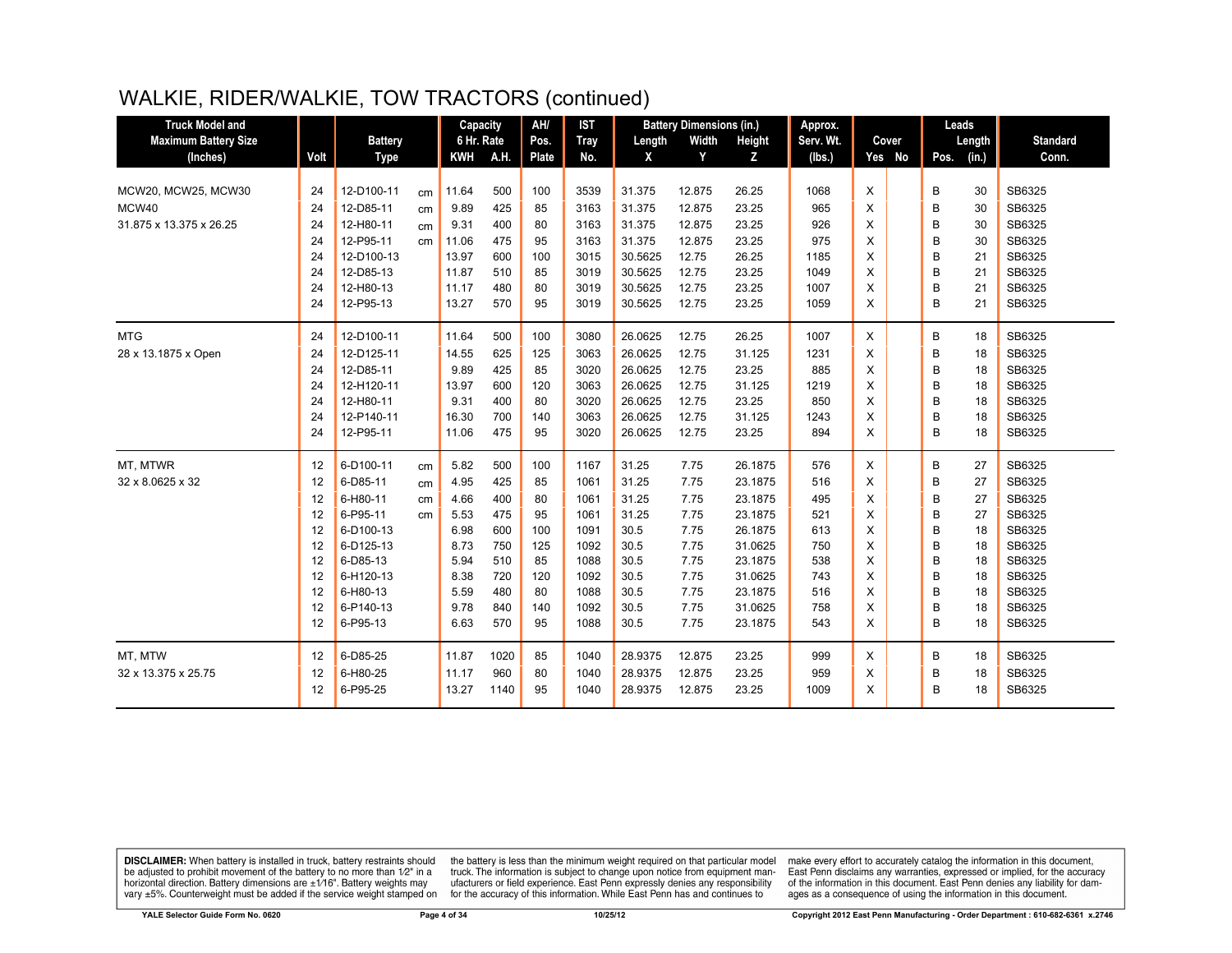| <b>Truck Model and</b>      |      |                |    | Capacity   |      | AH/   | <b>IST</b>  |         | <b>Battery Dimensions (in.)</b> |         | Approx.   |                | Leads |        |                 |
|-----------------------------|------|----------------|----|------------|------|-------|-------------|---------|---------------------------------|---------|-----------|----------------|-------|--------|-----------------|
| <b>Maximum Battery Size</b> |      | <b>Battery</b> |    | 6 Hr. Rate |      | Pos.  | <b>Tray</b> | Length  | Width                           | Height  | Serv. Wt. | Cover          |       | Length | <b>Standard</b> |
| (Inches)                    | Volt | Type           |    | <b>KWH</b> | A.H. | Plate | No.         | X       | Y                               | Z       | (lbs.)    | Yes No         | Pos.  | (in.)  | Conn.           |
|                             |      |                |    |            |      |       |             |         |                                 |         |           |                |       |        |                 |
| MT, MTW                     | 24   | 12-D100-11     | cm | 11.64      | 500  | 100   | 3539        | 31.375  | 12.875                          | 26.25   | 1068      | X              | В     | 30     | SB6325          |
| 32 x 13.375 x 26.25         | 24   | 12-D85-11      | cm | 9.89       | 425  | 85    | 3163        | 31.375  | 12.875                          | 23.25   | 965       | X              | B     | 30     | SB6325          |
|                             | 24   | 12-H80-11      | cm | 9.31       | 400  | 80    | 3163        | 31.375  | 12.875                          | 23.25   | 926       | X              | B     | 30     | SB6325          |
|                             | 24   | 12-P95-11      | cm | 11.06      | 475  | 95    | 3163        | 31.375  | 12.875                          | 23.25   | 975       | X              | B     | 30     | SB6325          |
|                             | 24   | 12-D100-13     |    | 13.97      | 600  | 100   | 3015        | 30.5625 | 12.75                           | 26.25   | 1185      | X              | B     | 18     | SB6325          |
|                             | 24   | 12-D85-13      |    | 11.87      | 510  | 85    | 3019        | 30.5625 | 12.75                           | 23.25   | 1049      | X              | B     | 18     | SB6325          |
|                             | 24   | 12-H80-13      |    | 11.17      | 480  | 80    | 3019        | 30.5625 | 12.75                           | 23.25   | 1007      | X              | B     | 18     | SB6325          |
|                             | 24   | 12-P95-13      |    | 13.27      | 570  | 95    | 3019        | 30.5625 | 12.75                           | 23.25   | 1059      | X              | B     | 18     | SB6325          |
| <b>MTR TUG</b>              | 24   | 12-D100-13     |    | 13.97      | 600  | 100   | 3015        | 30.5625 | 12.75                           | 26.25   | 1185      | X              | В     | 18     | SB6325          |
| 31.5 x 13.375 x Open        | 24   | 12-D125-13     |    | 17.46      | 750  | 125   | 3008        | 30.5625 | 12.75                           | 31.125  | 1455      | X              | B     | 18     | SB6325          |
|                             | 24   | 12-D85-13      |    | 11.87      | 510  | 85    | 3019        | 30.5625 | 12.75                           | 23.25   | 1049      | X              | B     | 18     | SB6325          |
|                             | 24   | 12-H120-13     |    | 16.76      | 720  | 120   | 3008        | 30.5625 | 12.75                           | 31.125  | 1440      | X              | B     | 18     | SB6325          |
|                             | 24   | 12-H80-13      |    | 11.17      | 480  | 80    | 3019        | 30.5625 | 12.75                           | 23.25   | 1007      | X              | B     | 18     | SB6325          |
|                             | 24   | 12-P140-13     |    | 19.56      | 840  | 140   | 3008        | 30.5625 | 12.75                           | 31.125  | 1470      | X              | B     | 18     | SB6325          |
|                             | 24   | 12-P95-13      |    | 13.27      | 570  | 95    | 3019        | 30.5625 | 12.75                           | 23.25   | 1059      | X              | B     | 18     | SB6325          |
| RCL40, RCL60, RCP40         | 12   | 6-D100-11      | cm | 5.82       | 500  | 100   | 1167        | 31.25   | 7.75                            | 26.1875 | 576       | X              | AB    | 27     | EC5810          |
| RCP60                       | 12   | 6-D85-11       | cm | 4.95       | 425  | 85    | 1061        | 31.25   | 7.75                            | 23.1875 | 516       | X              | AB    | 27     | EC5810          |
| 31.75 x 8.0625 x Open       | 12   | 6-H80-11       | cm | 4.66       | 400  | 80    | 1061        | 31.25   | 7.75                            | 23.1875 | 495       | X              | AB    | 27     | EC5810          |
|                             | 12   | 6-P95-11       | cm | 5.53       | 475  | 95    | 1061        | 31.25   | 7.75                            | 23.1875 | 521       | $\pmb{\times}$ | AB    | 27     | EC5810          |
|                             | 12   | 6-D100-13      |    | 6.98       | 600  | 100   | 1091        | 30.5    | 7.75                            | 26.1875 | 613       | X              | AB    | 9      | EC5810          |
|                             | 12   | 6-D125-13      |    | 8.73       | 750  | 125   | 1092        | 30.5    | 7.75                            | 31.0625 | 750       | X              | AB    | 9      | EC5810          |
|                             | 12   | 6-D85-13       |    | 5.94       | 510  | 85    | 1088        | 30.5    | 7.75                            | 23.1875 | 538       | X              | AB    | 9      | EC5810          |
|                             | 12   | 6-H120-13      |    | 8.38       | 720  | 120   | 1092        | 30.5    | 7.75                            | 31.0625 | 743       | X              | AB    | 9      | EC5810          |
|                             | 12   | 6-H80-13       |    | 5.59       | 480  | 80    | 1088        | 30.5    | 7.75                            | 23.1875 | 516       | X              | AB    | 9      | EC5810          |
|                             | 12   | 6-P140-13      |    | 9.78       | 840  | 140   | 1092        | 30.5    | 7.75                            | 31.0625 | 758       | X              | AB    | 9      | EC5810          |
|                             | 12   | 6-P95-13       |    | 6.63       | 570  | 95    | 1088        | 30.5    | 7.75                            | 23.1875 | 543       | X              | AB    | 9      | EC5810          |
| RCL40, RCL60, RCP40         | 24   | 12-D100-11     | cm | 11.64      | 500  | 100   | 3539        | 31.375  | 12.875                          | 26.25   | 1068      | X              | AB    | 30     | EC5810          |
| RCP60                       | 24   | 12-D85-11      | cm | 9.89       | 425  | 85    | 3163        | 31.375  | 12.875                          | 23.25   | 965       | X              | AB    | 30     | EC5810          |
| 31.75 x 13.5 x Open         | 24   | 12-H80-11      | cm | 9.31       | 400  | 80    | 3163        | 31.375  | 12.875                          | 23.25   | 926       | X              | AB    | 30     | EC5810          |
|                             | 24   | 12-P95-11      | cm | 11.06      | 475  | 95    | 3163        | 31.375  | 12.875                          | 23.25   | 975       | X              | AB    | 30     | EC5810          |
|                             | 24   | 12-D100-13     |    | 13.97      | 600  | 100   | 3015        | 30.5625 | 12.75                           | 26.25   | 1185      | X              | AB    | 9      | EC5810          |
|                             | 24   | 12-D125-13     |    | 17.46      | 750  | 125   | 3008        | 30.5625 | 12.75                           | 31.125  | 1455      | X              | AB    | 9      | EC5810          |
|                             | 24   | 12-D85-13      |    | 11.87      | 510  | 85    | 3019        | 30.5625 | 12.75                           | 23.25   | 1049      | X              | AB    | 9      | EC5810          |
|                             | 24   | 12-H120-13     |    | 16.76      | 720  | 120   | 3008        | 30.5625 | 12.75                           | 31.125  | 1440      | X              | AB    | 9      | EC5810          |
|                             | 24   | 12-H80-13      |    | 11.17      | 480  | 80    | 3019        | 30.5625 | 12.75                           | 23.25   | 1007      | X              | AB    | 9      | EC5810          |
|                             | 24   | 12-P140-13     |    | 19.56      | 840  | 140   | 3008        | 30.5625 | 12.75                           | 31.125  | 1470      | X              | AB    | 9      | EC5810          |
|                             | 24   | 12-P95-13      |    | 13.27      | 570  | 95    | 3019        | 30.5625 | 12.75                           | 23.25   | 1059      | X              | AB    | 9      | EC5810          |
|                             |      |                |    |            |      |       |             |         |                                 |         |           |                |       |        |                 |

**DISCLAIMER:** When battery is installed in truck, battery restraints should be adjusted to prohibit movement of the battery to no more than  $1/2$ " in a horizontal direction. Battery dimensions are  $\pm 1/16$ ". Battery weig

the battery is less than the minimum weight required on that particular model<br>truck. The information is subject to change upon notice from equipment manufacturers or field experience. East Penn expressly denies any responsibility for the accuracy of this information. While East Penn has and continues to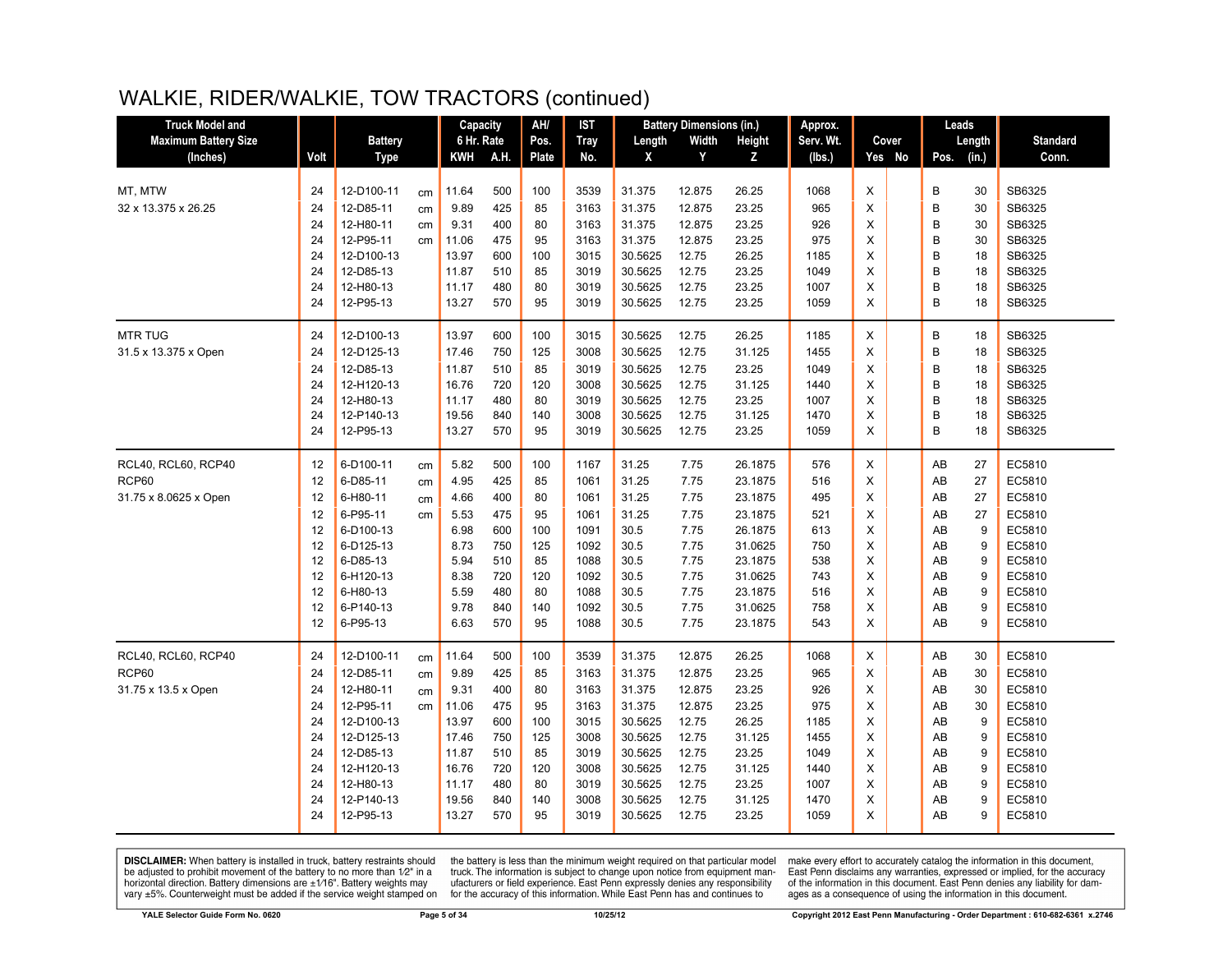| <b>Truck Model and</b>      |      |                |    | Capacity   |      | AH/   | <b>IST</b>  |         | <b>Battery Dimensions (in.)</b> |         | Approx.   |          |          | Leads |        |                 |
|-----------------------------|------|----------------|----|------------|------|-------|-------------|---------|---------------------------------|---------|-----------|----------|----------|-------|--------|-----------------|
| <b>Maximum Battery Size</b> |      | <b>Battery</b> |    | 6 Hr. Rate |      | Pos.  | <b>Tray</b> | Length  | Width                           | Height  | Serv. Wt. |          | Cover    |       | Length | <b>Standard</b> |
| (Inches)                    | Volt | <b>Type</b>    |    | <b>KWH</b> | A.H. | Plate | No.         | X       | Y                               | Z.      | (lbs.)    |          | Yes No   | Pos.  | (in.)  | Conn.           |
|                             |      |                |    |            |      |       |             |         |                                 |         |           |          |          |       |        |                 |
| MCW025-E, MCW030-E          | 24   | 12-D100-13     |    | 13.97      | 600  | 100   | 3015        | 30.5625 | 12.75                           | 26.25   | 1185      | X        |          | В     | 21     | SB6329          |
| <b>MCW035-E</b>             | 24   | 12-D125-13     |    | 17.46      | 750  | 125   | 3008        | 30.5625 | 12.75                           | 31.125  | 1455      | X        |          | B     | 21     | SB6329          |
| 33 x 13.5 x Open            | 24   | 12-D85-13      |    | 11.87      | 510  | 85    | 3019        | 30.5625 | 12.75                           | 23.25   | 1049      | X        |          | B     | 21     | SB6329          |
|                             | 24   | 12-H120-13     |    | 16.76      | 720  | 120   | 3008        | 30.5625 | 12.75                           | 31.125  | 1440      | X        |          | B     | 21     | SB6329          |
|                             | 24   | 12-H80-13      |    | 11.17      | 480  | 80    | 3019        | 30.5625 | 12.75                           | 23.25   | 1007      | X        |          | B     | 21     | SB6329          |
|                             | 24   | 12-P140-13     |    | 19.56      | 840  | 140   | 3008        | 30.5625 | 12.75                           | 31.125  | 1470      | X        |          | B     | 21     | SB6329          |
|                             | 24   | 12-P95-13      |    | 13.27      | 570  | 95    | 3019        | 30.5625 | 12.75                           | 23.25   | 1059      | X        |          | B     | 21     | SB6329          |
| MLW040, MLW060              | 24   | (4) 8GGC2      | pm | 3.60       | 155  |       | 3730        | 26      | 7.5                             | 24.5    | 340       | X        |          | В     | 26     | SB6325          |
| 32 x 8.125 x Open           | 24   | 12-D100-5      | cm | 4.66       | 200  | 100   | 3757        | 29.375  | 6.4375                          | 26.1875 | 513       | X        |          | B     | 24     | SB6325          |
|                             | 24   | 12-D100-5      |    | 4.66       | 200  | 100   | 3209        | 24.625  | 6.4375                          | 26.1875 | 474       | X        |          | B     | 21     | SB6325          |
|                             | 24   | 12-D125-5      |    | 5.82       | 250  | 125   | 3085        | 24.5625 | 6.5                             | 31.0625 | 574       | X        |          | B     | 21     | SB6325          |
|                             | 24   | 12-D85-5       |    | 3.96       | 170  | 85    | 3081        | 24.625  | 6.4375                          | 23.1875 | 418       | X        |          | B     | 21     | SB6325          |
|                             | 24   | 12-H80-5       |    | 3.72       | 160  | 80    | 3081        | 24.625  | 6.4375                          | 23.1875 | 401       | X        |          | B     | 21     | SB6325          |
|                             | 24   | 12-P140-5      |    | 6.52       | 280  | 140   | 3085        | 24.5625 | 6.5                             | 31.0625 | 580       | X        |          | B     | 21     | SB6325          |
|                             | 24   | 12-P95-5       |    | 4.42       | 190  | 95    | 3081        | 24.625  | 6.4375                          | 23.1875 | 422       | X        |          | B     | 21     | SB6325          |
| MP040AC, MPB040AC           | 24   | 12-D85-5       |    | 3.96       | 170  | 85    | 3068        | 24.75   | 6.4375                          | 22.5625 | 412       |          | X        | В     | 21     | SB6325          |
| 28.9375 x 7.75 x 24.3125    | 24   | 12-H80-5       |    | 3.72       | 160  | 80    | 3068        | 24.75   | 6.4375                          | 22.5625 | 396       |          | X        | B     | 21     | SB6325          |
|                             | 24   | 12-P95-5       |    | 4.42       | 190  | 95    | 3068        | 24.75   | 6.4375                          | 22.5625 | 416       |          | X        | В     | 21     | SB6325          |
| MP040AC, MPB040AC           | 24   | 12-D125-5      |    | 5.82       | 250  | 125   | 3201        | 24.625  | 6.5                             | 30.4375 | 571       |          | X        | B     | 21     | SB6325          |
| 25.75 x 6.9375 x Open       | 24   | 12-D85-5       |    | 3.96       | 170  | 85    | 3068        | 24.75   | 6.4375                          | 22.5625 | 412       |          | X        | В     | 21     | SB6325          |
|                             | 24   | 12-H80-5       |    | 3.72       | 160  | 80    | 3068        | 24.75   | 6.4375                          | 22.5625 | 396       |          | X        | B     | 21     | SB6325          |
|                             | 24   | 12-P140-5      |    | 6.52       | 280  | 140   | 3201        | 24.625  | 6.5                             | 30.4375 | 577       |          | X        | B     | 21     | SB6325          |
|                             | 24   | 12-P95-5       |    | 4.42       | 190  | 95    | 3068        | 24.75   | 6.4375                          | 22.5625 | 416       |          | $\times$ | B     | 21     | SB6325          |
| MPBO40-E                    | 24   | $(4)$ 8GGC2    | pm | 3.60       | 155  |       | 3801        | 25.5    | 7.5                             | 24.5    | 340       | $\times$ |          | B     | 26     | SB6329          |
| 28.9375 x 8.5 x 28          | 24   | 12-D100-5      |    | 4.66       | 200  | 100   | 3209        | 24.625  | 6.4375                          | 26.1875 | 474       | X        |          | B     | 16     | SB6329          |
|                             | 24   | 12-D85-5       |    | 3.96       | 170  | 85    | 3081        | 24.625  | 6.4375                          | 23.1875 | 418       | X        |          | B     | 16     | SB6329          |
|                             | 24   | 12-H80-5       |    | 3.72       | 160  | 80    | 3081        | 24.625  | 6.4375                          | 23.1875 | 401       | X        |          | B     | 16     | SB6329          |
|                             | 24   | 12-P95-5       |    | 4.42       | 190  | 95    | 3081        | 24.625  | 6.4375                          | 23.1875 | 422       | X        |          | B     | 16     | SB6329          |

**DISCLAIMER:** When battery is installed in truck, battery restraints should be adjusted to prohibit movement of the battery to no more than  $1/2$ " in a horizontal direction. Battery dimensions are  $\pm 1/16$ ". Battery weig

the battery is less than the minimum weight required on that particular model<br>truck. The information is subject to change upon notice from equipment manufacturers or field experience. East Penn expressly denies any responsibility for the accuracy of this information. While East Penn has and continues to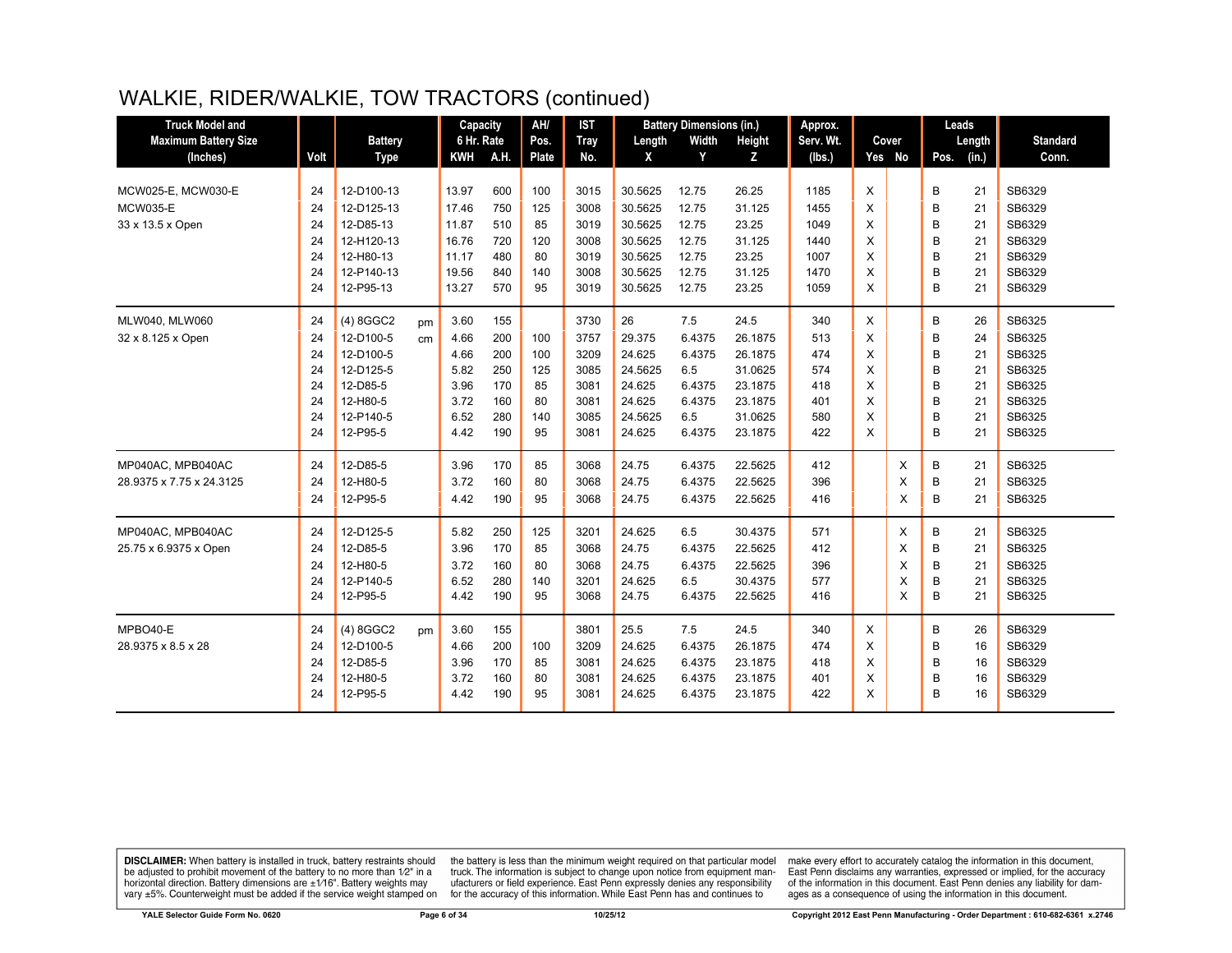| <b>Truck Model and</b>      |      |                |    | Capacity   |      | AH/   | <b>IST</b>  |         | <b>Battery Dimensions (in.)</b> |         | Approx.   |   |        |      | Leads  |                 |
|-----------------------------|------|----------------|----|------------|------|-------|-------------|---------|---------------------------------|---------|-----------|---|--------|------|--------|-----------------|
| <b>Maximum Battery Size</b> |      | <b>Battery</b> |    | 6 Hr. Rate |      | Pos.  | <b>Tray</b> | Length  | Width                           | Height  | Serv. Wt. |   | Cover  |      | Length | <b>Standard</b> |
| (Inches)                    | Volt | <b>Type</b>    |    | KWH        | A.H. | Plate | No.         | X       | Y                               | Z       | (lbs.)    |   | Yes No | Pos. | (in.)  | Conn.           |
|                             |      |                |    |            |      |       |             |         |                                 |         |           |   |        |      |        |                 |
| MPC080, MPC080-E            | 24   | 12-D85-11      | cm | 9.89       | 425  | 85    | 3163        | 31.375  | 12.875                          | 23.25   | 965       | X |        | B    | 30     | SB6329          |
| MPC080AD, MPC080LD          | 24   | 12-H80-11      | cm | 9.31       | 400  | 80    | 3163        | 31.375  | 12.875                          | 23.25   | 926       | X |        | B    | 30     | SB6329          |
| MPE060-LE, MPE080-E         | 24   | 12-P95-11      | cm | 11.06      | 475  | 95    | 3163        | 31.375  | 12.875                          | 23.25   | 975       | X |        | B    | 30     | SB6329          |
| MPW060-E, MPW060-LE         | 24   | 12-D100-13     |    | 13.97      | 600  | 100   | 3015        | 30.5625 | 12.75                           | 26.25   | 1185      | X |        | B    | 21     | SB6329          |
| <b>MPW080-E</b>             | 24   | 12-D125-13     |    | 17.46      | 750  | 125   | 3008        | 30.5625 | 12.75                           | 31.125  | 1455      | X |        | B    | 21     | SB6329          |
| 32 x 13.4375 x Open         | 24   | 12-D85-13      |    | 11.87      | 510  | 85    | 3019        | 30.5625 | 12.75                           | 23.25   | 1049      | X |        | B    | 21     | SB6329          |
| Max. Battery Height - 26.25 | 24   | 12-H120-13     |    | 16.76      | 720  | 120   | 3008        | 30.5625 | 12.75                           | 31.125  | 1440      | X |        | B    | 21     | SB6329          |
| with rollers                | 24   | 12-H80-13      |    | 11.17      | 480  | 80    | 3019        | 30.5625 | 12.75                           | 23.25   | 1007      | X |        | B    | 21     | SB6329          |
|                             | 24   | 12-P140-13     |    | 19.56      | 840  | 140   | 3008        | 30.5625 | 12.75                           | 31.125  | 1470      | X |        | B    | 21     | SB6329          |
|                             | 24   | 12-P95-13      |    | 13.27      | 570  | 95    | 3019        | 30.5625 | 12.75                           | 23.25   | 1059      | X |        | B    | 21     | SB6329          |
| MPE060, MPW050              | 12   | 6-D85-11       | cm | 4.95       | 425  | 85    | 1061        | 31.25   | 7.75                            | 23.1875 | 516       | X |        | B    | 27     | SB6325          |
| MPW065-3                    | 12   | 6-H80-11       | cm | 4.66       | 400  | 80    | 1061        | 31.25   | 7.75                            | 23.1875 | 495       | X |        | B    | 27     | SB6325          |
| 32 x 9 x Open               | 12   | 6-P95-11       | cm | 5.53       | 475  | 95    | 1061        | 31.25   | 7.75                            | 23.1875 | 521       | X |        | B    | 27     | SB6325          |
|                             | 12   | 6-D100-13      |    | 6.98       | 600  | 100   | 1091        | 30.5    | 7.75                            | 26.1875 | 613       | X |        | B    | 21     | SB6325          |
|                             | 12   | 6-D125-13      |    | 8.73       | 750  | 125   | 1092        | 30.5    | 7.75                            | 31.0625 | 750       | X |        | B    | 21     | SB6325          |
|                             | 12   | 6-D85-13       |    | 5.94       | 510  | 85    | 1088        | 30.5    | 7.75                            | 23.1875 | 538       | X |        | B    | 21     | SB6325          |
|                             | 12   | 6-H120-13      |    | 8.38       | 720  | 120   | 1092        | 30.5    | 7.75                            | 31.0625 | 743       | X |        | B    | 21     | SB6325          |
|                             | 12   | 6-H80-13       |    | 5.59       | 480  | 80    | 1088        | 30.5    | 7.75                            | 23.1875 | 516       | X |        | B    | 21     | SB6325          |
|                             | 12   | 6-P140-13      |    | 9.78       | 840  | 140   | 1092        | 30.5    | 7.75                            | 31.0625 | 758       | X |        | B    | 21     | SB6325          |
|                             | 12   | 6-P95-13       |    | 6.63       | 570  | 95    | 1088        | 30.5    | 7.75                            | 23.1875 | 543       | X |        | B    | 21     | SB6325          |
| MPE060, MPE060-E, MPE080    | 24   | 12-D100-7      |    | 6.98       | 300  | 100   | 3456        | 30.5    | 8.5625                          | 26.1875 | 672       | X |        | B    | 21     | SB6325          |
| MPE080-E, MPW060-E          | 24   | 12-D100-7      | cm | 6.98       | 300  | 100   | 3346        | 30.5    | 8.5625                          | 26.1875 | 693       | X |        | B    | 24     | SB6325          |
| <b>MPW080</b>               | 24   | 12-D100-7      |    | 6.98       | 300  | 100   | 3123        | 25.3125 | 8.5625                          | 26.1875 | 649       | X |        | B    | 21     | SB6325          |
| 32 x 9 x Open               | 24   | 12-D125-7      |    | 8.73       | 375  | 125   | 3522        | 31.5    | 8.5625                          | 31.0625 | 826       | X |        | B    | 21     | SB6325          |
|                             | 24   | 12-D85-7       |    | 5.94       | 255  | 85    | 3447        | 30.5    | 8.5625                          | 23.25   | 595       | X |        | B    | 21     | SB6325          |
|                             | 24   | 12-D85-7       | cm | 5.94       | 255  | 85    | 3415        | 30.5    | 8.5625                          | 23.1875 | 606       | X |        | B    | 24     | SB6325          |
|                             | 24   | 12-D85-7       |    | 5.94       | 255  | 85    | 3042        | 25.25   | 8.5625                          | 23.1875 | 567       | X |        | B    | 21     | SB6325          |
|                             | 24   | 12-H120-7      |    | 8.38       | 360  | 120   | 3522        | 31.5    | 8.5625                          | 31.0625 | 818       | X |        | B    | 21     | SB6325          |
|                             | 24   | 12-H80-7       |    | 5.59       | 240  | 80    | 3447        | 30.5    | 8.5625                          | 23.25   | 571       | X |        | B    | 21     | SB6325          |
|                             | 24   | 12-H80-7       | cm | 5.59       | 240  | 80    | 3415        | 30.5    | 8.5625                          | 23.1875 | 582       | X |        | B    | 24     | SB6325          |
|                             | 24   | 12-H80-7       |    | 5.59       | 240  | 80    | 3042        | 25.25   | 8.5625                          | 23.1875 | 544       | X |        | B    | 21     | SB6325          |
|                             | 24   | 12-P140-7      |    | 9.78       | 420  | 140   | 3522        | 31.5    | 8.5625                          | 31.0625 | 834       | X |        | B    | 21     | SB6325          |
|                             | 24   | 12-P95-7       |    | 6.63       | 285  | 95    | 3447        | 30.5    | 8.5625                          | 23.25   | 601       | X |        | B    | 21     | SB6325          |
|                             | 24   | 12-P95-7       | cm | 6.63       | 285  | 95    | 3415        | 30.5    | 8.5625                          | 23.1875 | 612       | X |        | B    | 24     | SB6325          |
|                             | 24   | 12-P95-7       |    | 6.63       | 285  | 95    | 3042        | 25.25   | 8.5625                          | 23.1875 | 573       | X |        | B    | 21     | SB6325          |

**DISCLAIMER:** When battery is installed in truck, battery restraints should be adjusted to prohibit movement of the battery to no more than  $12^v$  in a horizontal direction. Battery dimensions are  $\pm 1/16^v$ . Battery wei

the battery is less than the minimum weight required on that particular model<br>truck. The information is subject to change upon notice from equipment manufacturers or field experience. East Penn expressly denies any responsibility for the accuracy of this information. While East Penn has and continues to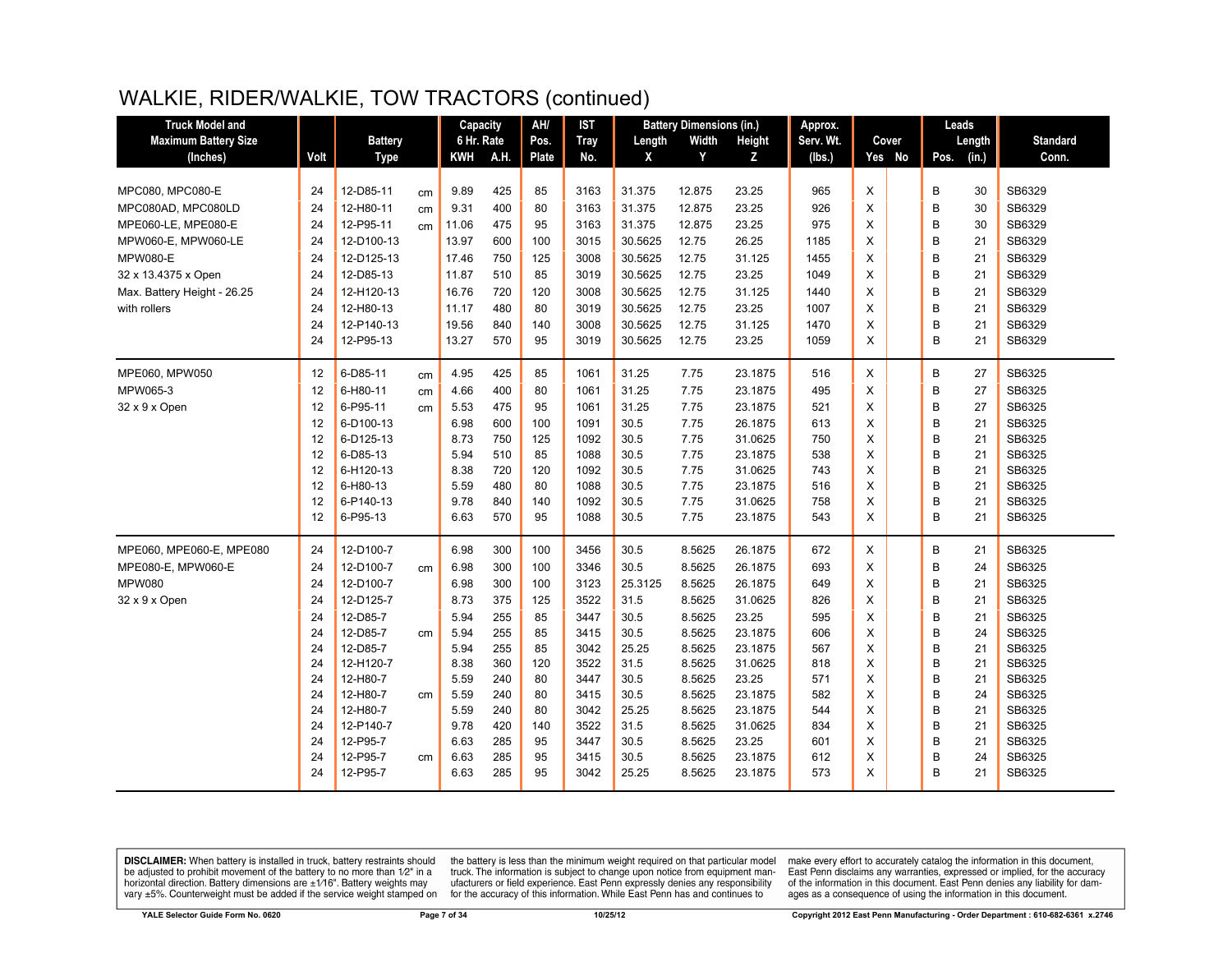| <b>Truck Model and</b>      |      |                | Capacity   |      | AH/   | IST         |         | <b>Battery Dimensions (in.)</b> |         | Approx.   |                |       | Leads         |        |                 |
|-----------------------------|------|----------------|------------|------|-------|-------------|---------|---------------------------------|---------|-----------|----------------|-------|---------------|--------|-----------------|
| <b>Maximum Battery Size</b> |      | <b>Battery</b> | 6 Hr. Rate |      | Pos.  | <b>Tray</b> | Length  | Width                           | Height  | Serv. Wt. |                | Cover | Length        |        | <b>Standard</b> |
| (Inches)                    | Volt | <b>Type</b>    | KWH        | A.H. | Plate | No.         | X       | Y                               | z       | (lbs.)    | Yes No         |       | (in.)<br>Pos. |        | Conn.           |
|                             |      |                |            |      |       |             |         |                                 |         |           |                |       |               |        |                 |
| MPW045DA                    | 12   | 6-D100-13      | 6.98       | 600  | 100   | 1091        | 30.5    | 7.75                            | 26.1875 | 613       | X              |       | B<br>21       | SB6325 |                 |
| 31.75 x 8.125 x Open        | 12   | 6-D125-13      | 8.73       | 750  | 125   | 1092        | 30.5    | 7.75                            | 31.0625 | 750       | X              |       | B<br>21       | SB6325 |                 |
|                             | 12   | 6-D85-13       | 5.94       | 510  | 85    | 1088        | 30.5    | 7.75                            | 23.1875 | 538       | X              |       | B<br>21       | SB6325 |                 |
|                             | 12   | 6-H120-13      | 8.38       | 720  | 120   | 1092        | 30.5    | 7.75                            | 31.0625 | 743       | X              |       | B<br>21       | SB6325 |                 |
|                             | 12   | 6-H80-13       | 5.59       | 480  | 80    | 1088        | 30.5    | 7.75                            | 23.1875 | 516       | X              |       | B<br>21       | SB6325 |                 |
|                             | 12   | 6-P140-13      | 9.78       | 840  | 140   | 1092        | 30.5    | 7.75                            | 31.0625 | 758       | X              |       | B<br>21       | SB6325 |                 |
|                             | 12   | 6-P95-13       | 6.63       | 570  | 95    | 1088        | 30.5    | 7.75                            | 23.1875 | 543       | X              |       | B<br>21       | SB6325 |                 |
| <b>MPW045-E</b>             | 12   | 6-D100-13      | 6.98       | 600  | 100   | 1091        | 30.5    | 7.75                            | 26.1875 | 613       | Χ              |       | В<br>21       | SB6329 |                 |
| 31.75 x 8.125 x Open        | 12   | 6-D125-13      | 8.73       | 750  | 125   | 1092        | 30.5    | 7.75                            | 31.0625 | 750       | X              |       | B<br>21       | SB6329 |                 |
|                             | 12   | 6-D85-13       | 5.94       | 510  | 85    | 1088        | 30.5    | 7.75                            | 23.1875 | 538       | X              |       | B<br>21       | SB6329 |                 |
|                             | 12   | 6-H120-13      | 8.38       | 720  | 120   | 1092        | 30.5    | 7.75                            | 31.0625 | 743       | X              |       | B<br>21       | SB6329 |                 |
|                             | 12   | 6-H80-13       | 5.59       | 480  | 80    | 1088        | 30.5    | 7.75                            | 23.1875 | 516       | X              |       | B<br>21       | SB6329 |                 |
|                             | 12   | 6-P140-13      | 9.78       | 840  | 140   | 1092        | 30.5    | 7.75                            | 31.0625 | 758       | X              |       | B<br>21       | SB6329 |                 |
|                             | 12   | 6-P95-13       | 6.63       | 570  | 95    | 1088        | 30.5    | 7.75                            | 23.1875 | 543       | X              |       | B<br>21       | SB6329 |                 |
| <b>MPW045-E</b>             | 24   | 12-D100-7      | 6.98       | 300  | 100   | 3123        | 25.3125 | 8.5625                          | 26.1875 | 649       | X              |       | B<br>21       | SB6329 |                 |
| 28.5 x 9.125 x Open         | 24   | 12-D125-7      | 8.73       | 375  | 125   | 3329        | 25.3125 | 8.5625                          | 31.0625 | 792       | $\sf X$        |       | B<br>21       | SB6329 |                 |
|                             | 24   | 12-D85-7       | 5.94       | 255  | 85    | 3042        | 25.25   | 8.5625                          | 23.1875 | 567       | X              |       | B<br>21       | SB6329 |                 |
|                             | 24   | 12-H120-7      | 8.38       | 360  | 120   | 3329        | 25.3125 | 8.5625                          | 31.0625 | 784       | X              |       | B<br>21       | SB6329 |                 |
|                             | 24   | 12-H80-7       | 5.59       | 240  | 80    | 3042        | 25.25   | 8.5625                          | 23.1875 | 544       | $\pmb{\times}$ |       | B<br>21       | SB6329 |                 |
|                             | 24   | 12-P140-7      | 9.78       | 420  | 140   | 3329        | 25.3125 | 8.5625                          | 31.0625 | 800       | X              |       | B<br>21       | SB6329 |                 |
|                             | 24   | 12-P95-7       | 6.63       | 285  | 95    | 3042        | 25.25   | 8.5625                          | 23.1875 | 573       | $\mathsf{x}$   |       | B<br>21       | SB6329 |                 |
| MPW050-E, MPW055-E          | 24   | 12-D100-7      | 6.98       | 300  | 100   | 3123        | 25.3125 | 8.5625                          | 26.1875 | 649       | X              |       | В<br>20       | SB6329 |                 |
| 28 x 9.125 x Open           | 24   | 12-D125-7      | 8.73       | 375  | 125   | 3329        | 25.3125 | 8.5625                          | 31.0625 | 792       | X              |       | B<br>20       | SB6329 |                 |
|                             | 24   | 12-D85-7       | 5.94       | 255  | 85    | 3042        | 25.25   | 8.5625                          | 23.1875 | 567       | $\pmb{\times}$ |       | B<br>20       | SB6329 |                 |
|                             | 24   | 12-H120-7      | 8.38       | 360  | 120   | 3329        | 25.3125 | 8.5625                          | 31.0625 | 784       | X              |       | B<br>20       | SB6329 |                 |
|                             | 24   | 12-H80-7       | 5.59       | 240  | 80    | 3042        | 25.25   | 8.5625                          | 23.1875 | 544       | X              |       | B<br>20       | SB6329 |                 |
|                             | 24   | 12-P140-7      | 9.78       | 420  | 140   | 3329        | 25.3125 | 8.5625                          | 31.0625 | 800       | X              |       | B<br>20       | SB6329 |                 |
|                             | 24   | 12-P95-7       | 6.63       | 285  | 95    | 3042        | 25.25   | 8.5625                          | 23.1875 | 573       | X              |       | B<br>20       | SB6329 |                 |
| MRW020-E, MRW030-E          | 24   | 12-D100-13     | 13.97      | 600  | 100   | 3015        | 30.5625 | 12.75                           | 26.25   | 1185      | X              |       | B<br>21       | SB6329 |                 |
| MSW020-E, MSW030-E          | 24   | 12-D125-13     | 17.46      | 750  | 125   | 3008        | 30.5625 | 12.75                           | 31.125  | 1455      | $\sf X$        |       | B<br>21       | SB6329 |                 |
| 33 x 13.5 x Open            | 24   | 12-D85-13      | 11.87      | 510  | 85    | 3019        | 30.5625 | 12.75                           | 23.25   | 1049      | X              |       | B<br>21       | SB6329 |                 |
|                             | 24   | 12-H120-13     | 16.76      | 720  | 120   | 3008        | 30.5625 | 12.75                           | 31.125  | 1440      | X              |       | B<br>21       | SB6329 |                 |
|                             | 24   | 12-H80-13      | 11.17      | 480  | 80    | 3019        | 30.5625 | 12.75                           | 23.25   | 1007      | X              |       | B<br>21       | SB6329 |                 |
|                             | 24   | 12-P140-13     | 19.56      | 840  | 140   | 3008        | 30.5625 | 12.75                           | 31.125  | 1470      | X              |       | B<br>21       | SB6329 |                 |
|                             | 24   | 12-P95-13      | 13.27      | 570  | 95    | 3019        | 30.5625 | 12.75                           | 23.25   | 1059      | X              |       | B<br>21       | SB6329 |                 |
|                             |      |                |            |      |       |             |         |                                 |         |           |                |       |               |        |                 |

**DISCLAIMER:** When battery is installed in truck, battery restraints should be adjusted to prohibit movement of the battery to no more than  $1/2$ " in a horizontal direction. Battery dimensions are  $\pm 1/16$ ". Battery weig

the battery is less than the minimum weight required on that particular model<br>truck. The information is subject to change upon notice from equipment manufacturers or field experience. East Penn expressly denies any responsibility for the accuracy of this information. While East Penn has and continues to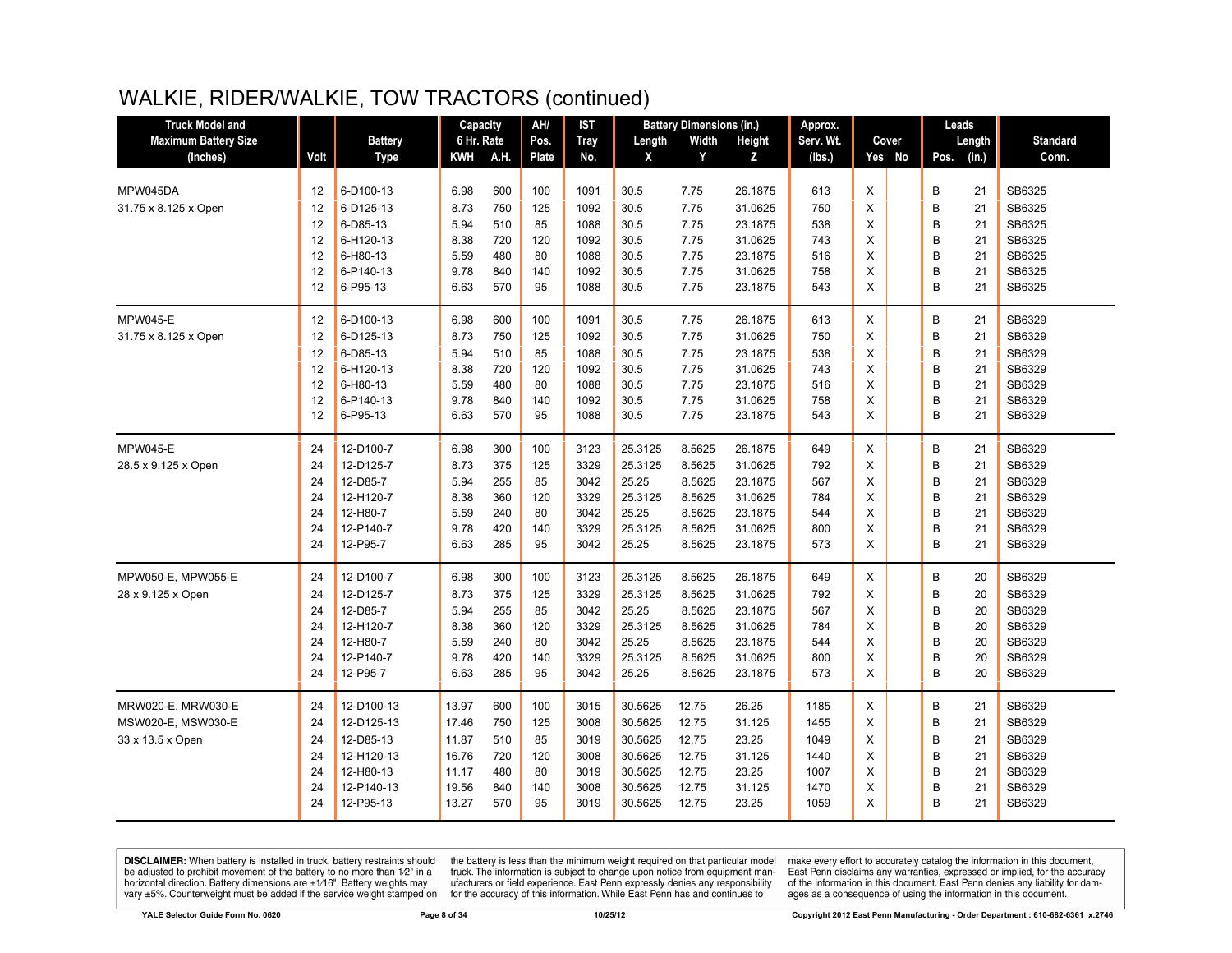| <b>Truck Model and</b>      |      |                |    | Capacity   |      | AH/          | <b>IST</b>  |         | <b>Battery Dimensions (in.)</b> |         | Approx.   |   |        | Leads |        |                 |
|-----------------------------|------|----------------|----|------------|------|--------------|-------------|---------|---------------------------------|---------|-----------|---|--------|-------|--------|-----------------|
| <b>Maximum Battery Size</b> |      | <b>Battery</b> |    | 6 Hr. Rate |      | Pos.         | <b>Tray</b> | Length  | Width                           | Height  | Serv. Wt. |   | Cover  |       | Length | <b>Standard</b> |
| (Inches)                    | Volt | <b>Type</b>    |    | KWH        | A.H. | <b>Plate</b> | No.         | X       | Y                               | z       | (Ibs.)    |   | Yes No | Pos.  | (in.)  | Conn.           |
|                             |      |                |    |            |      |              |             |         |                                 |         |           |   |        |       |        |                 |
| <b>MSW020-E</b>             | 24   | (4) 8GGC2      | pm | 3.60       | 155  |              | 3730        | 26      | 7.5                             | 24.5    | 340       | X |        | В     | 26     | SB6329          |
| 27.8125 x 8.125 x Open      | 24   | 12-D100-5      |    | 4.66       | 200  | 100          | 3611        | 27.1875 | 6.4375                          | 26.25   | 496       | X |        | B     | 21     | SB6329          |
|                             | 24   | 12-D85-5       |    | 3.96       | 170  | 85           | 3081        | 24.625  | 6.4375                          | 23.1875 | 418       | X |        | B     | 21     | SB6329          |
|                             | 24   | 12-H80-5       |    | 3.72       | 160  | 80           | 3081        | 24.625  | 6.4375                          | 23.1875 | 401       | X |        | B     | 21     | SB6329          |
|                             | 24   | 12-P95-5       |    | 4.42       | 190  | 95           | 3081        | 24.625  | 6.4375                          | 23.1875 | 422       | X |        | B     | 21     | SB6329          |
| <b>MSW025-E</b>             | 24   | 12-D100-7      |    | 6.98       | 300  | 100          | 3123        | 25.3125 | 8.5625                          | 26.1875 | 649       | X |        | B     | 21     | SB6329          |
| 27.8125 x 9 x Open          | 24   | 12-D125-7      |    | 8.73       | 375  | 125          | 3329        | 25.3125 | 8.5625                          | 31.0625 | 792       | X |        | B     | 21     | SB6329          |
|                             | 24   | 12-D85-7       |    | 5.94       | 255  | 85           | 3042        | 25.25   | 8.5625                          | 23.1875 | 567       | X |        | B     | 21     | SB6329          |
|                             | 24   | 12-H120-7      |    | 8.38       | 360  | 120          | 3329        | 25.3125 | 8.5625                          | 31.0625 | 784       | X |        | B     | 21     | SB6329          |
|                             | 24   | 12-H80-7       |    | 5.59       | 240  | 80           | 3042        | 25.25   | 8.5625                          | 23.1875 | 544       | X |        | B     | 21     | SB6329          |
|                             | 24   | 12-P140-7      |    | 9.78       | 420  | 140          | 3329        | 25.3125 | 8.5625                          | 31.0625 | 800       | X |        | B     | 21     | SB6329          |
|                             | 24   | 12-P95-7       |    | 6.63       | 285  | 95           | 3042        | 25.25   | 8.5625                          | 23.1875 | 573       | X |        | B     | 21     | SB6329          |
| MSW030-E, MSW040-E          | 24   | 12-D100-7      |    | 6.98       | 300  | 100          | 3302        | 31.5    | 8.75                            | 26.1875 | 685       | X |        | B     | 21     | SB6329          |
| 33 x 9 x Open               | 24   | 12-D100-7      | cm | 6.98       | 300  | 100          | 3346        | 30.5    | 8.5625                          | 26.1875 | 693       | Χ |        | B     | 21     | SB6329          |
|                             | 24   | 12-D100-7      |    | 6.98       | 300  | 100          | 3123        | 25.3125 | 8.5625                          | 26.1875 | 649       | X |        | B     | 21     | SB6329          |
|                             | 24   | 12-D125-7      |    | 8.73       | 375  | 125          | 3522        | 31.5    | 8.5625                          | 31.0625 | 826       | X |        | B     | 21     | SB6329          |
|                             | 24   | 12-D85-7       |    | 5.94       | 255  | 85           | 3324        | 31.125  | 8.5625                          | 23.1875 | 596       | X |        | B     | 21     | SB6329          |
|                             | 24   | 12-D85-7       | cm | 5.94       | 255  | 85           | 3415        | 30.5    | 8.5625                          | 23.1875 | 606       | X |        | B     | 21     | SB6329          |
|                             | 24   | 12-D85-7       |    | 5.94       | 255  | 85           | 3042        | 25.25   | 8.5625                          | 23.1875 | 567       | X |        | B     | 21     | SB6329          |
|                             | 24   | 12-H120-7      |    | 8.38       | 360  | 120          | 3522        | 31.5    | 8.5625                          | 31.0625 | 818       | X |        | B     | 21     | SB6329          |
|                             | 24   | 12-H80-7       |    | 5.59       | 240  | 80           | 3324        | 31.125  | 8.5625                          | 23.1875 | 572       | X |        | B     | 21     | SB6329          |
|                             | 24   | 12-H80-7       | cm | 5.59       | 240  | 80           | 3415        | 30.5    | 8.5625                          | 23.1875 | 582       | X |        | B     | 21     | SB6329          |
|                             | 24   | 12-H80-7       |    | 5.59       | 240  | 80           | 3042        | 25.25   | 8.5625                          | 23.1875 | 544       | X |        | B     | 21     | SB6329          |
|                             | 24   | 12-P140-7      |    | 9.78       | 420  | 140          | 3522        | 31.5    | 8.5625                          | 31.0625 | 834       | X |        | B     | 21     | SB6329          |
|                             | 24   | 12-P95-7       |    | 6.63       | 285  | 95           | 3324        | 31.125  | 8.5625                          | 23.1875 | 602       | X |        | B     | 21     | SB6329          |
|                             | 24   | 12-P95-7       | cm | 6.63       | 285  | 95           | 3415        | 30.5    | 8.5625                          | 23.1875 | 612       | X |        | B     | 21     | SB6329          |
|                             | 24   | 12-P95-7       |    | 6.63       | 285  | 95           | 3042        | 25.25   | 8.5625                          | 23.1875 | 573       | X |        | B     | 21     | SB6329          |
| <b>MTR007-E</b>             | 24   | 12-D100-13     |    | 13.97      | 600  | 100          | 3015        | 30.5625 | 12.75                           | 26.25   | 1185      | X |        | B     | 16     | SB6329          |
| <b>MTR005-E</b>             | 24   | 12-D125-13     |    | 17.46      | 750  | 125          | 3008        | 30.5625 | 12.75                           | 31.125  | 1455      | X |        | B     | 16     | SB6329          |
| 31.3125 x 13.4375 x Open    | 24   | 12-D85-13      |    | 11.87      | 510  | 85           | 3019        | 30.5625 | 12.75                           | 23.25   | 1049      | X |        | B     | 16     | SB6329          |
|                             | 24   | 12-H120-13     |    | 16.76      | 720  | 120          | 3008        | 30.5625 | 12.75                           | 31.125  | 1440      | X |        | B     | 16     | SB6329          |
|                             | 24   | 12-H80-13      |    | 11.17      | 480  | 80           | 3019        | 30.5625 | 12.75                           | 23.25   | 1007      | X |        | B     | 16     | SB6329          |
|                             | 24   | 12-P140-13     |    | 19.56      | 840  | 140          | 3008        | 30.5625 | 12.75                           | 31.125  | 1470      | X |        | B     | 16     | SB6329          |
|                             | 24   | 12-P95-13      |    | 13.27      | 570  | 95           | 3019        | 30.5625 | 12.75                           | 23.25   | 1059      | X |        | B     | 16     | SB6329          |
|                             |      |                |    |            |      |              |             |         |                                 |         |           |   |        |       |        |                 |

**DISCLAIMER:** When battery is installed in truck, battery restraints should be adjusted to prohibit movement of the battery to no more than  $1/2$ " in a horizontal direction. Battery dimensions are  $\pm 1/16$ ". Battery weig

the battery is less than the minimum weight required on that particular model<br>truck. The information is subject to change upon notice from equipment manufacturers or field experience. East Penn expressly denies any responsibility for the accuracy of this information. While East Penn has and continues to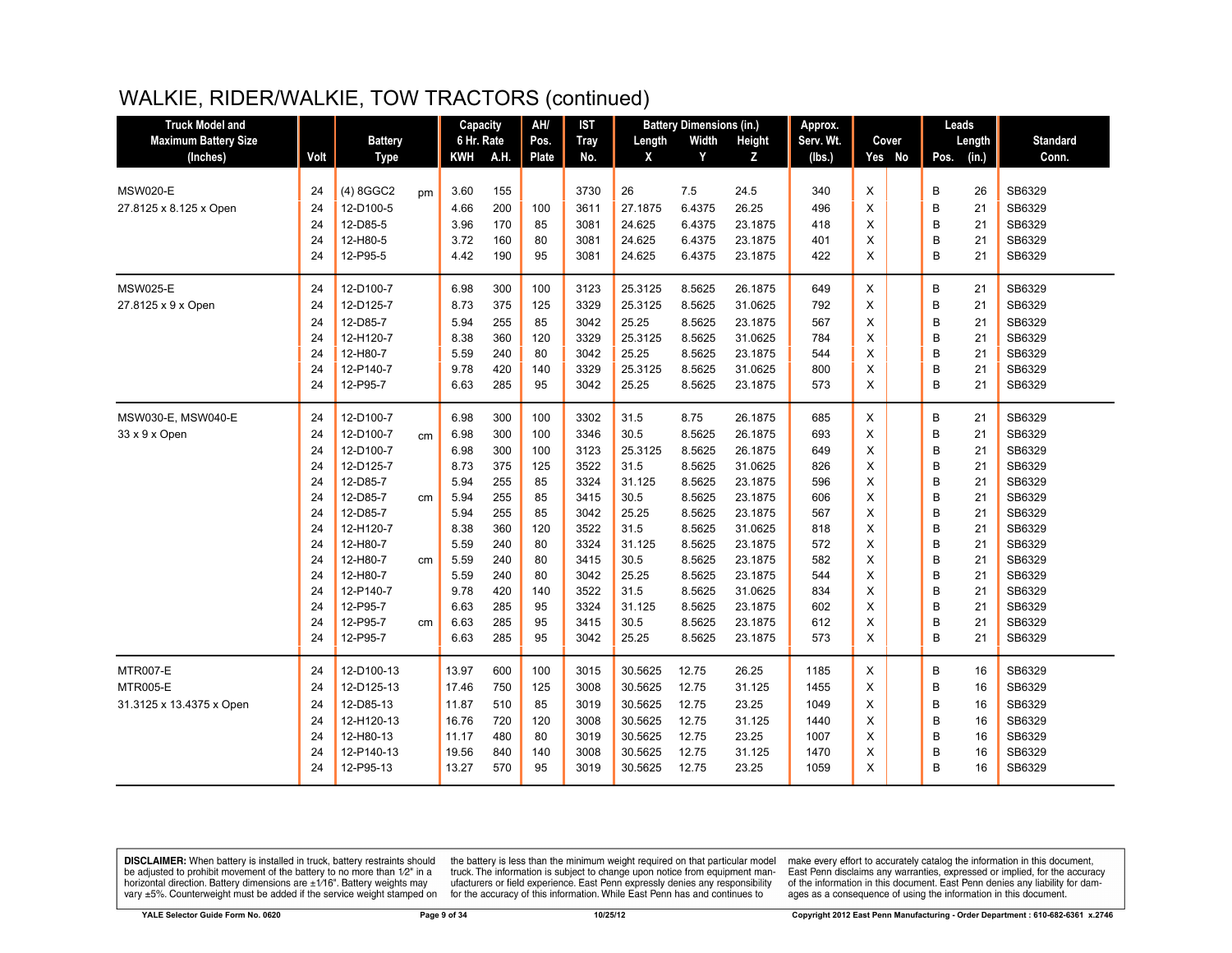| <b>Truck Model and</b>      |      |                | Capacity   |             | AH/          | <b>IST</b>  |         | <b>Battery Dimensions (in.)</b> |         | Approx.   |              | Leads         |    |                 |
|-----------------------------|------|----------------|------------|-------------|--------------|-------------|---------|---------------------------------|---------|-----------|--------------|---------------|----|-----------------|
| <b>Maximum Battery Size</b> |      | <b>Battery</b> | 6 Hr. Rate |             | Pos.         | <b>Tray</b> | Length  | Width                           | Height  | Serv. Wt. | Cover        | Length        |    | <b>Standard</b> |
| (Inches)                    | Volt | Type           | KWH        | A.H.        | <b>Plate</b> | No.         | X       | Y                               | Z       | (Ibs.)    | Yes No       | (in.)<br>Pos. |    | Conn.           |
|                             |      |                |            |             |              |             |         |                                 |         |           |              |               |    |                 |
| RDF30G                      | 24   | 12-D160-9      | 14.90      | 640         | 160          | 3007        | 35.062  | 10.937                          | 31.125  | 1417      | X            | AB            | 9  | EC5810          |
| 39.5 x 12 x 31.25           | 24   | 12-D100-13     | 13.97      | 600         | 100          | 3212        | 35.5625 | 11.5625                         | 26.5    | 1217      | X            | AB            | 9  | EC5810          |
|                             | 24   | 12-D125-13     | 17.46      | 750         | 125          | 3179        | 35.5625 | 11.5625                         | 31.125  | 1475      | X            | AB            | 9  | EC5810          |
|                             | 24   | 12-D125-13     | 17.46      | 750         | 125          | 3260        | 37.6875 | 10.375                          | 31.125  | 1468      | X            | AB            | 9  | EC5810          |
|                             | 24   | 12-D85-13      | 11.87      | 510         | 85           | 3157        | 35.5625 | 11.5625                         | 23.25   | 1057      | X            | AB            | 9  | EC5810          |
|                             | 24   | 12-H120-13     | 16.76      | 720         | 120          | 3179        | 35.5625 | 11.5625                         | 31.125  | 1460      | X            | AB            | 9  | EC5810          |
|                             | 24   | 12-H120-13     | 16.76      | 720         | 120          | 3260        | 37.6875 | 10.375                          | 31.125  | 1453      | X            | AB            | 9  | EC5810          |
|                             | 24   | 12-H80-13      | 11.17      | 480         | 80           | 3157        | 35.5625 | 11.5625                         | 23.25   | 1015      | X            | AB            | 9  | EC5810          |
|                             | 24   | 12-P140-13     | 19.56      | 840         | 140          | 3179        | 35.5625 | 11.5625                         | 31.125  | 1490      | X            | AB            | 9  | EC5810          |
|                             | 24   | 12-P140-13     | 19.56      | 840         | 140          | 3260        | 37.6875 | 10.375                          | 31.125  | 1483      | X            | AB            | 9  | EC5810          |
|                             | 24   | 12-P95-13      | 13.27      | 570         | 95           | 3157        | 35.5625 | 11.5625                         | 23.25   | 1068      | X            | AB            | 9  | EC5810          |
| RDF30G                      | 24   | 12-D125-17     | 23.28      | 1000        | 125          | 3224        | 38.1875 | 13.5                            | 31.1875 | 1975      | X            | AB            | 9  | EC5810          |
| 39.5 x 14.5 x 31.25         | 24   | 12-D85-17      | 15.83      | 680         | 85           | 3099        | 38.375  | 13.4375                         | 23.5    |           | X            | AB            | 9  | EC5810          |
|                             | 24   | 12-H120-17     | 22.35      | 960         | 120          | 3224        | 38.1875 | 13.5                            | 31.1875 | 1955      | X            | AB            | 9  | EC5810          |
|                             | 24   | 12-H80-17      | 14.90      | 640         | 80           | 3099        | 38.375  | 13.4375                         | 23.5    |           | X            | AB            | 9  | EC5810          |
|                             | 24   | 12-P140-17     | 26.07      | 1120        | 140          | 3224        | 38.1875 | 13.5                            | 31.1875 | 1995      | X            | AB            | 9  | EC5810          |
|                             | 24   | 12-P95-17      | 17.69      | 760         | 95           | 3099        | 38.375  | 13.4375                         | 23.5    |           | X            | AB            | 9  | EC5810          |
| RDF30G                      | 36   | 18-D100-15     | 24.44      | 700         | 100          | 6763        | 38.1875 | 17.8125                         | 26.5625 | 2071      | X            | AB            | 9  | EC5810          |
| 39.5 x 18 x 31.25           | 36   | 18-D125-15     | 30.56      | 875         | 125          | 6207        | 38.1875 | 17.8125                         | 31.1875 | 2542      | X            | AB            | 9  | EC5810          |
|                             | 36   | 18-D85-15      | 20.78      | 595         | 85           | 6093        | 38.1875 | 17.8125                         | 23.5625 | 1819      | X            | AB            | 9  | EC5810          |
|                             | 36   | 18-H120-15     | 29.33      | 840         | 120          | 6207        | 38.1875 | 17.8125                         | 31.1875 | 2517      | X            | AB            | 9  | EC5810          |
|                             | 36   | 18-H80-15      | 19.56      | 560         | 80           | 6093        | 38.1875 | 17.8125                         | 23.5625 | 1746      | X            | AB            | 9  | EC5810          |
|                             | 36   | 18-P140-15     | 34.22      | 980         | 140          | 6207        | 38.1875 | 17.8125                         | 31.1875 | 2567      | X            | AB            | 9  | EC5810          |
|                             | 36   | 18-P95-15      | 23.22      | 665         | 95           | 6093        | 38.1875 | 17.8125                         | 23.5625 | 1837      | X            | AB            | 9  | EC5810          |
|                             |      |                |            |             |              |             |         |                                 |         |           |              |               |    |                 |
| MCW025E, MCW030E            | 24   | 12-D100-13     | 13.97      | 600         | 100          | 3493        | 32.5    | 12.75                           | 26.25   | 1224      | X            | B             | 20 | SB6329          |
| MCW040E                     |      |                |            |             |              |             |         |                                 |         |           |              |               |    |                 |
| 33 x 13.5 x Open            |      |                |            |             |              |             |         |                                 |         |           |              |               |    |                 |
| MPB040E, MPW050E            | 24   |                | 0.00       | $\mathbf 0$ |              | 3800        | 25.5    | 8.5625                          | 24.5    | 340       | X            | B             | 20 | SB6329          |
| 28 x 9.0625 x Open          | 24   | 12-D85-7       | 5.94       | 255         | 85           | 3A72        | 27.5    | 8.5625                          | 23.1875 | 574       | X            | B             | 20 | SB6329          |
|                             | 24   | 12-H80-7       | 5.59       | 240         | 80           | 3A72        | 27.5    | 8.5625                          | 23.1875 | 551       | X            | B             | 20 | SB6329          |
|                             | 24   | 12-P95-7       | 6.63       | 285         | 95           | 3A72        | 27.5    | 8.5625                          | 23.1875 | 580       | X            | B             | 20 | SB6329          |
| MPC060F, MPC080F            | 24   | 12-D100-13     | 13.97      | 600         | 100          | 3015        | 30.5625 | 12.75                           | 26.25   | 1185      | X            | B             | 20 | SB6329          |
| MTR005F, MTR007F            | 24   | 12-D85-13      | 11.87      | 510         | 85           | 3019        | 30.5625 | 12.75                           | 23.25   | 1049      | X            | B             | 20 | SB6329          |
| 31.25 x 13.4375 x Open      | 24   | 12-H80-13      | 11.17      | 480         | 80           | 3019        | 30.5625 | 12.75                           | 23.25   | 1007      | X            | B             | 20 | SB6329          |
|                             | 24   | 12-P95-13      | 13.27      | 570         | 95           | 3019        | 30.5625 | 12.75                           | 23.25   | 1059      | $\mathsf{x}$ | B             | 20 | SB6329          |
|                             |      |                |            |             |              |             |         |                                 |         |           |              |               |    |                 |

**DISCLAIMER:** When battery is installed in truck, battery restraints should be adjusted to prohibit movement of the battery to no more than  $1/2$ " in a horizontal direction. Battery dimensions are  $\pm 1/16$ ". Battery weig

the battery is less than the minimum weight required on that particular model<br>truck. The information is subject to change upon notice from equipment manufacturers or field experience. East Penn expressly denies any responsibility for the accuracy of this information. While East Penn has and continues to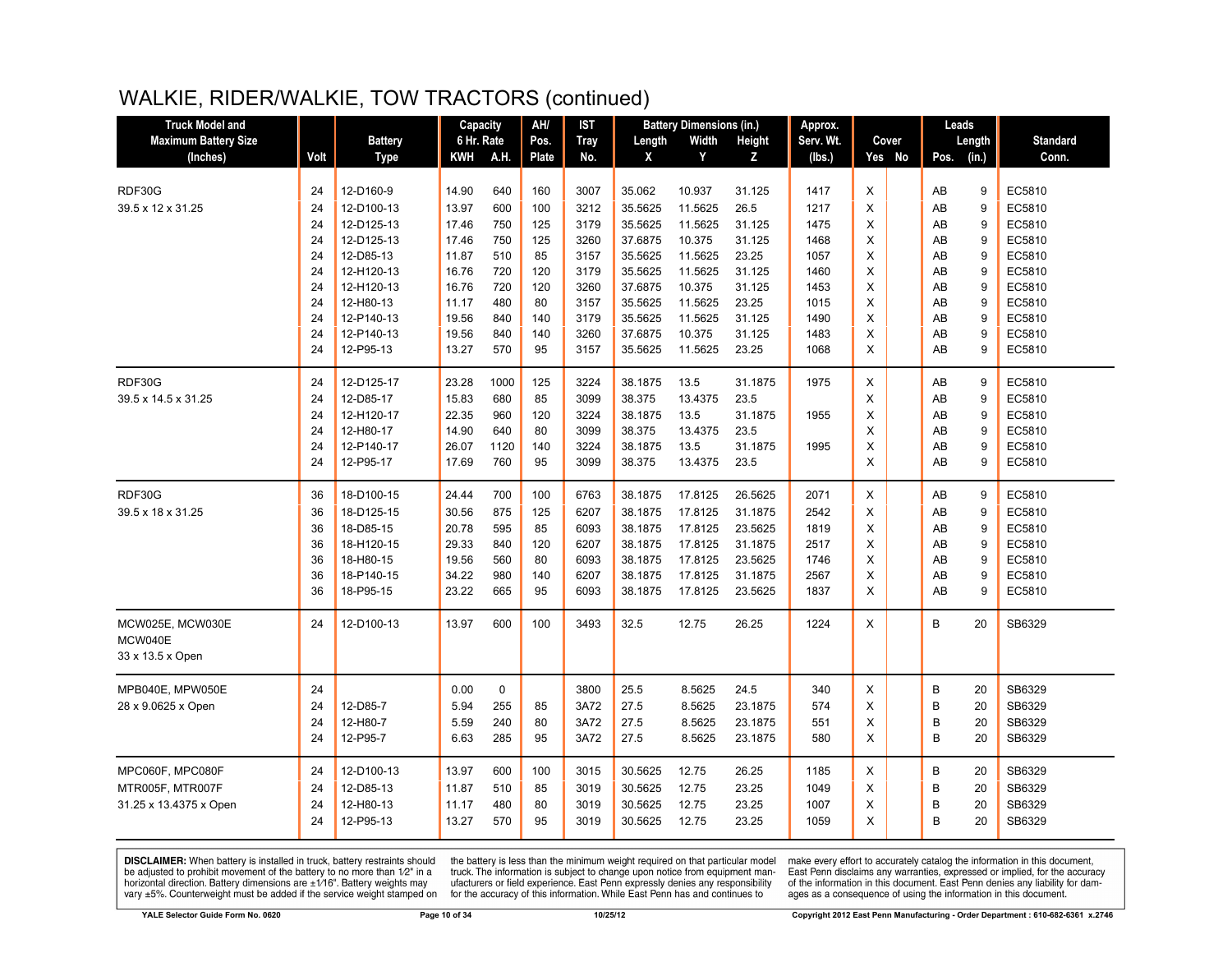| <b>Truck Model and</b><br><b>Maximum Battery Size</b><br>(Inches) | Volt                 | <b>Battery</b><br>Type                            | Capacity<br>6 Hr. Rate<br><b>KWH</b> | A.H.                     | AH/<br>Pos.<br>Plate  | <b>IST</b><br>Tray<br>No.    | Length<br>X                              | <b>Battery Dimensions (in.)</b><br>Width<br>Y | Height<br>z                              | Approx.<br>Serv. Wt.<br>(Ibs.) |                   | Cover<br>Yes No | Pos.             | Leads<br>Length<br>(in.) | <b>Standard</b><br>Conn.             |
|-------------------------------------------------------------------|----------------------|---------------------------------------------------|--------------------------------------|--------------------------|-----------------------|------------------------------|------------------------------------------|-----------------------------------------------|------------------------------------------|--------------------------------|-------------------|-----------------|------------------|--------------------------|--------------------------------------|
| MPE060VG, MPE080VG<br>31.25 x 9 x Open                            | 24<br>24<br>24<br>24 | 12-D100-7<br>12-D85-7<br>12-H80-7<br>12-P95-7     | 6.98<br>5.94<br>5.59<br>6.63         | 300<br>255<br>240<br>285 | 100<br>85<br>80<br>95 | 3456<br>3447<br>3447<br>3447 | 30.5<br>30.5<br>30.5<br>30.5             | 8.5625<br>8.5625<br>8.5625<br>8.5625          | 26.1875<br>23.25<br>23.25<br>23.25       | 672<br>595<br>571<br>601       | X<br>X.<br>X<br>X |                 | B<br>B<br>B<br>B | 20<br>20<br>20<br>20     | SB6329<br>SB6329<br>SB6329<br>SB6329 |
| MPE060VG, MPE080VG<br>31.25 x 13.4375 x Open                      | 24<br>24<br>24<br>24 | 12-D100-13<br>12-D85-13<br>12-H80-13<br>12-P95-13 | 13.97<br>11.87<br>11.17<br>13.27     | 600<br>510<br>480<br>570 | 100<br>85<br>80<br>95 | 3015<br>3019<br>3019<br>3019 | 30.5625<br>30.5625<br>30.5625<br>30.5625 | 12.75<br>12.75<br>12.75<br>12.75              | 26.25<br>23.25<br>23.25<br>23.25         | 1185<br>1049<br>1007<br>1059   | X<br>X<br>X<br>X  |                 | B<br>B<br>B<br>B | 20<br>20<br>20<br>20     | SB6329<br>SB6329<br>SB6329<br>SB6329 |
| MPW060E, MPW080E<br>32 x 9 x Open                                 | 24<br>24<br>24<br>24 | 12-D100-7<br>12-D85-7<br>12-H80-7<br>12-P95-7     | 6.98<br>5.94<br>5.59<br>6.63         | 300<br>255<br>240<br>285 | 100<br>85<br>80<br>95 | 3456<br>3324<br>3324<br>3324 | 30.5<br>31.125<br>31.125<br>31.125       | 8.5625<br>8.5625<br>8.5625<br>8.5625          | 26.1875<br>23.1875<br>23.1875<br>23.1875 | 672<br>596<br>572<br>602       | X<br>X<br>X<br>X  |                 | B<br>B<br>B<br>B | 16<br>16<br>16<br>16     | SB6325<br>SB6325<br>SB6325<br>SB6325 |
| MPW060E. MPW080E<br>32 x 13.4375 x Open                           | 24<br>24<br>24<br>24 | 12-D100-13<br>12-D85-13<br>12-H80-13<br>12-P95-13 | 13.97<br>11.87<br>11.17<br>13.27     | 600<br>510<br>480<br>570 | 100<br>85<br>80<br>95 | 3015<br>3019<br>3019<br>3019 | 30.5625<br>30.5625<br>30.5625<br>30.5625 | 12.75<br>12.75<br>12.75<br>12.75              | 26.25<br>23.25<br>23.25<br>23.25         | 1185<br>1049<br>1007<br>1059   | X<br>X<br>X<br>X  |                 | B<br>B<br>B<br>B | 16<br>16<br>16<br>16     | SB6325<br>SB6325<br>SB6325<br>SB6325 |

cm - Charge-Mate includes on board charger.

pm - Powr-Mate includes on board charger.

H - Designates (H-Series battery type), Hydrasaver Product - Extended Watering Series.

#### ORDER SELECTORS

| Truck Model and             |             |                | <b>Capacity</b>   | AH/   | <b>IST</b>  |         | <b>Battery Dimensions (in.)</b> |               | Approx.           |            | Leads         |                 |
|-----------------------------|-------------|----------------|-------------------|-------|-------------|---------|---------------------------------|---------------|-------------------|------------|---------------|-----------------|
| <b>Maximum Battery Size</b> |             | <b>Battery</b> | 6 Hr. Rate        | Pos.  | <b>Tray</b> | Length, | <b>Width</b>                    | <b>Height</b> | Serv. Wt.         | Cover      | Length        | <b>Standard</b> |
| (Inches)                    | <b>Volt</b> | <b>Type</b>    | <b>KWH</b><br>A.H | Plate | No.         |         |                                 |               | $(\mathsf{lbs.})$ | No<br>Yes. | (in.)<br>Pos. | Conn.           |
|                             |             |                |                   |       |             |         |                                 |               |                   |            |               |                 |

**DISCLAIMER:** When battery is installed in truck, battery restraints should be adjusted to prohibit movement of the battery to no more than 1/2" in a horizontal direction. Battery dimensions are ±1/16". Battery weights may vary ±5%. Counterweight must be added if the service weight stamped on

the battery is less than the minimum weight required on that particular model<br>truck. The information is subject to change upon notice from equipment manufacturers or field experience. East Penn expressly denies any responsibility for the accuracy of this information. While East Penn has and continues to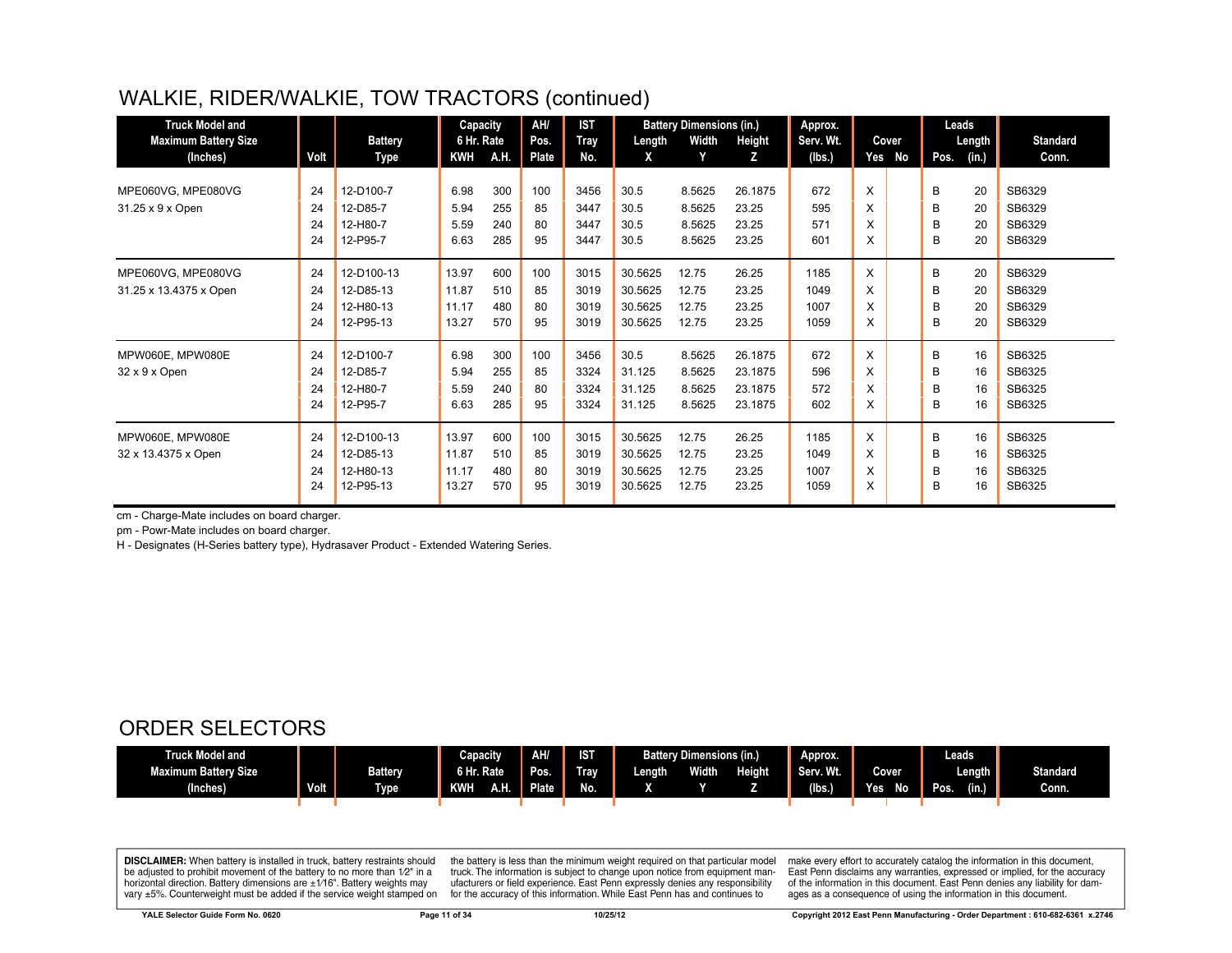#### ORDER SELECTORS

| <b>Truck Model and</b>                                  |          |                | Capacity   |             | AH/          | IST          |                    | <b>Battery Dimensions (in.)</b> |                    | Approx.      |   |        | Leads |          |                 |
|---------------------------------------------------------|----------|----------------|------------|-------------|--------------|--------------|--------------------|---------------------------------|--------------------|--------------|---|--------|-------|----------|-----------------|
| <b>Maximum Battery Size</b>                             |          | <b>Battery</b> | 6 Hr. Rate |             | Pos.         | <b>Tray</b>  | Length             | Width                           | Height             | Serv. Wt.    |   | Cover  |       | Length   | <b>Standard</b> |
| (Inches)                                                | Volt     | <b>Type</b>    | <b>KWH</b> | A.H.        | <b>Plate</b> | No.          | X                  | Y                               | Z                  | (lbs.)       |   | Yes No | Pos.  | (in.)    | Conn.           |
| FS15, OS25, OS30                                        | 24       | 12-D160-11     | 18.62      | 800         | 160          | 3025         | 35.0625            | 13.1875                         | 30.5               | 1647         |   | X      | C     | 30       | SB6320          |
| 41.1875 x 14.5 x 34                                     | 24       | 12-D125-15     | 20.37      | 875         | 125          | 3036         | 35.0625            | 12.875                          | 30.5               | 1651         |   | X      | C     | 30       | SB6320          |
|                                                         | 24       | 12-H120-15     | 19.56      | 840         | 120          | 3036         | 35.0625            | 12.875                          | 30.5               | 1634         |   | X      | C     | 30       | SB6320          |
|                                                         | 24       | 12-P140-15     | 22.81      | 980         | 140          | 3036         | 35.0625            | 12.875                          | 30.5               | 1668         |   | X      | C     | 30       | SB6320          |
|                                                         | 24       | 12-D125-17     | 23.28      | 1000        | 125          | 3127         | 38.1875            | 13.5                            | 30.5625            | 1944         |   | X      | C     | 30       | SB6320          |
|                                                         | 24       | 12-H120-17     | 22.35      | 960         | 120          | 3127         | 38.1875            | 13.5                            | 30.5625            | 1925         |   | X      | C     | 30       | SB6320          |
|                                                         | 24       | 12-P140-17     | 26.07      | 1120        | 140          | 3127         | 38.1875            | 13.5                            | 30.5625            | 1963         |   | X      | C     | 30       | SB6320          |
| <b>OS 30B</b><br>Selector 3000<br>31.25 x 13.25 x 25.75 | 24       | 12-D100-13     | 13.97      | 600         | 100          | 3104         | 30.5625            | 12.75                           | 25.625             | 1165         |   | X      | Α     | 30       | SB6320          |
|                                                         |          |                |            |             |              |              |                    |                                 |                    |              |   |        |       |          |                 |
| OS 30E, OS 30EA, OS 30EB                                | 24       | 12-D85-15      | 13.85      | 595         | 85           | 3056         | 35.0625            | 12.875                          | 22.625             | 1178         |   | X      | B     | 16       | SB6325          |
| OS 30EC                                                 | 24       | 12-H80-15      | 13.04      | 560         | 80           | 3056         | 35.0625            | 12.875                          | 22.625             | 1131         |   | X      | B     | 16       | SB6325          |
| 36 x 13.5 x 25                                          | 24       | 12-P95-15      | 15.48      | 665         | 95           | 3056         | 35.0625            | 12.875                          | 22.625             | 1190         |   | X      | B     | 16       | SB6325          |
| <b>SS 30B</b><br>36.5 x 14.75 x Open                    | 24       | 12-D160-11     | 18.62      | 800         | 160          | 3286         | 35.125             | 13.1875                         | 31.375             | 1632         | X |        | Α     | 30       | SB6320          |
| SS 30BB                                                 | 24       | 12-D125-15     | 20.37      | 875         | 125          | 3039         | 35.0625            | 12.875                          | 31.125             | 1674         | X |        | A     | 30       | SB6320          |
| 36.5 x 15.25 x Open                                     | 24       | 12-H120-15     | 19.56      | 840         | 120          | 3039         | 35.0625            | 12.875                          | 31.125             | 1657         | X |        | A     | 30       | SB6320          |
|                                                         | 24       | 12-P140-15     | 22.81      | 980         | 140          | 3039         | 35.0625            | 12.875                          | 31.125             | 1691         | X |        | Α     | 30       | SB6320          |
|                                                         |          | 12-D125-17     | 23.28      |             |              |              |                    |                                 |                    |              |   | X      |       |          | SB6320          |
| OS 030BD, SS 030BD                                      | 24<br>24 |                | 22.35      | 1000<br>960 | 125<br>120   | 3127<br>3127 | 38.1875<br>38.1875 | 13.5<br>13.5                    | 30.5625<br>30.5625 | 1944<br>1925 |   | X      | Α     | 30<br>30 | SB6320          |
| 39 x 14.5625 x 31.5                                     |          | 12-H120-17     |            |             |              |              |                    |                                 |                    |              |   |        | Α     |          |                 |
|                                                         | 24       | 12-P140-17     | 26.07      | 1120        | 140          | 3127         | 38.1875            | 13.5                            | 30.5625            | 1963         |   | X      | A     | 30       | SB6320          |
| OS 030BD, SS 030BD                                      | 36       | 18-D125-11     | 21.83      | 625         | 125          | 6016         | 37.8125            | 13.3125                         | 30.5625            | 1848         |   | X      | A     | 30       | SB6320          |
| 39 x 14.5625 x 31.5                                     | 36       | 18-H120-11     | 20.95      | 600         | 120          | 6016         | 37.8125            | 13.3125                         | 30.5625            | 1830         |   | X      | Α     | 30       | SB6320          |
|                                                         | 36       | 18-P140-11     | 24.44      | 700         | 140          | 6016         | 37.8125            | 13.3125                         | 30.5625            | 1866         |   | X      | Α     | 30       | SB6320          |
|                                                         |          |                |            |             |              |              |                    |                                 |                    |              |   |        |       |          |                 |
| OS030BC, OS030BE                                        | 24       | 12-D125-17     | 23.28      | 1000        | 125          | 3127         | 38.1875            | 13.5                            | 30.5625            | 1944         |   | X      | B     | 16       | SB6322          |
| SS030BC, SS030BE                                        | 24       | 12-H120-17     | 22.35      | 960         | 120          | 3127         | 38.1875            | 13.5                            | 30.5625            | 1925         |   | X      | B     | 16       | SB6322          |
| 39 x 14.625 x 31.5                                      | 24       | 12-P140-17     | 26.07      | 1120        | 140          | 3127         | 38.1875            | 13.5                            | 30.5625            | 1963         |   | X      | B     | 16       | SB6322          |
| OS030BD, OS030BE                                        | 36       | 18-D125-11     | 21.83      | 625         | 125          | 6016         | 37.8125            | 13.3125                         | 30.5625            | 1848         |   | X      | B     | 16       | SB6322          |
| SS030BD, SS030BE                                        | 36       | 18-H120-11     | 20.95      | 600         | 120          | 6016         | 37.8125            | 13.3125                         | 30.5625            | 1830         |   | X      | B     | 16       | SB6322          |
| 39 x 14.625 x 31.5                                      | 36       | 18-P140-11     | 24.44      | 700         | 140          | 6016         | 37.8125            | 13.3125                         | 30.5625            | 1866         |   | X      | B     | 16       | SB6322          |
|                                                         |          |                |            |             |              |              |                    |                                 |                    |              |   |        |       |          |                 |

H - Designates (H-Series battery type), Hydrasaver Product - Extended Watering Series.

**DISCLAIMER:** When battery is installed in truck, battery restraints should the battery is less than the minimum weight required on that particular mod<br>be adjusted to prohibit movement of the battery to no more than 1/2"

the battery is less than the minimum weight required on that particular model<br>truck. The information is subject to change upon notice from equipment man-<br>ufacturers or field experience. East Penn expressly denies any respo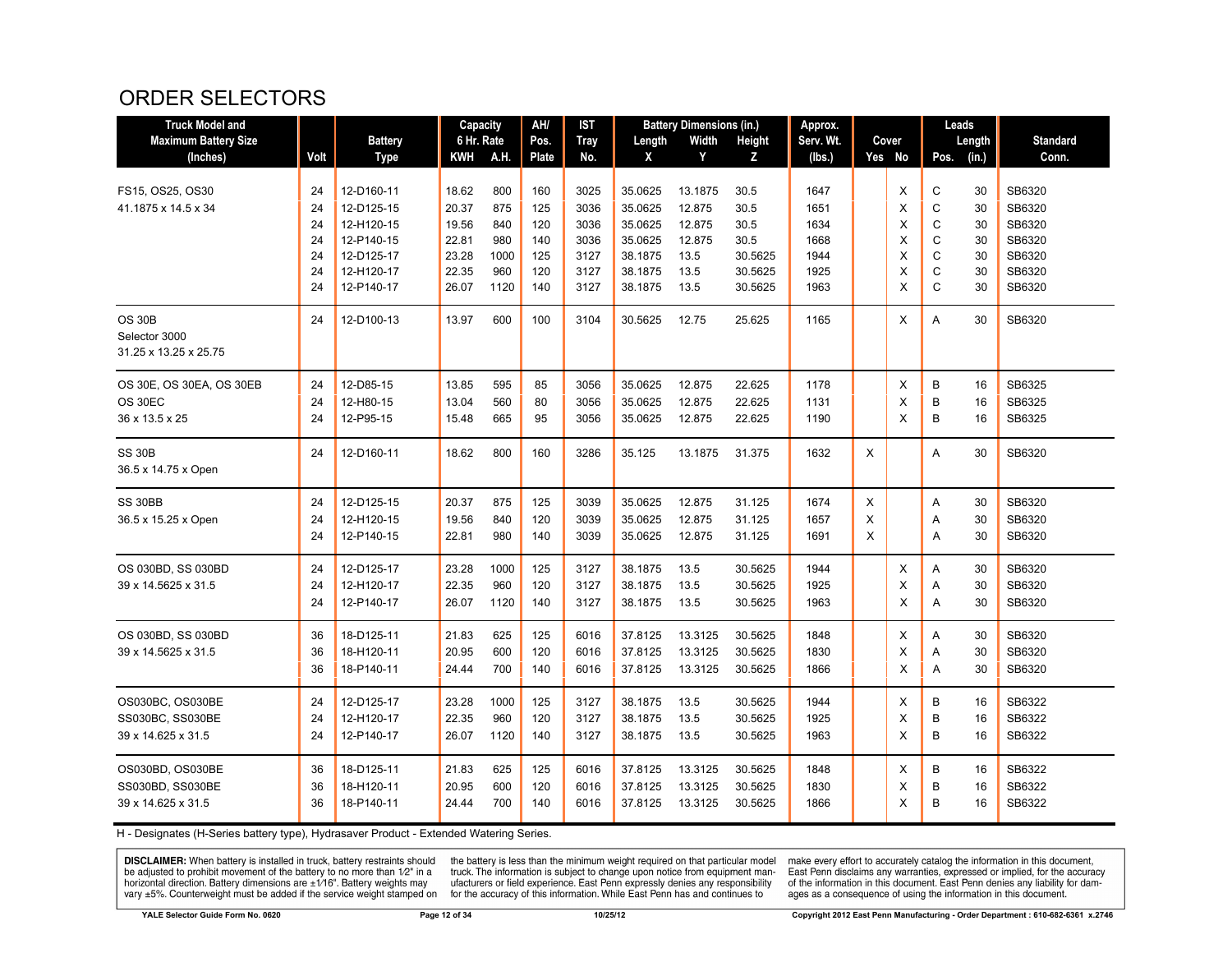## STRADDLE, STRADDLE REACH TRUCKS

| <b>Truck Model and</b>                     |      |                | Capacity   |      | AH/          | <b>IST</b>  |         | <b>Battery Dimensions (in.)</b> |         | Approx.   |        |      | Leads  |                 |       |
|--------------------------------------------|------|----------------|------------|------|--------------|-------------|---------|---------------------------------|---------|-----------|--------|------|--------|-----------------|-------|
| <b>Maximum Battery Size</b>                |      | <b>Battery</b> | 6 Hr. Rate |      | Pos.         | <b>Tray</b> | Length  | Width                           | Height  | Serv. Wt. | Cover  |      | Length | <b>Standard</b> |       |
| (Inches)                                   | Volt | <b>Type</b>    | <b>KWH</b> | A.H. | <b>Plate</b> | No.         | X       | Y                               | Z       | (lbs.)    | Yes No | Pos. | (in.)  | Conn.           |       |
| NS20, NS30, NS40, NS60                     | 24   | 12-D160-9      | 14.90      | 640  | 160          | 3511        | 35.0625 | 10.9375                         | 30.5    | 1309      | X      | B    | 30     | SB6320          | w/919 |
| 38 x 12 x 31.1875                          | 24   | 12-D125-13     | 17.46      | 750  | 125          | 3176        | 35.5625 | 11.5625                         | 30.5    | 1457      | X      | B    | 30     | SB6320          | w/919 |
|                                            | 24   | 12-H120-13     | 16.76      | 720  | 120          | 3176        | 35.5625 | 11.5625                         | 30.5    | 1442      | X      | B    | 30     | SB6320          | w/919 |
|                                            | 24   | 12-P140-13     | 19.56      | 840  | 140          | 3176        | 35.5625 | 11.5625                         | 30.5    | 1472      | X      | B    | 30     | SB6320          | w/919 |
| NDE25, NE20, NE30, NE40                    | 24   | 12-D160-11     | 18.62      | 800  | 160          | 3025        | 35.0625 | 13.1875                         | 30.5    | 1647      | X      | B    | 30     | SB6320          | w/919 |
| NS20, NS30, NS40, NS60                     | 24   | 12-D125-15     | 20.37      | 875  | 125          | 3036        | 35.0625 | 12.875                          | 30.5    | 1651      | X      | B    | 30     | SB6320          | w/919 |
| 38 x 14.5 x 31.1875                        | 24   | 12-H120-15     | 19.56      | 840  | 120          | 3036        | 35.0625 | 12.875                          | 30.5    | 1634      | X      | B    | 30     | SB6320          | w/919 |
|                                            | 24   | 12-P140-15     | 22.81      | 980  | 140          | 3036        | 35.0625 | 12.875                          | 30.5    | 1668      | X      | B    | 30     | SB6320          | w/919 |
| NR35, NR35AC, NR35AD                       | 24   | 12-D125-15     | 20.37      | 875  | 125          | 3115        | 38.0625 | 11.875                          | 30.5    | 1677      | X      | B    | 30     | SB6320          | w/919 |
| NR35AE, NR40A, NR40AD                      | 24   | 12-H120-15     | 19.56      | 840  | 120          | 3115        | 38.0625 | 11.875                          | 30.5    | 1660      | X      | B    | 30     | SB6320          | w/919 |
| NR40AE, NS35, NS40A                        | 24   | 12-P140-15     | 22.81      | 980  | 140          | 3115        | 38.0625 | 11.875                          | 30.5    | 1694      | X      | B    | 30     | SB6320          | w/919 |
| NS40AD, NS40AE, NS40AF<br>39 x 12.5 x 31.5 |      |                |            |      |              |             |         |                                 |         |           |        |      |        |                 |       |
| NR35, NR40A, NS35, NS40A                   | 36   | 18-D125-9      | 17.46      | 500  | 125          | 6111        | 38      | 11.0625                         | 30.5    | 1504      | X      | В    | 30     | SB6320          | w/919 |
| 39 x 12.5 x 31.5                           | 36   | 18-D125-9      | 17.46      | 500  | 125          | 6063        | 37.6875 | 10.9375                         | 30.5    | 1495      | X      | B    | 30     | SB6320          | w/919 |
|                                            | 36   | 18-H120-9      | 16.76      | 480  | 120          | 6111        | 38      | 11.0625                         | 30.5    | 1489      | X      | B    | 30     | SB6320          | w/919 |
|                                            | 36   | 18-H120-9      | 16.76      | 480  | 120          | 6063        | 37.6875 | 10.9375                         | 30.5    | 1480      | X      | B    | 30     | SB6320          | w/919 |
|                                            | 36   | 18-P140-9      | 19.56      | 560  | 140          | 6111        | 38      | 11.0625                         | 30.5    | 1519      | X      | B    | 30     | SB6320          | w/919 |
|                                            | 36   | 18-P140-9      | 19.56      | 560  | 140          | 6063        | 37.6875 | 10.9375                         | 30.5    | 1510      | X      | B    | 30     | SB6320          | w/919 |
| NDR30A, NR35, NR40A                        | 24   | 12-D125-17     | 23.28      | 1000 | 125          | 3127        | 38.1875 | 13.5                            | 30.5625 | 1944      | X      | B    | 30     | SB6320          | w/919 |
| <b>NS35, NS40A</b>                         | 24   | 12-H120-17     | 22.35      | 960  | 120          | 3127        | 38.1875 | 13.5                            | 30.5625 | 1925      | X      | B    | 30     | SB6320          | w/919 |
| 39 x 14 x 31.5                             | 24   | 12-P140-17     | 26.07      | 1120 | 140          | 3127        | 38.1875 | 13.5                            | 30.5625 | 1963      | X      | B    | 30     | SB6320          | w/919 |
| NDR30A, NR35, NR40A                        | 36   | 18-D125-11     | 21.83      | 625  | 125          | 6016        | 37.8125 | 13.3125                         | 30.5625 | 1848      | X      | B    | 30     | SB6320          | w/919 |
| NR45, NS35, NS40A, NS50A                   | 36   | 18-H120-11     | 20.95      | 600  | 120          | 6016        | 37.8125 | 13.3125                         | 30.5625 | 1830      | X      | B    | 30     | SB6320          | w/919 |
| 39 x 14 x 31.5                             | 36   | 18-P140-11     | 24.44      | 700  | 140          | 6016        | 37.8125 | 13.3125                         | 30.5625 | 1866      | X      | B    | 30     | SB6320          | w/919 |
| NDE25, NE20, NE30, NE40                    | 24   | 12-D160-13     | 22.35      | 960  | 160          | 3049        | 35.25   | 15.5625                         | 30.5625 | 1985      | X      | B    | 30     | SB6320          | w/919 |
| NS20, NS30, NS40, NS60                     |      |                |            |      |              |             |         |                                 |         |           |        |      |        |                 |       |
| NSE40<br>38 x 17.5 x 31.8125               |      |                |            |      |              |             |         |                                 |         |           |        |      |        |                 |       |
|                                            |      |                |            |      |              |             |         |                                 |         |           |        |      |        |                 |       |

**DISCLAIMER:** When battery is installed in truck, battery restraints should be adjusted to prohibit movement of the battery to no more than  $1/2$ " in a horizontal direction. Battery dimensions are  $\pm 1/16$ ". Battery weig

the battery is less than the minimum weight required on that particular model<br>truck. The information is subject to change upon notice from equipment man-<br>ufacturers or field experience. East Penn expressly denies any respo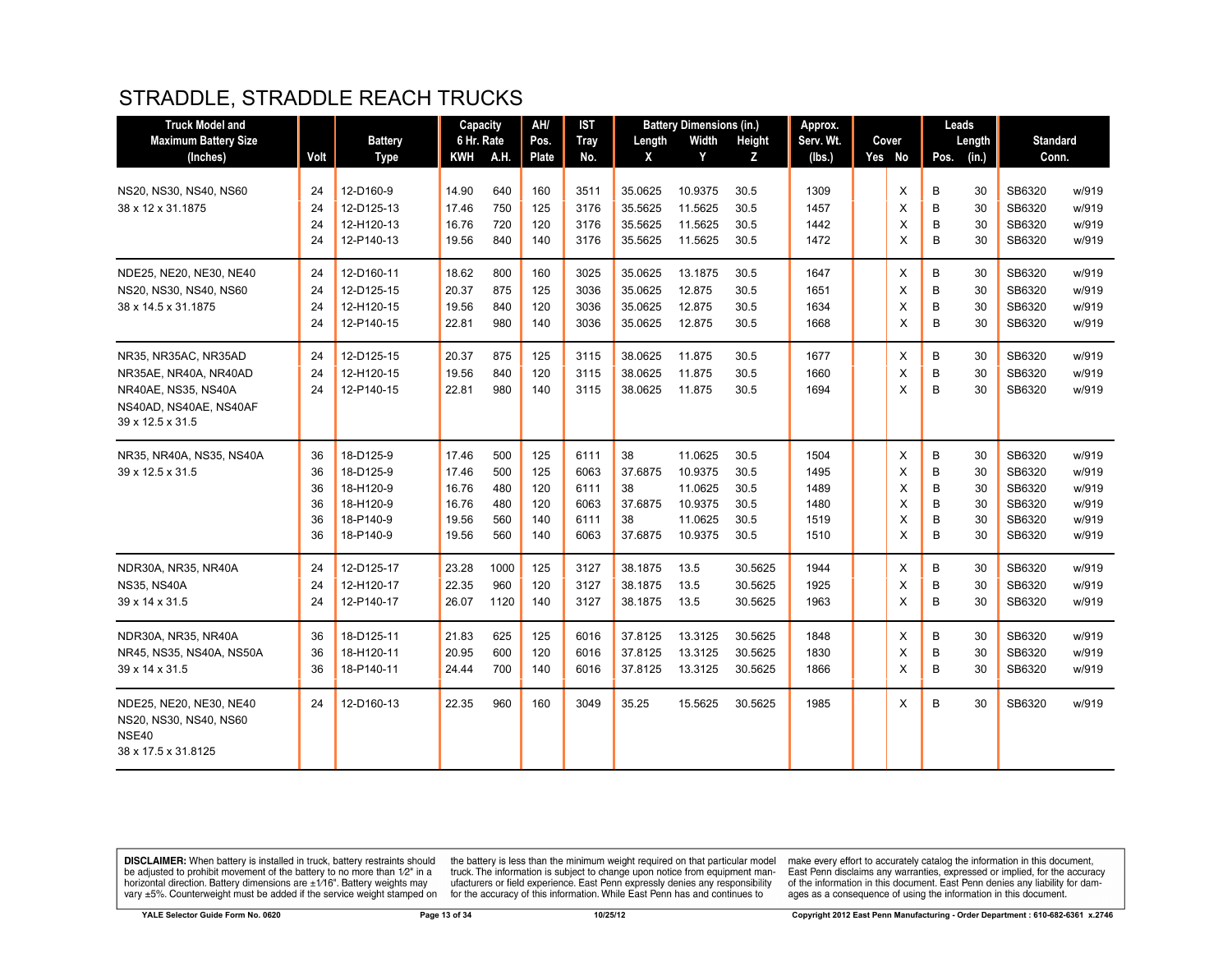| <b>Truck Model and</b>                          |      |                | Capacity   |      | AH/   | IST         |         | <b>Battery Dimensions (in.)</b> |         | Approx.   |        |      | Leads  |                 |       |
|-------------------------------------------------|------|----------------|------------|------|-------|-------------|---------|---------------------------------|---------|-----------|--------|------|--------|-----------------|-------|
| <b>Maximum Battery Size</b>                     |      | <b>Battery</b> | 6 Hr. Rate |      | Pos.  | <b>Tray</b> | Length  | Width                           | Height  | Serv. Wt. | Cover  |      | Length | <b>Standard</b> |       |
| (Inches)                                        | Volt | Type           | KWH        | A.H. | Plate | No.         | X       | Y                               | z       | (lbs.)    | Yes No | Pos. | (in.)  | Conn.           |       |
| NDE25, NE20, NE30, NE40                         | 36   | 18-D125-13     | 26.19      | 750  | 125   | 6005        | 37.8125 | 15.5625                         | 30.5625 | 2168      | Χ      | B    | 30     | SB6320          | w/919 |
| NS20, NS30, NS40, NS60                          | 36   | 18-H120-13     | 25.14      | 720  | 120   | 6005        | 37.8125 | 15.5625                         | 30.5625 | 2146      | X      | B    | 30     | SB6320          | w/919 |
| NSE40                                           | 36   | 18-P140-13     | 29.33      | 840  | 140   | 6005        | 37.8125 | 15.5625                         | 30.5625 | 2190      | X      | B    | 30     | SB6320          | w/919 |
| 38 x 17.5 x 31.8125                             |      |                |            |      |       |             |         |                                 |         |           |        |      |        |                 |       |
| NDR30A, NR35, NR40A                             | 24   | 12-D125-19     | 26.19      | 1125 | 125   | 3134        | 38.1875 | 15                              | 30.5625 | 2126      | X      | B    | 30     | SB6320          | w/919 |
| <b>NS35, NS40A</b>                              | 24   | 12-H120-19     | 25.14      | 1080 | 120   | 3134        | 38.1875 | 15                              | 30.5625 | 2105      | X      | B    | 30     | SB6320          | w/919 |
| 39 x 16.1875 x 31.5                             | 24   | 12-P140-19     | 29.33      | 1260 | 140   | 3134        | 38.1875 | 15                              | 30.5625 | 2147      | X      | B    | 30     | SB6320          | w/919 |
| NDR30A, NR35, NR40A                             | 36   | 18-D125-13     | 26.19      | 750  | 125   | 6005        | 37.8125 | 15.5625                         | 30.5625 | 2168      | X      | B    | 30     | SB6320          | w/919 |
| <b>NS35, NS40A</b>                              | 36   | 18-H120-13     | 25.14      | 720  | 120   | 6005        | 37.8125 | 15.5625                         | 30.5625 | 2146      | X      | B    | 30     | SB6320          | w/919 |
| 39 x 16.1875 x 31.5                             | 36   | 18-P140-13     | 29.33      | 840  | 140   | 6005        | 37.8125 | 15.5625                         | 30.5625 | 2190      | X      | B    | 30     | SB6320          | w/919 |
| NDR30B, NR35, NR35B                             | 36   | 18-D125-13     | 26.19      | 750  | 125   | 6005        | 37.8125 | 15.5625                         | 30.5625 | 2168      | X      | B    | 30     | SB6320          | w/919 |
| NR45B                                           | 36   | 18-H120-13     | 25.14      | 720  | 120   | 6005        | 37.8125 | 15.5625                         | 30.5625 | 2146      | X      | B    | 30     | SB6320          | w/919 |
| 42 x 16.1875 x 31.5                             | 36   | 18-P140-13     | 29.33      | 840  | 140   | 6005        | 37.8125 | 15.5625                         | 30.5625 | 2190      | X      | B    | 30     | SB6320          | w/919 |
| NDR30B, NR35, NR35B                             | 36   | 18-D160-11     | 27.94      | 800  | 160   | 6644        | 38.9375 | 17.75                           | 30.5625 | 2586      | X      | B    | 30     | SB6320          | w/919 |
| NR45B                                           | 36   | 18-D125-15     | 30.56      | 875  | 125   | 6045        | 38.1875 | 17.8125                         | 30.5625 | 2486      | X      | B    | 30     | SB6320          | w/919 |
| 42 x 18.75 x 31.5                               | 36   | 18-H120-15     | 29.33      | 840  | 120   | 6045        | 38.1875 | 17.8125                         | 30.5625 | 2461      | X      | B    | 30     | SB6320          | w/919 |
|                                                 | 36   | 18-P140-15     | 34.22      | 980  | 140   | 6045        | 38.1875 | 17.8125                         | 30.5625 | 2511      | X      | B    | 30     | SB6320          | w/919 |
| NDR30B, NR35, NR35B                             | 36   | 18-D160-13     | 33.52      | 960  | 160   | 6777        | 40.1875 | 20.5625                         | 30.5625 | 2786      | X      | B    | 30     | SB6320          | w/919 |
| NR45B                                           | 36   | 18-D125-17     | 34.92      | 1000 | 125   | 6069        | 38.1875 | 20.0625                         | 30.5625 | 2834      | X      | B    | 30     | SB6320          | w/919 |
| 42 x 21.0625 x 31.5                             | 36   | 18-H120-17     | 33.52      | 960  | 120   | 6069        | 38.1875 | 20.0625                         | 30.5625 | 2806      | X      | B    | 30     | SB6320          | w/919 |
|                                                 | 36   | 18-P140-17     | 39.11      | 1120 | 140   | 6069        | 38.1875 | 20.0625                         | 30.5625 | 2862      | X      | B    | 30     | SB6320          | w/919 |
| NDR30BC, NDR30C, NDR30CA                        | 36   | 18-D125-15     | 30.56      | 875  | 125   | 6045        | 38.1875 | 17.8125                         | 30.5625 | 2486      | X      | B    | 16     | SB6320          |       |
| NDR30CB, NDR30G, NDR30GA                        | 36   | 18-H120-15     | 29.33      | 840  | 120   | 6045        | 38.1875 | 17.8125                         | 30.5625 | 2461      | X      | B    | 16     | SB6320          |       |
| NDR30GB, NDR35EA, NR45C                         | 36   | 18-P140-15     | 34.22      | 980  | 140   | 6045        | 38.1875 | 17.8125                         | 30.5625 | 2511      | X      | B    | 16     | SB6320          |       |
| NR45CA, NR45CB, NR45EA                          |      |                |            |      |       |             |         |                                 |         |           |        |      |        |                 |       |
| NR45G, NR45GA, NR45GB<br>38.875 x 18.875 x 31.5 |      |                |            |      |       |             |         |                                 |         |           |        |      |        |                 |       |
|                                                 |      |                |            |      |       |             |         |                                 |         |           |        |      |        |                 |       |
| NDR30BC, NDR30C, NDR30CB                        | 36   | 18-D125-17     | 34.92      | 1000 | 125   | 6069        | 38.1875 | 20.0625                         | 30.5625 | 2834      | X      | B    | 16     | SB6320          |       |
| NDR30G, NDR30GB, NR40G                          | 36   | 18-H120-17     | 33.52      | 960  | 120   | 6069        | 38.1875 | 20.0625                         | 30.5625 | 2806      | X      | B    | 16     | SB6320          |       |
| NR45C, NR45CA, NR45CB                           | 36   | 18-P140-17     | 39.11      | 1120 | 140   | 6069        | 38.1875 | 20.0625                         | 30.5625 | 2862      | X      | B    | 16     | SB6320          |       |
| NR45GA, NR45GB<br>38.875 x 21.0625 x 31.5       |      |                |            |      |       |             |         |                                 |         |           |        |      |        |                 |       |
|                                                 |      |                |            |      |       |             |         |                                 |         |           |        |      |        |                 |       |

**DISCLAIMER:** When battery is installed in truck, battery restraints should be adjusted to prohibit movement of the battery to no more than  $1/2$ " in a horizontal direction. Battery dimensions are  $\pm 1/16$ ". Battery weig

the battery is less than the minimum weight required on that particular model<br>truck. The information is subject to change upon notice from equipment manufacturers or field experience. East Penn expressly denies any responsibility for the accuracy of this information. While East Penn has and continues to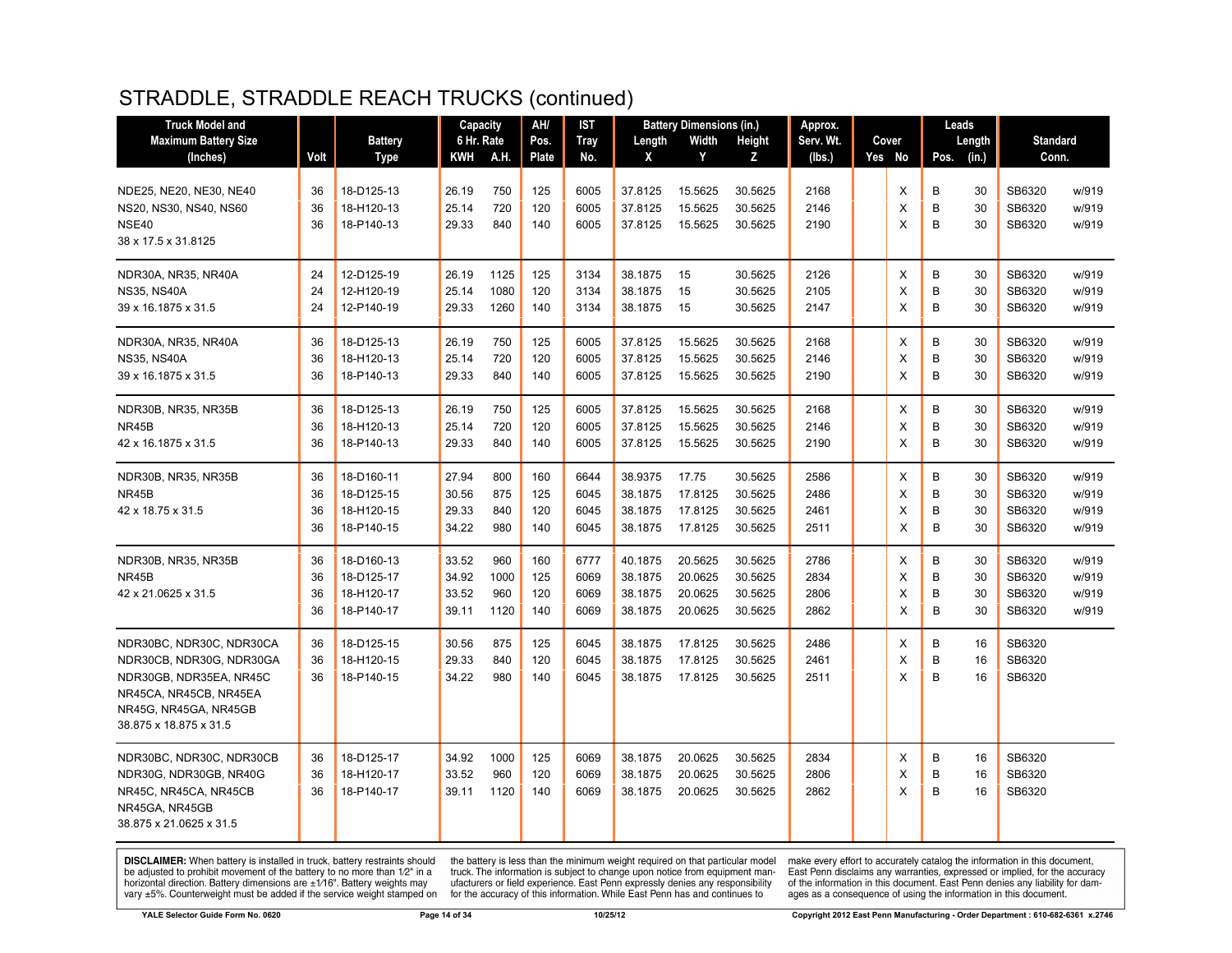| <b>Truck Model and</b>                                                                                                                                                                                                    |                                  |                                                                                  | Capacity                                           |                                        | AH/                                    | <b>IST</b>                                   |                                                                | <b>Battery Dimensions (in.)</b>                                |                                                                | Approx.                                      |                            | Leads                      |                                  |                                                          |
|---------------------------------------------------------------------------------------------------------------------------------------------------------------------------------------------------------------------------|----------------------------------|----------------------------------------------------------------------------------|----------------------------------------------------|----------------------------------------|----------------------------------------|----------------------------------------------|----------------------------------------------------------------|----------------------------------------------------------------|----------------------------------------------------------------|----------------------------------------------|----------------------------|----------------------------|----------------------------------|----------------------------------------------------------|
| <b>Maximum Battery Size</b><br>(Inches)                                                                                                                                                                                   | Volt                             | <b>Battery</b><br><b>Type</b>                                                    | 6 Hr. Rate<br><b>KWH</b>                           | A.H.                                   | Pos.<br>Plate                          | <b>Tray</b><br>No.                           | Length<br>X                                                    | Width<br>Y                                                     | <b>Height</b><br>Z                                             | Serv. Wt.<br>(lbs.)                          | Cover<br>Yes No            | Length<br>(in.)<br>Pos.    |                                  | <b>Standard</b><br>Conn.                                 |
| NR35, NR35BC, NR45<br>NR45BC, NRB<br>38.875 x 18.5 x 31                                                                                                                                                                   | 36<br>36<br>36                   | 18-D125-15<br>18-H120-15<br>18-P140-15                                           | 30.56<br>29.33<br>34.22                            | 875<br>840<br>980                      | 125<br>120<br>140                      | 6045<br>6045<br>6045                         | 38.1875<br>38.1875<br>38.1875                                  | 17.8125<br>17.8125<br>17.8125                                  | 30.5625<br>30.5625<br>30.5625                                  | 2486<br>2461<br>2511                         | Χ<br>X<br>X                | B<br>B<br>B                | 30<br>30<br>30                   | SB6320<br>SB6320<br>SB6320                               |
| NR35, NR35BC, NR45<br>NR45BC, NRB<br>38.875 x 20.875 x 31                                                                                                                                                                 | 36<br>36<br>36                   | 18-D125-17<br>18-H120-17<br>18-P140-17                                           | 34.92<br>33.52<br>39.11                            | 1000<br>960<br>1120                    | 125<br>120<br>140                      | 6069<br>6069<br>6069                         | 38.1875<br>38.1875<br>38.1875                                  | 20.0625<br>20.0625<br>20.0625                                  | 30.5625<br>30.5625<br>30.5625                                  | 2834<br>2806<br>2862                         | X<br>X<br>X                | B<br>B<br>B                | 30<br>30<br>30                   | SB6320<br>SB6320<br>SB6320                               |
| NDR030AD, NDR030AE<br>NDR030DA, NR035AC<br>NR035AD, NR035AE<br>NR040AC, NR040AD<br>NR040AE, NS040AD<br>NS040AF<br>39 x 14.5 x 31.5                                                                                        | 24<br>24<br>24                   | 12-D125-17<br>12-H120-17<br>12-P140-17                                           | 23.28<br>22.35<br>26.07                            | 1000<br>960<br>1120                    | 125<br>120<br>140                      | 3127<br>3127<br>3127                         | 38.1875<br>38.1875<br>38.1875                                  | 13.5<br>13.5<br>13.5                                           | 30.5625<br>30.5625<br>30.5625                                  | 1944<br>1925<br>1963                         | X<br>X<br>X                | B<br>B<br>B                | 16<br>16<br>16                   | SB6320<br>SB6320<br>SB6320                               |
| NDR030AD, NDR030AE<br>NDR030DA, NR030EA<br>NR035AC, NR035AD<br>NR035AE, NR035EA<br>NR040AC, NR040AD<br>NR040AE, NR040EA<br>NR045AC, NR045AD<br>NR045AE, NS040AD<br>NS040AF, NS050AD<br><b>NS050AF</b><br>39 x 14.5 x 31.5 | 36<br>36<br>36<br>36<br>36<br>36 | 18-D125-11<br>18-D125-11<br>18-H120-11<br>18-H120-11<br>18-P140-11<br>18-P140-11 | 21.83<br>21.83<br>20.95<br>20.95<br>24.44<br>24.44 | 625<br>625<br>600<br>600<br>700<br>700 | 125<br>125<br>120<br>120<br>140<br>140 | 6782<br>6016<br>6782<br>6016<br>6782<br>6016 | 38.0625<br>37.8125<br>38.0625<br>37.8125<br>38.0625<br>37.8125 | 13.5625<br>13.3125<br>13.5625<br>13.3125<br>13.5625<br>13.3125 | 30.5625<br>30.5625<br>30.5625<br>30.5625<br>30.5625<br>30.5625 | 1887<br>1848<br>1868<br>1830<br>1906<br>1866 | X<br>X<br>X<br>X<br>X<br>X | B<br>B<br>B<br>B<br>B<br>B | 16<br>16<br>16<br>16<br>16<br>16 | SB6320<br>SB6320<br>SB6320<br>SB6320<br>SB6320<br>SB6320 |
| NDR030AD, NDR030AE<br>NR035AC, NR035AD<br>NR035AE, NR040AC<br>NR040AD, NR040AE<br>NS040AD, NS040AF<br>39 x 16.5 x 31.5                                                                                                    | 24<br>24<br>24                   | 12-D125-19<br>12-H120-19<br>12-P140-19                                           | 26.19<br>25.14<br>29.33                            | 1125<br>1080<br>1260                   | 125<br>120<br>140                      | 3134<br>3134<br>3134                         | 38.1875<br>38.1875<br>38.1875                                  | 15<br>15<br>15                                                 | 30.5625<br>30.5625<br>30.5625                                  | 2126<br>2105<br>2147                         | Х<br>X<br>X                | B<br>B<br>B                | 16<br>16<br>16                   | SB6320<br>SB6320<br>SB6320                               |

**DISCLAIMER:** When battery is installed in truck, battery restraints should be adjusted to prohibit movement of the battery to no more than  $1/2$ " in a horizontal direction. Battery dimensions are  $\pm 1/16$ ". Battery weig

the battery is less than the minimum weight required on that particular model<br>truck. The information is subject to change upon notice from equipment manufacturers or field experience. East Penn expressly denies any responsibility for the accuracy of this information. While East Penn has and continues to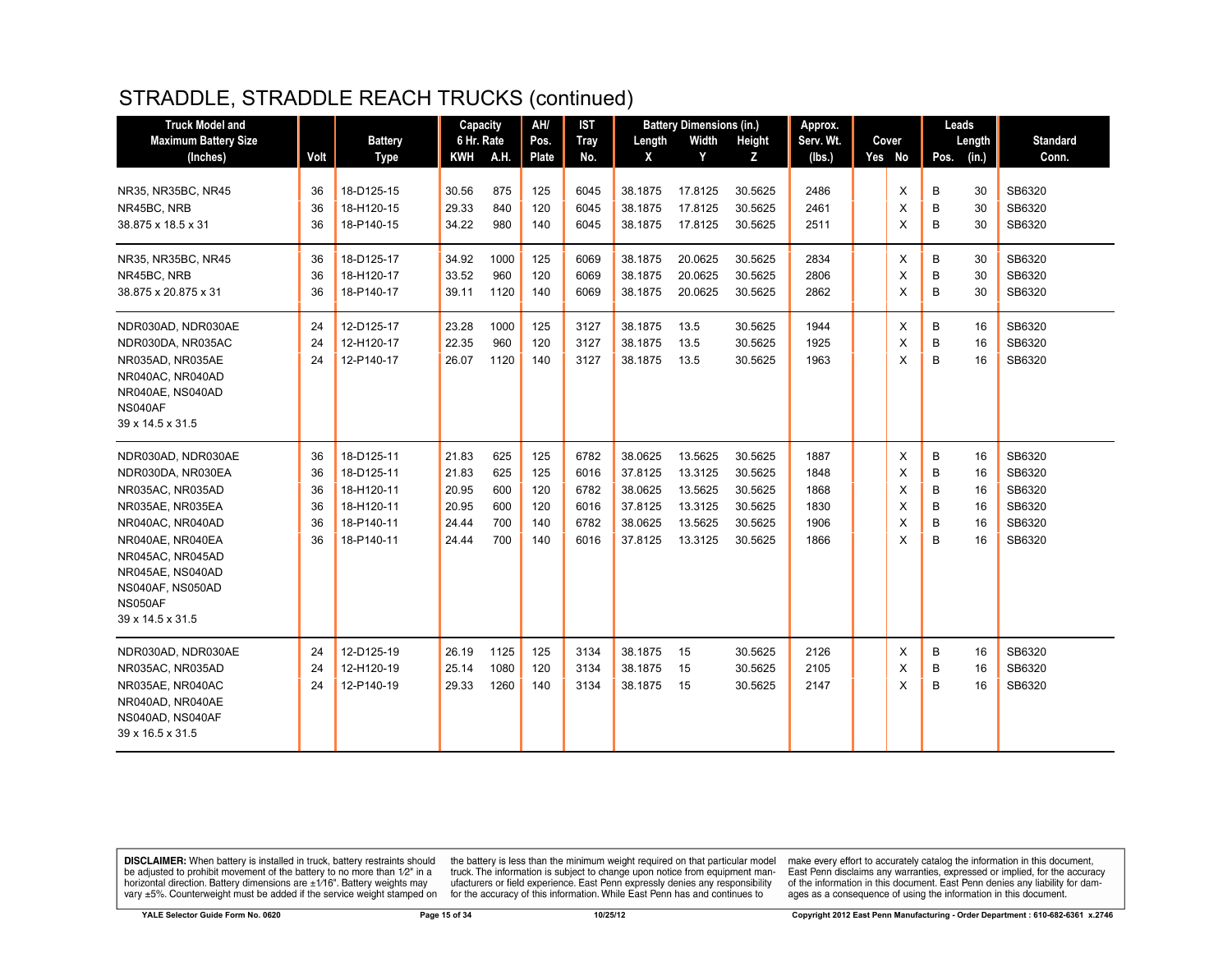| <b>Truck Model and</b>                                                                                                                                                                |                                  |                                                                                  | Capacity                                           |                                        | AH/                                    | IST                                          |                                                                | <b>Battery Dimensions (in.)</b>                                |                                                                | Approx.                                      |                            | Leads                      |                                  |                                                          |
|---------------------------------------------------------------------------------------------------------------------------------------------------------------------------------------|----------------------------------|----------------------------------------------------------------------------------|----------------------------------------------------|----------------------------------------|----------------------------------------|----------------------------------------------|----------------------------------------------------------------|----------------------------------------------------------------|----------------------------------------------------------------|----------------------------------------------|----------------------------|----------------------------|----------------------------------|----------------------------------------------------------|
| <b>Maximum Battery Size</b>                                                                                                                                                           |                                  | <b>Battery</b>                                                                   | 6 Hr. Rate                                         |                                        | Pos.                                   | <b>Tray</b>                                  | Length                                                         | Width                                                          | <b>Height</b>                                                  | Serv. Wt.                                    | Cover                      |                            | Length                           | <b>Standard</b>                                          |
| (Inches)                                                                                                                                                                              | Volt                             | Type                                                                             | <b>KWH</b>                                         | A.H.                                   | <b>Plate</b>                           | No.                                          | X                                                              | Y                                                              | z                                                              | (Ibs.)                                       | Yes No                     | Pos.                       | (in.)                            | Conn.                                                    |
| NDR030AD, NDR030AE<br>NDR030DA, NDR030EA<br>NDR035EA, NR035AC<br>NR035AD. NR035AE<br>NR035EA, NR040AC<br>NR040AD, NR040AE<br>NR040EA, NR045AC<br>NR045AD, NR045AE<br>NR045EA, NS040AF | 36<br>36<br>36                   | 18-D125-13<br>18-H120-13<br>18-P140-13                                           | 26.19<br>25.14<br>29.33                            | 750<br>720<br>840                      | 125<br>120<br>140                      | 6005<br>6005<br>6005                         | 37.8125<br>37.8125<br>37.8125                                  | 15.5625<br>15.5625<br>15.5625                                  | 30.5625<br>30.5625<br>30.5625                                  | 2168<br>2146<br>2190                         | X<br>X<br>X                | B<br>B<br>B                | 16<br>16<br>16                   | SB6320<br>SB6320<br>SB6320                               |
| NS050AF<br>39 x 16.5 x 31.5                                                                                                                                                           |                                  |                                                                                  |                                                    |                                        |                                        |                                              |                                                                |                                                                |                                                                |                                              |                            |                            |                                  |                                                          |
| NS040AE<br>38.9375 x 14.625 x 31.5                                                                                                                                                    | 24<br>24<br>24                   | 12-D125-17<br>12-H120-17<br>12-P140-17                                           | 23.28<br>22.35<br>26.07                            | 1000<br>960<br>1120                    | 125<br>120<br>140                      | 3127<br>3127<br>3127                         | 38.1875<br>38.1875<br>38.1875                                  | 13.5<br>13.5<br>13.5                                           | 30.5625<br>30.5625<br>30.5625                                  | 1944<br>1925<br>1963                         | Х<br>X<br>X                | В<br>B<br>B                | 30<br>30<br>30                   | SB6320<br>SB6320<br>SB6320                               |
| NS040AE<br>38.9375 x 16.625 x 31.5                                                                                                                                                    | 24<br>24<br>24                   | 12-D125-19<br>12-H120-19<br>12-P140-19                                           | 26.19<br>25.14<br>29.33                            | 1125<br>1080<br>1260                   | 125<br>120<br>140                      | 3134<br>3134<br>3134                         | 38.1875<br>38.1875<br>38.1875                                  | 15<br>15<br>15                                                 | 30.5625<br>30.5625<br>30.5625                                  | 2126<br>2105<br>2147                         | X<br>X<br>X                | B<br>B<br>B                | 30<br>30<br>30                   | SB6320<br>SB6320<br>SB6320                               |
| NS040AE, NS050AE<br>38.9375 x 14.625 x 31.5                                                                                                                                           | 36<br>36<br>36<br>36<br>36<br>36 | 18-D125-11<br>18-D125-11<br>18-H120-11<br>18-H120-11<br>18-P140-11<br>18-P140-11 | 21.83<br>21.83<br>20.95<br>20.95<br>24.44<br>24.44 | 625<br>625<br>600<br>600<br>700<br>700 | 125<br>125<br>120<br>120<br>140<br>140 | 6782<br>6016<br>6782<br>6016<br>6782<br>6016 | 38.0625<br>37.8125<br>38.0625<br>37.8125<br>38.0625<br>37.8125 | 13.5625<br>13.3125<br>13.5625<br>13.3125<br>13.5625<br>13.3125 | 30.5625<br>30.5625<br>30.5625<br>30.5625<br>30.5625<br>30.5625 | 1887<br>1848<br>1868<br>1830<br>1906<br>1866 | X<br>X<br>X<br>X<br>Х<br>X | В<br>B<br>B<br>B<br>B<br>B | 30<br>30<br>30<br>30<br>30<br>30 | SB6320<br>SB6320<br>SB6320<br>SB6320<br>SB6320<br>SB6320 |
| NS040AE, NS050AE<br>38.9375 x 16.625 x 31.5                                                                                                                                           | 36<br>36<br>36                   | 18-D125-13<br>18-H120-13<br>18-P140-13                                           | 26.19<br>25.14<br>29.33                            | 750<br>720<br>840                      | 125<br>120<br>140                      | 6005<br>6005<br>6005                         | 37.8125<br>37.8125<br>37.8125                                  | 15.5625<br>15.5625<br>15.5625                                  | 30.5625<br>30.5625<br>30.5625                                  | 2168<br>2146<br>2190                         | Х<br>X<br>X                | B<br>B<br>B                | 30<br>30<br>30                   | SB6320<br>SB6320<br>SB6320                               |
| NDR030DA<br>39 x 12.5 x 31.5                                                                                                                                                          | 24<br>24<br>24                   | 12-D125-15<br>12-H120-15<br>12-P140-15                                           | 20.37<br>19.56<br>22.81                            | 875<br>840<br>980                      | 125<br>120<br>140                      | 3115<br>3115<br>3115                         | 38.0625<br>38.0625<br>38.0625                                  | 11.875<br>11.875<br>11.875                                     | 30.5<br>30.5<br>30.5                                           | 1677<br>1660<br>1694                         | Х<br>X<br>X                | В<br>B<br>B                | 16<br>16<br>16                   | SB6322<br>SB6322<br>SB6322                               |
| NDR035EA<br>39 x 18.5 x 31.5                                                                                                                                                          | 36<br>36<br>36                   | 18-D125-15<br>18-H120-15<br>18-P140-15                                           | 30.56<br>29.33<br>34.22                            | 875<br>840<br>980                      | 125<br>120<br>140                      | 6045<br>6045<br>6045                         | 38.1875<br>38.1875<br>38.1875                                  | 17.8125<br>17.8125<br>17.8125                                  | 30.5625<br>30.5625<br>30.5625                                  | 2486<br>2461<br>2511                         | Х<br>X<br>Х                | В<br>B<br>B                | 16<br>16<br>16                   | SB6320<br>SB6320<br>SB6320                               |

**DISCLAIMER:** When battery is installed in truck, battery restraints should be adjusted to prohibit movement of the battery to no more than  $1/2$ " in a horizontal direction. Battery dimensions are  $\pm 1/16$ ". Battery weig

the battery is less than the minimum weight required on that particular model<br>truck. The information is subject to change upon notice from equipment manufacturers or field experience. East Penn expressly denies any responsibility for the accuracy of this information. While East Penn has and continues to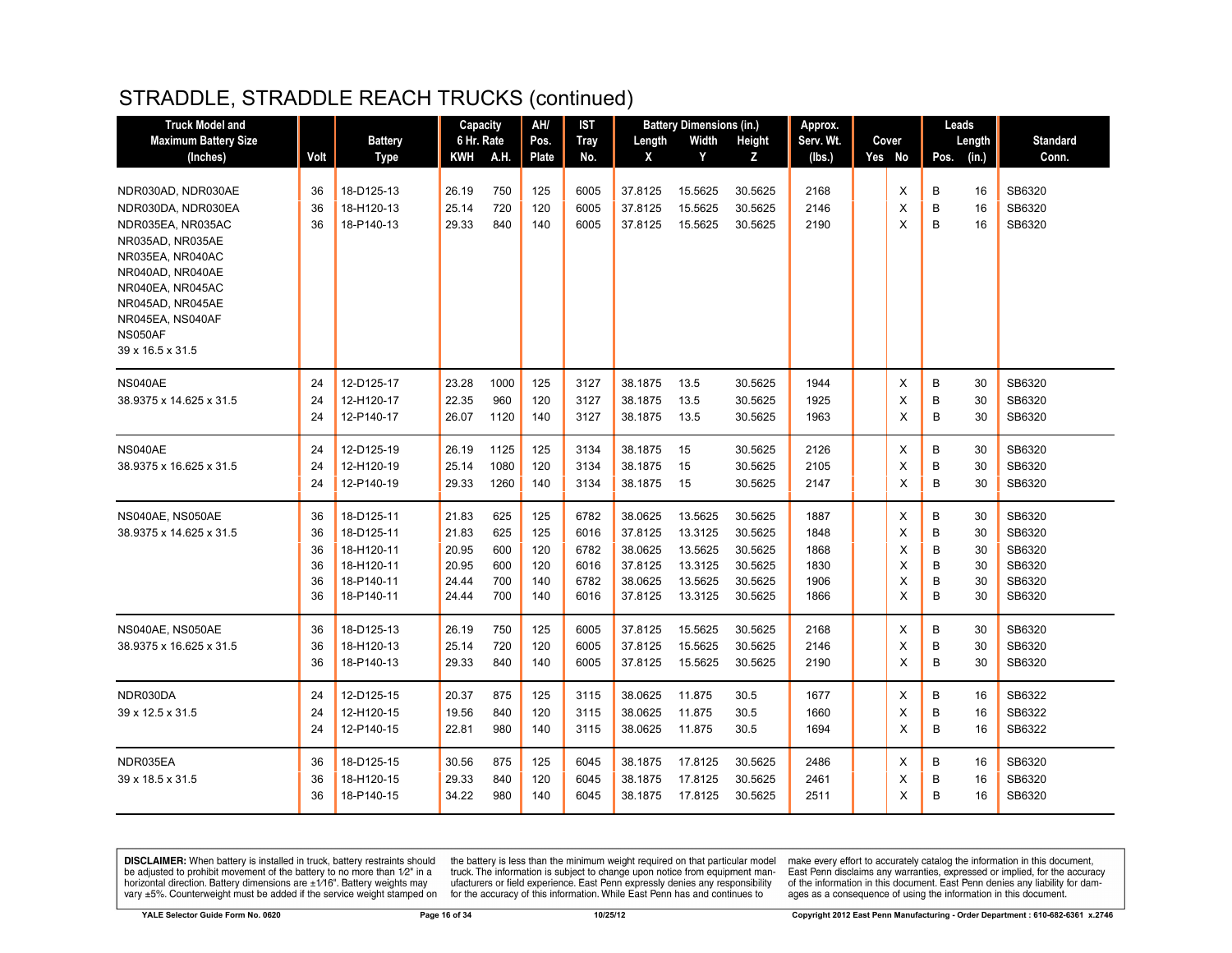| <b>Truck Model and</b><br><b>Maximum Battery Size</b><br>(Inches) | Volt     | <b>Battery</b><br><b>Type</b> | Capacity<br>6 Hr. Rate<br><b>KWH</b> | AH.         | AH/<br>Pos.<br><b>Plate</b> | <b>IST</b><br><b>Tray</b><br>No. | Length       | <b>Battery Dimensions (in.)</b><br>Width | Height             | Approx.<br>Serv. Wt.<br>(lbs.) | Yes | Cover<br>No       | Pos.   | Leads<br>Length<br>(in.) | <b>Standard</b><br>Conn. |
|-------------------------------------------------------------------|----------|-------------------------------|--------------------------------------|-------------|-----------------------------|----------------------------------|--------------|------------------------------------------|--------------------|--------------------------------|-----|-------------------|--------|--------------------------|--------------------------|
| NDR035EA                                                          | 36       | 18-D125-17                    | 34.92                                | 1000        | 125                         | 6056                             | 38.5         | 21                                       | 30.5625            | 2887                           |     |                   | B      | 16                       | SB6320                   |
| $39 \times 21.5 \times 31.5$                                      | 36<br>36 | 18-H120-17<br>18-P140-17      | 33.52<br>39.11                       | 960<br>1120 | 120<br>140                  | 6056<br>6056                     | 38.5<br>38.5 | 21<br>21                                 | 30.5625<br>30.5625 | 2858<br>2916                   |     | ∧<br>$\checkmark$ | в<br>в | 16<br>16                 | SB6320<br>SB6320         |

H - Designates (H-Series battery type), Hydrasaver Product - Extended Watering Series.

#### TURRET TRUCK

| <b>Truck Model and</b><br><b>Maximum Battery Size</b>                                    |                | <b>Battery</b>                                        | Capacity<br>6 Hr. Rate                       | AH/<br>Pos.       | <b>IST</b><br><b>Tray</b> | Length                        | <b>Battery Dimensions (in.)</b><br>Width | Height                        | Approx.<br>Serv. Wt. | Cover       | Leads       | Length         | <b>Standard</b>               |
|------------------------------------------------------------------------------------------|----------------|-------------------------------------------------------|----------------------------------------------|-------------------|---------------------------|-------------------------------|------------------------------------------|-------------------------------|----------------------|-------------|-------------|----------------|-------------------------------|
| (Inches)<br>NTD22A, NTD33B, NTD33D<br>NTD44E<br>51.1875 x 30.6875 x 33.875<br>See Note A | Volt           | Type                                                  | <b>KWH</b><br>A.H.                           | Plate             | No.                       | X                             | Y                                        | z                             | (lbs.)               | Yes No<br>X | Pos.<br>B   | (in.)<br>40    | Conn.<br>SBX6343              |
| NTU22CK, NTU26AK, NTU30C<br>NTU33AB<br>42.875 x 28.875 x 40.375<br>See Note B            | 80<br>80<br>80 | 20-D125-9<br>SD<br>20-H120-9<br>SD<br>20-P140-9<br>SD | 19.40 ea 500<br>18.62 ea 480<br>21.73 ea 560 | 125<br>120<br>140 | 9049<br>9049<br>9049      | 25.3125<br>25.3125<br>25.3125 | 19.25<br>19.25<br>19.25                  | 34<br>34<br>34                | 1710<br>1693<br>1727 | X<br>X<br>х | B<br>B<br>B | 40<br>40<br>40 | SBX6343<br>SBX6343<br>SBX6343 |
| NTU26BK, NTU33B<br>42.875 x 33.25 x 40.375<br>See Note C                                 |                |                                                       |                                              |                   |                           |                               |                                          |                               |                      | X           | B           | 40             | SBX6343                       |
| NTA30SA<br>44.375 x 21.25 x 32.25                                                        | 48<br>48<br>48 | 24-D125-13<br>24-H120-13<br>24-P140-13                | 750<br>34.92<br>33.52<br>720<br>39.11<br>840 | 125<br>120<br>140 | 7195<br>7195<br>7195      | 44<br>44<br>44                | 20.5625<br>20.5625<br>20.5625            | 30.5625<br>30.5625<br>30.5625 | 3042<br>3012<br>3072 | X<br>X<br>X | C<br>C<br>C | 12<br>12<br>12 | SB6321<br>SB6321<br>SB6321    |

**DISCLAIMER:** When battery is installed in truck, battery restraints should be adjusted to prohibit movement of the battery to no more than  $1/2$ " in a horizontal direction. Battery dimensions are  $\pm 1/16$ ". Battery weig

the battery is less than the minimum weight required on that particular model<br>truck. The information is subject to change upon notice from equipment manufacturers or field experience. East Penn expressly denies any responsibility for the accuracy of this information. While East Penn has and continues to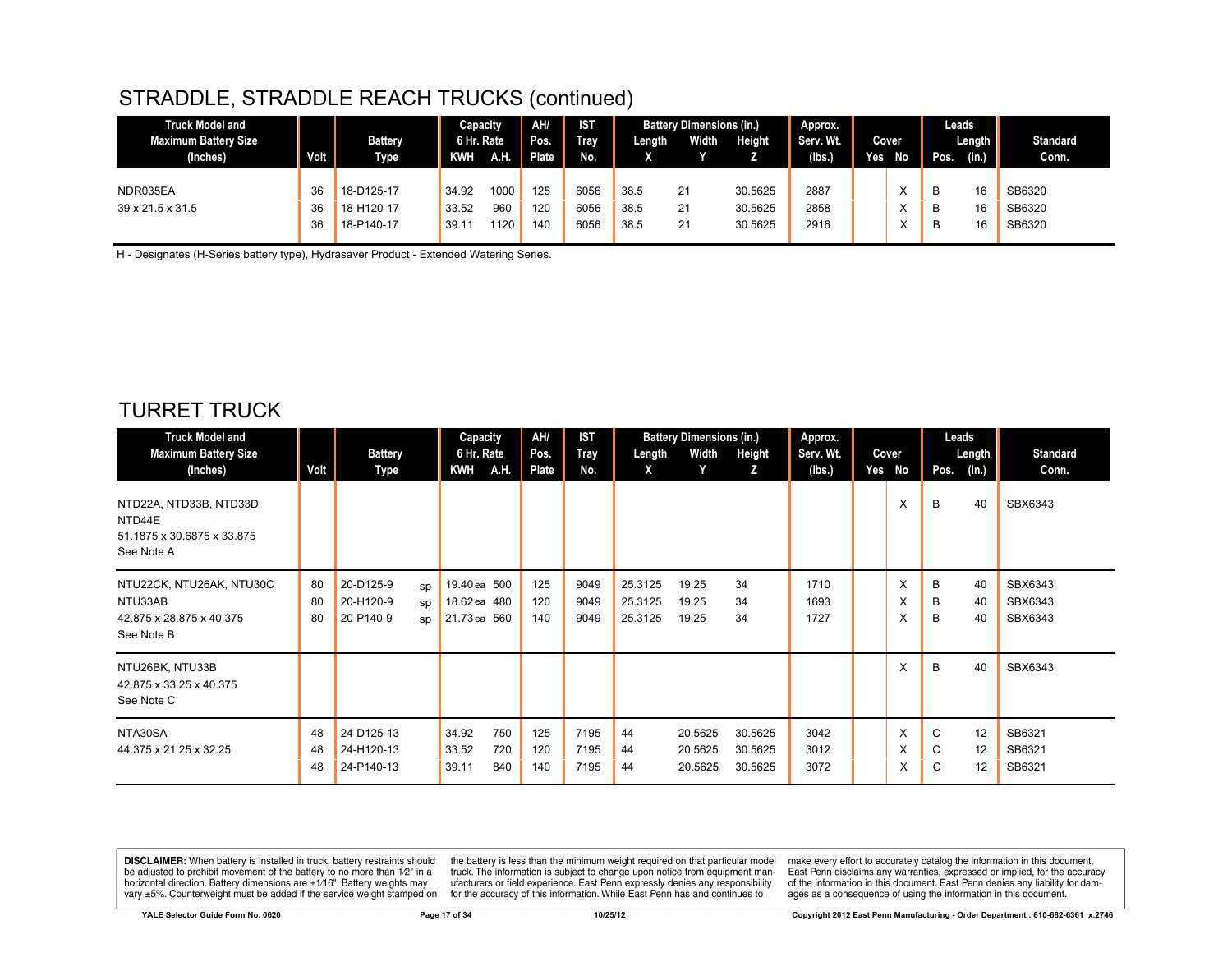# TURRET TRUCK (continued)

| <b>Truck Model and</b>                 |      |                | <b>Capacity</b> |      | AH/   | IST         |         | <b>Battery Dimensions (in.)</b> |         | Approx.   |        |              | Leads  |                 |
|----------------------------------------|------|----------------|-----------------|------|-------|-------------|---------|---------------------------------|---------|-----------|--------|--------------|--------|-----------------|
| <b>Maximum Battery Size</b>            |      | <b>Battery</b> | 6 Hr. Rate      |      | Pos.  | <b>Tray</b> | Length  | Width                           | Height  | Serv. Wt. | Cover  |              | Length | <b>Standard</b> |
| (Inches)                               | Volt | <b>Type</b>    | KWH             | A.H. | Plate | No.         | X       | Y                               | Z       | (lbs.)    | Yes No | Pos.         | (in.)  | Conn.           |
| NTA40SA                                | 72   | 36-D125-11     | 43.65           | 625  | 125   | 8060        | 37.8125 | 26.1875                         | 30.5625 | 3618      | Х      | С            | 12     | SB6320          |
| 40.375 x 27.8125 x 34.375              | 72   | 36-H120-11     | 41.90           | 600  | 120   | 8060        | 37.8125 | 26.1875                         | 30.5625 | 3582      | X      | C            | 12     | SB6320          |
|                                        | 72   | 36-P140-11     | 48.89           | 700  | 140   | 8060        | 37.8125 | 26.1875                         | 30.5625 | 3654      | X      | $\mathsf{C}$ | 12     | SB6320          |
| NTA40DA                                |      |                |                 |      |       |             |         |                                 |         |           | X      | C            | 12     | SB6320          |
| 46.125 x 37.5625 x 33.25<br>See Note D |      |                |                 |      |       |             |         |                                 |         |           |        |              |        |                 |
| NTA030SB                               | 48   | 24-D125-15     | 40.74           | 875  | 125   | 7014        | 38.1875 | 23.5625                         | 30.5625 | 3268      | X      | B            | 30     | SB6321          |
| 38.75 x 23.625 x 31                    | 48   | 24-H120-15     | 39.11           | 840  | 120   | 7014        | 38.1875 | 23.5625                         | 30.5625 | 3235      | X      | B            | 30     | SB6321          |
|                                        | 48   | 24-P140-15     | 45.63           | 980  | 140   | 7014        | 38.1875 | 23.5625                         | 30.5625 | 3301      | X      | B            | 30     | SB6321          |
| NTA030SB                               | 48   | 24-D125-15     | 40.74           | 875  | 125   | 7014        | 38.1875 | 23.5625                         | 30.5625 | 3268      | X      | B            | 30     | SB6321          |
| 38.75 x 23.8125 x 31                   | 48   | 24-H120-15     | 39.11           | 840  | 120   | 7014        | 38.1875 | 23.5625                         | 30.5625 | 3235      | X      | B            | 30     | SB6321          |
|                                        | 48   | 24-P140-15     | 45.63           | 980  | 140   | 7014        | 38.1875 | 23.5625                         | 30.5625 | 3301      | X      | B            | 30     | SB6321          |
| NTA030SB                               | 48   | 24-D125-17     | 46.56           | 1000 | 125   | 7024        | 38.1875 | 26.6875                         | 30.5625 | 3770      | х      | В            | 30     | SB6321          |
| 38.4375 x 26.8125 x 31                 | 48   | 24-H120-17     | 44.70           | 960  | 120   | 7024        | 38.1875 | 26.6875                         | 30.5625 | 3732      | X      | B            | 30     | SB6321          |
|                                        | 48   | 24-P140-17     | 52.15           | 1120 | 140   | 7024        | 38.1875 | 26.6875                         | 30.5625 | 3808      | X      | B            | 30     | SB6321          |
| NTA030SB                               | 48   | 24-D125-17     | 46.56           | 1000 | 125   | 7024        | 38.1875 | 26.6875                         | 30.5625 | 3770      | X      | B            | 30     | SB6321          |
| 38.75 x 27 x 31                        | 48   | 24-H120-17     | 44.70           | 960  | 120   | 7024        | 38.1875 | 26.6875                         | 30.5625 | 3732      | X      | B            | 30     | SB6321          |
|                                        | 48   | 24-P140-17     | 52.15           | 1120 | 140   | 7024        | 38.1875 | 26.6875                         | 30.5625 | 3808      | X      | B            | 30     | SB6321          |
| NTA030SB                               | 48   | 24-D125-13     | 34.92           | 750  | 125   | 7195        | 44      | 20.5625                         | 30.5625 | 3042      | X      | B            | 30     | SB6321          |
| 44.25 x 20.8125 x 31                   | 48   | 24-H120-13     | 33.52           | 720  | 120   | 7195        | 44      | 20.5625                         | 30.5625 | 3012      | X      | B            | 30     | SB6321          |
| Min. Battery Wt. - 2976 lbs.           | 48   | 24-P140-13     | 39.11           | 840  | 140   | 7195        | 44      | 20.5625                         | 30.5625 | 3072      | X      | B            | 30     | SB6321          |
| NTA035SB                               | 72   | 18-D125-15     | 30.56 ea 875    |      | 125   | 6045        | 38.1875 | 17.8125                         | 30.5625 | 2486      | х      | B            | 30     | SB6324          |
| 38.3125 x 17.9375 x 31                 | 72   | 18-H120-15     | 29.33 ea 840    |      | 120   | 6045        | 38.1875 | 17.8125                         | 30.5625 | 2461      | X      | B            | 30     | SB6324          |
| See Note H                             | 72   | 18-P140-15     | 34.22 ea 980    |      | 140   | 6045        | 38.1875 | 17.8125                         | 30.5625 | 2511      | X      | B            | 30     | SB6324          |
| NTA035SB                               | 72   | 18-D125-17     | 34.92 ea 1000   |      | 125   | 6069        | 38.1875 | 20.0625                         | 30.5625 | 2834      | Х      | B            | 30     | SB6324          |
| 38.3125 x 20.125 x 31                  | 72   | 18-H120-17     | 33.52 ea 960    |      | 120   | 6069        | 38.1875 | 20.0625                         | 30.5625 | 2806      | X      | B            | 30     | SB6324          |
| See Note H                             | 72   | 18-P140-17     | 39.11 ea 1120   |      | 140   | 6069        | 38.1875 | 20.0625                         | 30.5625 | 2862      | X      | B            | 30     | SB6324          |
| NTA035SB                               | 72   | 18-D125-17     | 34.92 ea 1000   |      | 125   | 6069        | 38.1875 | 20.0625                         | 30.5625 | 2834      | х      | B            | 30     | SB6324          |
| 38.3125 x 20.4375 x 31                 | 72   | 18-H120-17     | 33.52 ea 960    |      | 120   | 6069        | 38.1875 | 20.0625                         | 30.5625 | 2806      | X      | B            | 30     | SB6324          |
| See Note H                             | 72   | 18-P140-17     | 39.11 ea 1120   |      | 140   | 6069        | 38.1875 | 20.0625                         | 30.5625 | 2862      | X      | B            | 30     | SB6324          |

**DISCLAIMER:** When battery is installed in truck, battery restraints should be adjusted to prohibit movement of the battery to no more than  $1/2$ " in a horizontal direction. Battery dimensions are  $\pm 1/16$ ". Battery weig

the battery is less than the minimum weight required on that particular model<br>truck. The information is subject to change upon notice from equipment man-<br>ufacturers or field experience. East Penn expressly denies any respo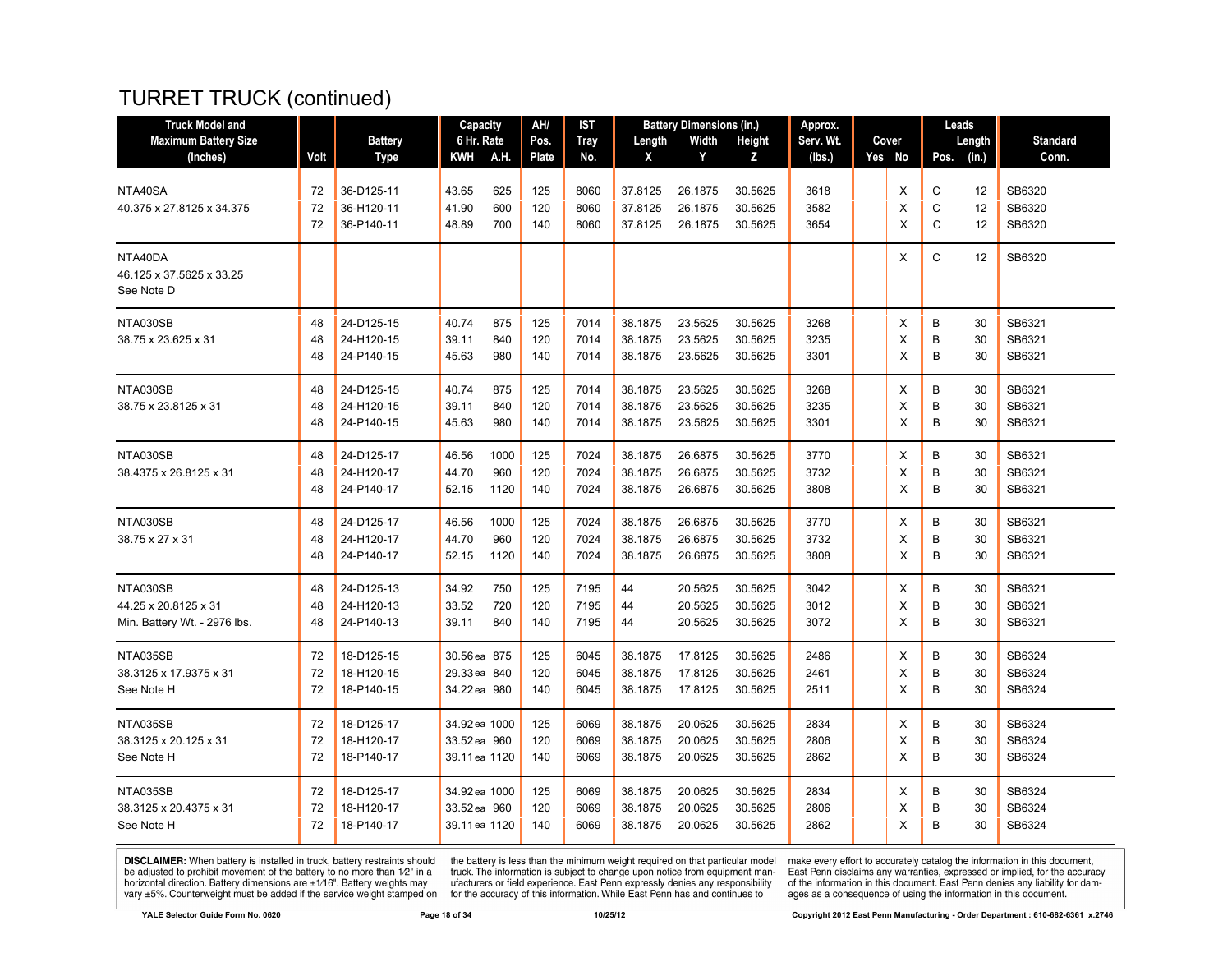# TURRET TRUCK (continued)

| <b>Truck Model and</b><br><b>Maximum Battery Size</b> |      | <b>Battery</b> | Capacity<br>6 Hr. Rate | AH/<br>Pos. | <b>IST</b><br><b>Tray</b> | Length  | <b>Battery Dimensions (in.)</b><br>Width | Height  | Approx.<br>Serv. Wt. |     | Cover |      | Leads<br>Length | <b>Standard</b> |
|-------------------------------------------------------|------|----------------|------------------------|-------------|---------------------------|---------|------------------------------------------|---------|----------------------|-----|-------|------|-----------------|-----------------|
| (Inches)                                              | Volt | Type           | <b>KWH</b><br>A.H.     | Plate       | No.                       | X       | Y                                        | z       | (Ibs.)               | Yes | No    | Pos. | (in.)           | Conn.           |
| NTA035SB                                              | 72   | 18-D125-11     | 21.83 ea 625           | 125         | 6016                      | 37.8125 | 13.3125                                  | 30.5625 | 1848                 |     | X     |      | 30              | SB6324          |
|                                                       |      |                |                        |             |                           |         |                                          |         |                      |     |       | В    |                 |                 |
| 37.9375 x 15.5 x 31                                   | 72   | 18-H120-11     | 20.95 ea 600           | 120         | 6016                      | 37.8125 | 13.3125                                  | 30.5625 | 1830                 |     | X     | B    | 30              | SB6324          |
| See Note H                                            | 72   | 18-P140-11     | 24.44 ea 700           | 140         | 6016                      | 37.8125 | 13.3125                                  | 30.5625 | 1866                 |     | X     | B    | 30              | SB6324          |
| NTA035SB                                              | 72   | 18-D125-9      | 17.46 ea 500           | 125         | 6816                      | 38      | 11                                       | 30.875  | 1524                 |     | X     | B    | 30              | SB6324          |
| 38.125 x 15.8125 x 31                                 | 72   | 18-H120-9      | 16.76 ea 480           | 120         | 6816                      | 38      | 11                                       | 30.875  | 1509                 |     | X     | B    | 30              | SB6324          |
| See Note H                                            | 72   | 18-P140-9      | 19.56 ea 560           | 140         | 6816                      | 38      | 11                                       | 30.875  | 1539                 |     | X     | B    | 30              | SB6324          |
| NTA035SB                                              | 72   | 18-D125-11     | 21.83 ea 625           | 125         | 6016                      | 37.8125 | 13.3125                                  | 30.5625 | 1848                 |     | X     | B    | 30              | SB6324          |
| 38.3125 x 13.5 x 31                                   | 72   | 18-H120-11     | 20.95 ea 600           | 120         | 6016                      | 37.8125 | 13.3125                                  | 30.5625 | 1830                 |     | X     | В    | 30              | SB6324          |
| See Note H                                            | 72   | 18-P140-11     | 24,44 ea 700           | 140         | 6016                      | 37.8125 | 13.3125                                  | 30.5625 | 1866                 |     | X     | B    | 30              | SB6324          |
| NTA035SB                                              | 72   | 18-D125-11     | 21.83 ea 625           | 125         | 6016                      | 37.8125 | 13.3125                                  | 30.5625 | 1848                 |     | X     | B    | 30              | SB6324          |
| 37.9375 x 14 x 31                                     | 72   | 18-H120-11     | 20.95 ea 600           | 120         | 6016                      | 37.8125 | 13.3125                                  | 30.5625 | 1830                 |     | X     | B    | 30              | SB6324          |
| See Note H                                            | 72   | 18-P140-11     | 24,44 ea 700           | 140         | 6016                      | 37.8125 | 13.3125                                  | 30.5625 | 1866                 |     | X     | в    | 30              | SB6324          |
| NTA035SB                                              | 72   | 18-D125-17     | 34.92 ea 1000          | 125         | 6284                      | 31.9375 | 26.6875                                  | 30.5625 | 904                  |     | X     | B    | 30              | SB6324          |
| 37.9375 x 26.75 x 31                                  | 72   | 18-H120-17     | 33.52 ea 960           | 120         | 6284                      | 31.9375 | 26.6875                                  | 30.5625 | 895                  |     | X     | В    | 30              | SB6324          |
| See Note H                                            | 72   | 18-P140-17     | 39.11 ea 1120          | 140         | 6284                      | 31.9375 | 26.6875                                  | 30.5625 | 913                  |     | X     | B    | 30              | SB6324          |

Note A - Contact EPM factory for new special battery tray design for 20-D160-9 (43.69 x 14.44 x 34). Requires two 20 cell, 40 volt batteries wired in series for 80 volt system.

Note B - These truck models require two (2) 20 cell, 40 volt batteries.

Note C - Contact EPM factory for new special battery tray design for 20-D125-13 (31.5 x 20.44 x 34). Requires two 20 cell, 40 volt batteries wired in series for 80 volt system.

Note D - Contact EPM factory for new special battery tray design for 36-D125-15 (38.19 x 35.19 x 30.5) 72 volt system.

Note H - These truck models require two (2) 18 cell, 36 volt batteries.

Sp - Special tray IST9049 includes channels welded to bottom.

ea - KWH calculated for each 20 cell battery.

H - Designates (H-Series battery type), Hydrasaver Product - Extended Watering Series.

#### STAND-UP RIDERS

| <b>Truck Model and</b>   |             |                | Capacity   |     | AH/          | <b>IST</b>  |         | <b>Battery Dimensions (in.)</b> |               | Approx.   |              |       |      | Leads  |                 |       |
|--------------------------|-------------|----------------|------------|-----|--------------|-------------|---------|---------------------------------|---------------|-----------|--------------|-------|------|--------|-----------------|-------|
| Maximum Battery Size     |             | <b>Battery</b> | 6 Hr. Rate |     | Pos.         | <b>Tray</b> | Length  | Width                           | <b>Height</b> | Serv. Wt. |              | Cover |      | Length | <b>Standard</b> |       |
| (Inches)                 | <b>Volt</b> | Type           | KWH        | AH. | <b>Plate</b> | No.         |         |                                 |               | (lbs.)    | Yes          | No    | Pos. | (in.)  | Conn.           |       |
|                          |             |                |            |     |              |             |         |                                 |               |           |              |       |      |        |                 |       |
| ESC20A, ESC20AB, ESC25A  | 24          | 12-D125-15     | 20.37      | 875 | 125          | 3039        | 35.0625 | 12.875                          | 31.125        | 1674      | X            |       | В    | 21     | SB6320          | w/919 |
| ESC25AB, ESC30A, ESC30AB | 24          | 12-H120-15     | 19.56      | 840 | 120          | 3039        | 35.0625 | 12.875                          | 31.125        | 1657      | X            |       |      | 21     | SB6320          | w/919 |
| 36.5 x 13.5625 x 31.25   | 24          | 12-P140-15     | 22.81      | 980 | 140          | 3039        | 35.0625 | 12.875                          | 31.125        | 1691      | $\checkmark$ |       | B    | 21     | SB6320          | w/919 |

**DISCLAIMER:** When battery is installed in truck, battery restraints should be adjusted to prohibit movement of the battery to no more than 1/2" in a horizontal direction. Battery dimensions are  $\pm 1/16$ ". Battery weights may vary ±5%. Counterweight must be added if the service weight stamped on

the battery is less than the minimum weight required on that particular model truck. The information is subject to change upon notice from equipment manufacturers or field experience. East Penn expressly denies any responsibility for the accuracy of this information. While East Penn has and continues to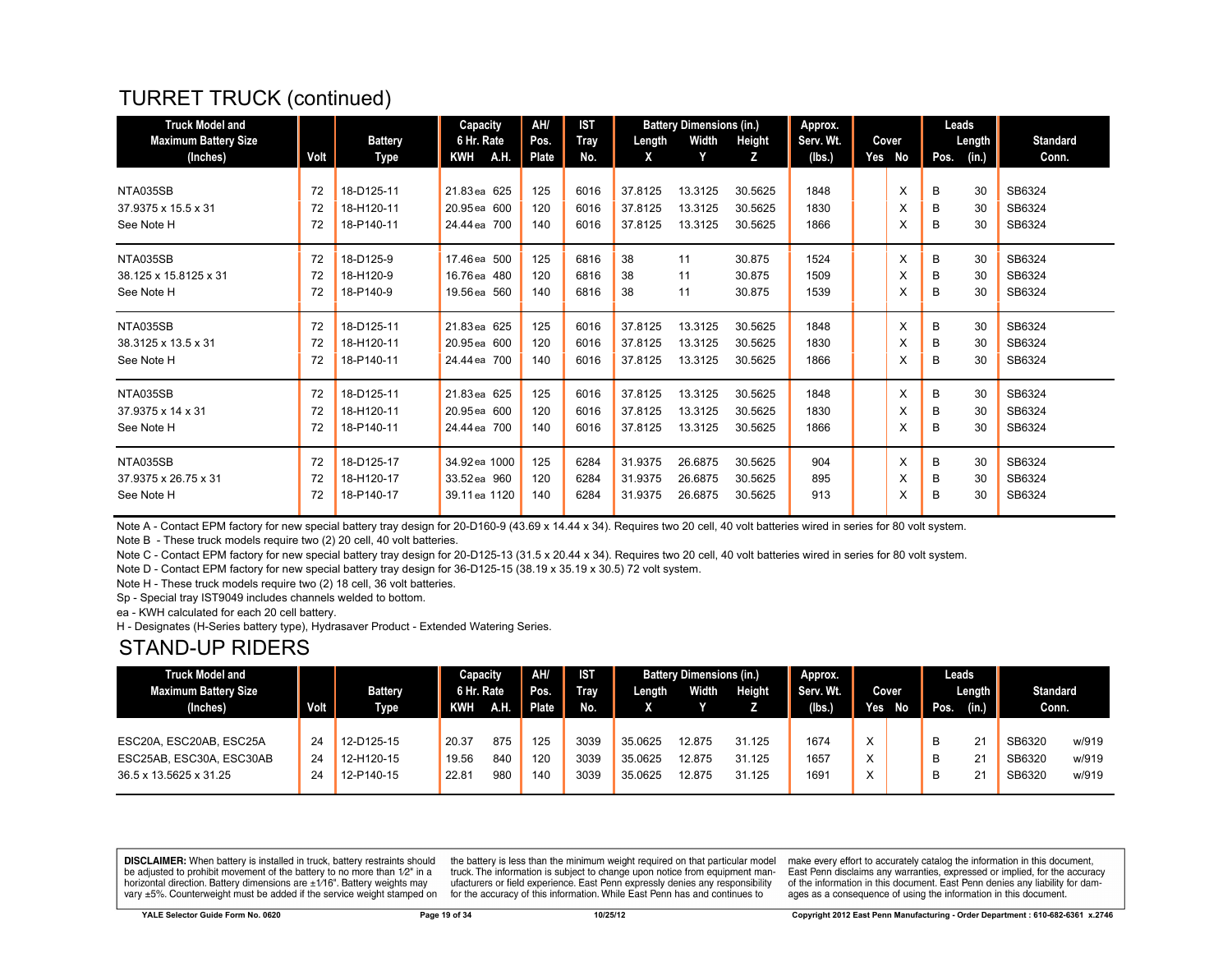#### STAND-UP RIDERS (continued)

| <b>Truck Model and</b>                  |      |                               | <b>Capacity</b>   |      | AH/           | <b>IST</b>         |             | <b>Battery Dimensions (in.)</b> |             | Approx.             |          |                 |      | Leads           |                          |       |
|-----------------------------------------|------|-------------------------------|-------------------|------|---------------|--------------------|-------------|---------------------------------|-------------|---------------------|----------|-----------------|------|-----------------|--------------------------|-------|
| <b>Maximum Battery Size</b><br>(Inches) | Volt | <b>Battery</b><br><b>Type</b> | 6 Hr. Rate<br>KWH | A.H. | Pos.<br>Plate | <b>Tray</b><br>No. | Length<br>X | Width<br>Y                      | Height<br>Z | Serv. Wt.<br>(lbs.) |          | Cover<br>Yes No | Pos. | Length<br>(in.) | <b>Standard</b><br>Conn. |       |
|                                         |      |                               |                   |      |               |                    |             |                                 |             |                     |          |                 |      |                 |                          |       |
| ESC20H, ESC30H                          | 36   | 18-D85-15                     | 20.78             | 595  | 85            | 6043               | 32          | 23.5625                         | 23.5625     | 1857                | X        |                 | Α    | 30              | SB6320                   | w/919 |
| 33.5 x 26.5 x 24.375                    | 36   | 18-H80-15                     | 19.56             | 560  | 80            | 6043               | 32          | 23.5625                         | 23.5625     | 1783                | X        |                 | Α    | 30              | SB6320                   | w/919 |
|                                         | 36   | 18-P95-15                     | 23.22             | 665  | 95            | 6043               | 32          | 23.5625                         | 23.5625     | 1876                | X        |                 | A    | 30              | SB6320                   | w/919 |
| ESC30HC                                 | 36   | 18-D125-13                    | 26.19             | 750  | 125           | 6277               | 37.8125     | 15.5625                         | 31.1875     | 2199                | X        |                 | B    | 24              | SB6320                   | w/919 |
| 39 x 16 x Open                          | 36   | 18-H120-13                    | 25.14             | 720  | 120           | 6277               | 37.8125     | 15.5625                         | 31.1875     | 2177                | X        |                 | B    | 24              | SB6320                   | w/919 |
|                                         | 36   | 18-P140-13                    | 29.33             | 840  | 140           | 6277               | 37.8125     | 15.5625                         | 31.1875     | 2221                | Χ        |                 | B    | 24              | SB6320                   | w/919 |
| ESC40HC                                 | 36   | 18-D85-17                     | 23.75             | 680  | 85            | 6059               | 38.1875     | 20.0625                         | 23.5625     | 2096                | X        |                 | B    | 24              | SB6320                   | w/919 |
| 39 x 20.75 x Open                       | 36   | 18-H80-17                     | 22.35             | 640  | 80            | 6059               | 38.1875     | 20.0625                         | 23.5625     | 2012                | X        |                 | B    | 24              | SB6320                   | w/919 |
|                                         | 36   | 18-P95-17                     | 26.54             | 760  | 95            | 6059               | 38.1875     | 20.0625                         | 23.5625     | 2117                | X        |                 | B    | 24              | SB6320                   | w/919 |
| ESC30ZA, ESC35ZA                        | 36   | 18-D125-13                    | 26.19             | 750  | 125           | 6005               | 37.8125     | 15.5625                         | 30.5625     | 2168                |          | X               | D    | 9               | SB6320                   |       |
| 38.75 x 16.125 x 31.5                   | 36   | 18-H120-13                    | 25.14             | 720  | 120           | 6005               | 37.8125     | 15.5625                         | 30.5625     | 2146                |          | X               | D    | 9               | SB6320                   |       |
| Min. Battery Wt. - 1925 lbs.            | 36   | 18-P140-13                    | 29.33             | 840  | 140           | 6005               | 37.8125     | 15.5625                         | 30.5625     | 2190                |          | X               | D    | 9               | SB6320                   |       |
| ESC30ZA, ESC35ZA                        | 36   | 18-D125-15                    | 30.56             | 875  | 125           | 6045               | 38.1875     | 17.8125                         | 30.5625     | 2486                |          | X               | D    | 9               | SB6320                   |       |
| 38.6875 x 18.125 x 31.5                 | 36   | 18-H120-15                    | 29.33             | 840  | 120           | 6045               | 38.1875     | 17.8125                         | 30.5625     | 2461                |          | X               | D    | 9               | SB6320                   |       |
| Min. Battery Wt. - 2175 lbs.            | 36   | 18-P140-15                    | 34.22             | 980  | 140           | 6045               | 38.1875     | 17.8125                         | 30.5625     | 2511                |          | X               | D    | 9               | SB6320                   |       |
| ESC40ZA, ESC50ZA                        | 36   | 18-D125-17                    | 34.92             | 1000 | 125           | 6069               | 38.1875     | 20.0625                         | 30.5625     | 2834                |          | Χ               | D    | 9               | SB6320                   |       |
| 38.875 x 20.75 x 31.5                   | 36   | 18-H120-17                    | 33.52             | 960  | 120           | 6069               | 38.1875     | 20.0625                         | 30.5625     | 2806                |          | X               | D    | 9               | SB6320                   |       |
| Min. Battery Wt. - 2700 lbs.            | 36   | 18-P140-17                    | 39.11             | 1120 | 140           | 6069               | 38.1875     | 20.0625                         | 30.5625     | 2862                |          | X               | D    | 9               | SB6320                   |       |
| ESC020AB, ESC025AB                      | 36   | 18-D125-9                     | 17.46             | 500  | 125           | 6289               | 32.0625     | 12.75                           | 31.125      | 1505                | Χ        |                 | В    | 21              | SB6320                   |       |
| ESC030AB                                | 36   | 18-H120-9                     | 16.76             | 480  | 120           | 6289               | 32.0625     | 12.75                           | 31.125      | 1490                | X        |                 | B    | 21              | SB6320                   |       |
| 36.5 x 13.625 x 31.3125                 | 36   | 18-P140-9                     | 19.56             | 560  | 140           | 6289               | 32.0625     | 12.75                           | 31.125      | 1520                | X        |                 | B    | 21              | SB6320                   |       |
| ESC030EA                                | 36   | 18-D125-13                    | 26.19             | 750  | 125           | 6512               | 38.125      | 15.5625                         | 31.1875     | 2250                | X        |                 | D    | 9               | SB6320                   |       |
| 38.75 x 16.125 x 31.5                   | 36   | 18-H120-13                    | 25.14             | 720  | 120           | 6512               | 38.125      | 15.5625                         | 31.1875     | 2228                | $\times$ |                 | D    | 9               | SB6320                   |       |
|                                         | 36   | 18-P140-13                    | 29.33             | 840  | 140           | 6512               | 38.125      | 15.5625                         | 31.1875     | 2273                | X        |                 | D    | 9               | SB6320                   |       |
| ESC030FA                                | 36   | 18-D125-13                    | 26.19             | 750  | 125           | 6005               | 37.8125     | 15.5625                         | 30.5625     | 2168                |          | Χ               | D    | 9               | SB6320                   |       |
| 38.625 x 16.3125 x 31.125               | 36   | 18-H120-13                    | 25.14             | 720  | 120           | 6005               | 37.8125     | 15.5625                         | 30.5625     | 2146                |          | X               | D    | 9               | SB6320                   |       |
|                                         | 36   | 18-P140-13                    | 29.33             | 840  | 140           | 6005               | 37.8125     | 15.5625                         | 30.5625     | 2190                |          | $\times$        | D    | 9               | SB6320                   |       |
| ESC030FA, ESC035FA                      | 36   | 18-D125-15                    | 30.56             | 875  | 125           | 6045               | 38.1875     | 17.8125                         | 30.5625     | 2486                |          | Χ               | D    | 9               | SB6320                   |       |
| 38.625 x 18.3125 x 31.125               | 36   | 18-H120-15                    | 29.33             | 840  | 120           | 6045               | 38.1875     | 17.8125                         | 30.5625     | 2461                |          | X               | D    | 9               | SB6320                   |       |
|                                         | 36   | 18-P140-15                    | 34.22             | 980  | 140           | 6045               | 38.1875     | 17.8125                         | 30.5625     | 2511                |          | X               | D    | 9               | SB6320                   |       |

**DISCLAIMER:** When battery is installed in truck, battery restraints should be adjusted to prohibit movement of the battery to no more than  $1/2$ " in a horizontal direction. Battery dimensions are  $\pm 1/16$ ". Battery weig

the battery is less than the minimum weight required on that particular model<br>truck. The information is subject to change upon notice from equipment man-<br>ufacturers or field experience. East Penn expressly denies any respo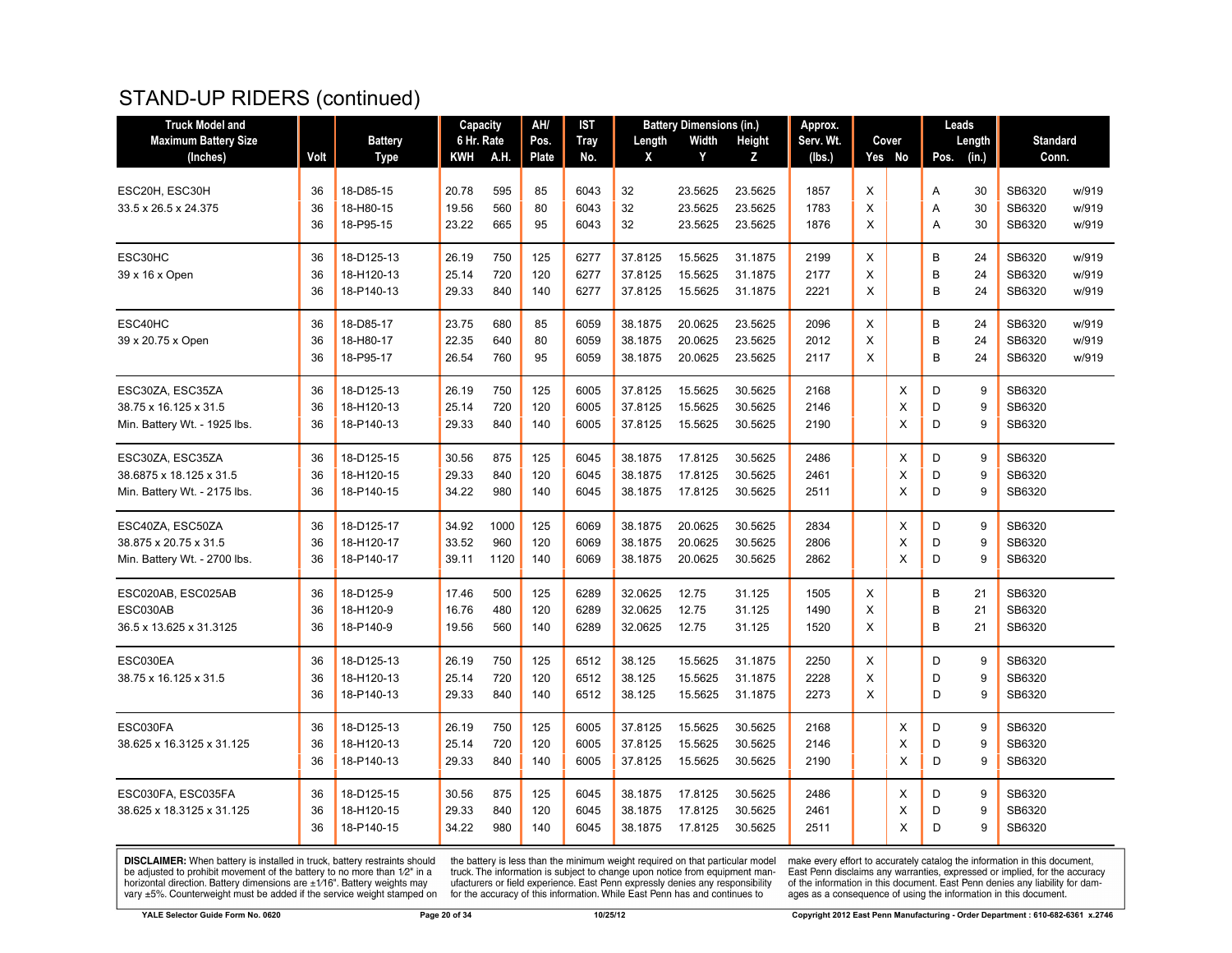# STAND-UP RIDERS (continued)

| <b>Truck Model and</b>      |      |                | Capacity   |      | AH/   | <b>IST</b>  |         | <b>Battery Dimensions (in.)</b> |         | Approx.   |        | Leads |        |                 |
|-----------------------------|------|----------------|------------|------|-------|-------------|---------|---------------------------------|---------|-----------|--------|-------|--------|-----------------|
| <b>Maximum Battery Size</b> |      | <b>Battery</b> | 6 Hr. Rate |      | Pos.  | <b>Tray</b> | Length  | Width                           | Height  | Serv. Wt. | Cover  |       | Length | <b>Standard</b> |
| (Inches)                    | Volt | Type           | KWH        | A.H. | Plate | No.         | x       | Y                               | z       | (lbs.)    | Yes No | Pos.  | (in.)  | Conn.           |
|                             |      |                |            |      |       |             |         |                                 |         |           |        |       |        |                 |
| ESC035FA, ESC040FA          | 36   | 18-D125-17     | 34.92      | 1000 | 125   | 6069        | 38.1875 | 20.0625                         | 30.5625 | 2834      | X      | D     | 9      | SB6320          |
| 38.625 x 20.8125 x 31.125   | 36   | 18-H120-17     | 33.52      | 960  | 120   | 6069        | 38.1875 | 20.0625                         | 30.5625 | 2806      | X      | D     | 9      | SB6320          |
|                             | 36   | 18-P140-17     | 39.11      | 1120 | 140   | 6069        | 38.1875 | 20.0625                         | 30.5625 | 2862      | X      | D     | 9      | SB6320          |
| ESC030AC                    | 36   | 18-D125-13     | 26.19      | 750  | 125   | 6005        | 37.8125 | 15.5625                         | 30.5625 | 2168      | X      | В     | 16     | SB6320          |
| 38.5625 x 16.25 x 31.0625   | 36   | 18-H120-13     | 25.14      | 720  | 120   | 6005        | 37.8125 | 15.5625                         | 30.5625 | 2146      | X      | в     | 16     | SB6320          |
|                             | 36   | 18-P140-13     | 29.33      | 840  | 140   | 6005        | 37.8125 | 15.5625                         | 30.5625 | 2190      | X      | B     | 16     | SB6320          |
| ESC030AC, ESC035AC          | 36   | 18-D125-15     | 30.56      | 875  | 125   | 6045        | 38.1875 | 17.8125                         | 30.5625 | 2486      | X      | B     | 16     | SB6320          |
| 38.5625 x 18.25 x 31.0625   | 36   | 18-H120-15     | 29.33      | 840  | 120   | 6045        | 38.1875 | 17.8125                         | 30.5625 | 2461      | X      | B     | 16     | SB6320          |
|                             | 36   | 18-P140-15     | 34.22      | 980  | 140   | 6045        | 38.1875 | 17.8125                         | 30.5625 | 2511      | X      | B     | 16     | SB6320          |
|                             |      |                |            |      |       |             |         |                                 |         |           |        |       |        |                 |
| ESC035AC                    | 36   | 18-D125-17     | 34.92      | 1000 | 125   | 6069        | 38.1875 | 20.0625                         | 30.5625 | 2834      | X      | B     | 16     | SB6320          |
| 38.5625 x 20.75 x 31.0625   | 36   | 18-H120-17     | 33.52      | 960  | 120   | 6069        | 38.1875 | 20.0625                         | 30.5625 | 2806      | X      | B     | 16     | SB6320          |
|                             | 36   | 18-P140-17     | 39.11      | 1120 | 140   | 6069        | 38.1875 | 20.0625                         | 30.5625 | 2862      | X      | B     | 16     | SB6320          |
| ESC040AC                    | 36   | 18-D125-15     | 30.56      | 875  | 125   | 6045        | 38.1875 | 17.8125                         | 30.5625 | 2486      | X      | B     | 25     | SB6320          |
| 38.5625 x 18.25 x 31.0625   | 36   | 18-H120-15     | 29.33      | 840  | 120   | 6045        | 38.1875 | 17.8125                         | 30.5625 | 2461      | X      | B     | 25     | SB6320          |
|                             | 36   | 18-P140-15     | 34.22      | 980  | 140   | 6045        | 38.1875 | 17.8125                         | 30.5625 | 2511      | X      | в     | 25     | SB6320          |
|                             |      |                |            |      |       |             |         |                                 |         |           |        |       |        |                 |
| ESC040AC                    | 36   | 18-D125-17     | 34.92      | 1000 | 125   | 6069        | 38.1875 | 20.0625                         | 30.5625 | 2834      | X      | B     | 25     | SB6320          |
| 38.5625 x 20.75 x 31.0625   | 36   | 18-H120-17     | 33.52      | 960  | 120   | 6069        | 38.1875 | 20.0625                         | 30.5625 | 2806      | X      | в     | 25     | SB6320          |
|                             | 36   | 18-P140-17     | 39.11      | 1120 | 140   | 6069        | 38.1875 | 20.0625                         | 30.5625 | 2862      | X      | B     | 25     | SB6320          |

H - Designates (H-Series battery type), Hydrasaver Product - Extended Watering Series.

# SIT DOWN RIDERS

| <b>Truck Model and</b><br><b>Maximum Battery Size</b> |                | <b>Battery</b>                      | Capacity<br>6 Hr. Rate  |                   | AH/<br>Pos.    | <b>IST</b><br>Tray   | Length                        | <b>Battery Dimensions (in.)</b><br>Width | Height                     | Approx.<br>Serv. Wt. |     | Cover  |             | Leads<br>Length | <b>Standard</b>            |                         |
|-------------------------------------------------------|----------------|-------------------------------------|-------------------------|-------------------|----------------|----------------------|-------------------------------|------------------------------------------|----------------------------|----------------------|-----|--------|-------------|-----------------|----------------------------|-------------------------|
| (Inches)                                              | Volt           | Type                                | KWH                     | <b>A.H.</b>       | Plate          | No.                  | X.                            |                                          |                            | (lbs.)               | Yes | No     | Pos.        | (in.)           | Conn.                      |                         |
| ERC20T, ERC25T, ERC30T<br>35 x 19.8125 x 24           | 24<br>24<br>24 | 12-D85-21<br>12-H80-21<br>12-P95-21 | 19.79<br>18.62<br>22.12 | 850<br>800<br>950 | 85<br>80<br>95 | 3078<br>3078<br>3078 | 32.5625<br>32.5625<br>32.5625 | 19.1875<br>19.1875<br>19.1875            | 22.625<br>22.625<br>22.625 | 1638<br>1572<br>1654 |     | ㅅ<br>ㅅ | B<br>B<br>B | 20<br>20<br>20  | SB6320<br>SB6320<br>SB6320 | w/919<br>w/919<br>w/919 |
| ERP, ERC30T<br>38.875 x 17.5 x 26<br>See Note E       | 24             | 12-D100-21                          | 23.28                   | 1000              | 100            | 3139                 | 38.1875                       | 16.5                                     | 25.6875                    | 1910                 |     |        | B           | 20              | SB6320                     | w/919                   |

**DISCLAIMER:** When battery is installed in truck, battery restraints should be adjusted to prohibit movement of the battery to no more than  $1/2$ " in a horizontal direction. Battery dimensions are  $\pm 1/16$ ". Battery weig

the battery is less than the minimum weight required on that particular model<br>truck. The information is subject to change upon notice from equipment manufacturers or field experience. East Penn expressly denies any responsibility for the accuracy of this information. While East Penn has and continues to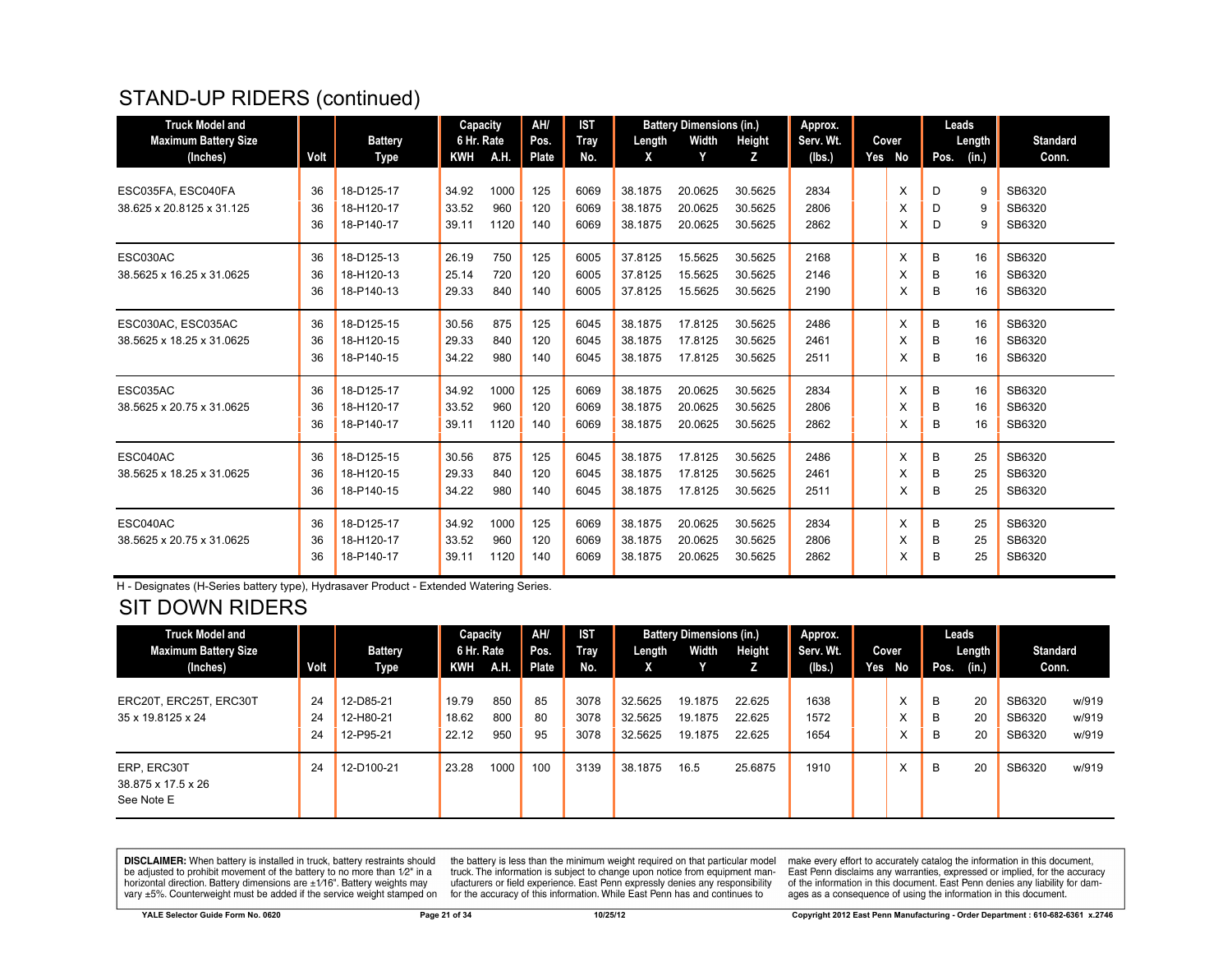| <b>Truck Model and</b>                                                                       |                      |                                                   | Capacity                         |                           | AH/                   | <b>IST</b>                   |                                          | <b>Battery Dimensions (in.)</b>          |                                          | Approx.                      |                  |                  | Leads                |                                      |                                  |
|----------------------------------------------------------------------------------------------|----------------------|---------------------------------------------------|----------------------------------|---------------------------|-----------------------|------------------------------|------------------------------------------|------------------------------------------|------------------------------------------|------------------------------|------------------|------------------|----------------------|--------------------------------------|----------------------------------|
| <b>Maximum Battery Size</b>                                                                  |                      | <b>Battery</b>                                    | 6 Hr. Rate                       | A.H                       | Pos.                  | <b>Tray</b>                  | Length                                   | Width<br>Y                               | Height                                   | Serv. Wt.                    | Cover            |                  | Length               | <b>Standard</b><br>Conn.             |                                  |
| (Inches)                                                                                     | Volt                 | <b>Type</b>                                       | KWH                              |                           | Plate                 | No.                          | Χ                                        |                                          | z                                        | (lbs.)                       | Yes No           | Pos.             | (in.)                |                                      |                                  |
| ERP, ERC35T<br>38.875 x 21.875 x 26<br>See Note E                                            | 24                   | 12-D100-25                                        | 27.94                            | 1200                      | 100                   | 3105                         | 38.1875                                  | 19.5                                     | 25.6875                                  | 2255                         | X                | B                | 30                   | SB6320                               | w/919                            |
| ERP30TD, ERP30TF<br>ERP30TG, ERP30TH<br>39 x 21 x 26.75<br>See Note F                        | 36                   | 18-D100-17                                        | 27.94                            | 800                       | 100                   | 6060                         | 38.1875                                  | 20.0625                                  | 25.6875                                  | 2322                         | X                | B                | 30                   | SB6320                               | w/919                            |
| ERP30TD, ERP30TF<br>ERP30TG, ERP30TH<br>39 x 21 x 26.75<br>See Note G                        | 48<br>48<br>48<br>48 | 24-D100-13<br>24-D85-13<br>24-H80-13<br>24-P95-13 | 27.94<br>23.75<br>22.35<br>26.54 | 600<br>510<br>480<br>570  | 100<br>85<br>80<br>95 | 7106<br>7017<br>7017<br>7017 | 37.875<br>37.8125<br>37.8125<br>37.8125  | 20.5625<br>20.5625<br>20.5625<br>20.5625 | 25.6875<br>22.6875<br>22.6875<br>22.6875 | 2342<br>2030<br>1949<br>2050 | X<br>X<br>X<br>X | B<br>B<br>B<br>B | 30<br>30<br>30<br>30 | SB6320<br>SB6320<br>SB6320<br>SB6320 | w/919<br>w/919<br>w/919<br>w/919 |
| ERP35TD, ERP35TF<br>ERP35TG, ERP40TD<br>ERP40TF, ERP40TG<br>39 x 25 x 26.75<br>See Note F    | 36<br>36<br>36<br>36 | 18-D100-21<br>18-D85-21<br>18-H80-21<br>18-P95-21 | 34.92<br>29.68<br>27.94<br>33.17 | 1000<br>850<br>800<br>950 | 100<br>85<br>80<br>95 | 6067<br>6010<br>6010<br>6010 | 38.1875<br>38.1875<br>38.1875<br>38.1875 | 24.5625<br>24.5625<br>24.5625<br>24.5625 | 25.6875<br>22.6875<br>22.6875<br>22.6875 | 2805<br>2466<br>2367<br>2491 | X<br>X<br>X<br>X | B<br>B<br>B<br>B | 30<br>30<br>30<br>30 | SB6320<br>SB6320<br>SB6320<br>SB6320 | w/919<br>w/919<br>w/919<br>w/919 |
| ERP35TD, ERP35TF<br>ERP35TG, ERP40TD<br>ERP40TF, ERP40TG<br>39 x 25 x 26.75<br>See Note G    | 48<br>48<br>48<br>48 | 24-D100-15<br>24-D85-15<br>24-H80-15<br>24-P95-15 | 32.59<br>27.70<br>26.07<br>30.96 | 700<br>595<br>560<br>665  | 100<br>85<br>80<br>95 | 7135<br>7031<br>7031<br>7031 | 38.1875<br>38.1875<br>38.1875<br>38.1875 | 23.5625<br>23.5625<br>23.5625<br>23.5625 | 25.6875<br>22.6875<br>22.6875<br>22.6875 | 2670<br>2332<br>2239<br>2355 | X<br>X<br>X<br>X | B<br>B<br>B<br>B | 30<br>30<br>30<br>30 | SB6320<br>SB6320<br>SB6320<br>SB6320 | w/919<br>w/919<br>w/919<br>w/919 |
| ERC25A, ERC30A, ERC35A<br>ERC40A, ERP25A, ERP30A<br>35 x 26.5 x 23.0625                      | 36<br>36<br>36       | 18-D85-17<br>18-H80-17<br>18-P95-17               | 23.75<br>22.35<br>26.54          | 680<br>640<br>760         | 85<br>80<br>95        | 6001<br>6001<br>6001         | 33.1875<br>33.1875<br>33.1875            | 25.5625<br>25.5625<br>25.5625            | 22.6875<br>22.6875<br>22.6875            | 2090<br>2006<br>2111         | X<br>X<br>X      | B<br>B<br>B      | 30<br>30<br>30       | SB6320<br>SB6320<br>SB6320           | w/919<br>w/919<br>w/919          |
| ERC25A, ERC30A, ERC35A<br>ERC40A, ERP25A, ERP30A<br>35 x 26.5 x 23.0625                      | 48<br>48<br>48       | 24-D85-13<br>24-H80-13<br>24-P95-13               | 23.75<br>22.35<br>26.54          | 510<br>480<br>570         | 85<br>80<br>95        | 7007<br>7007<br>7007         | 30.6875<br>30.6875<br>30.6875            | 25.3125<br>25.3125<br>25.3125            | 22.6875<br>22.6875<br>22.6875            | 2033<br>1952<br>2053         | X<br>X<br>X      | B<br>B<br>B      | 30<br>30<br>30       | SB6320<br>SB6320<br>SB6320           | w/919<br>w/919<br>w/919          |
| ERC30B, ERC30BC, ERC35B<br>ERC40B, ERC40BC, ERP30B<br>ERP35B, ERP40B<br>39.25 x 27.6875 x 23 | 36<br>36<br>36       | 18-D85-23<br>18-H80-23<br>18-P95-23               | 32.65<br>30.73<br>36.49          | 935<br>880<br>1045        | 85<br>80<br>95        | 6009<br>6009<br>6009         | 38.1875<br>38.1875<br>38.1875            | 26.9375<br>26.9375<br>26.9375            | 22.6875<br>22.6875<br>22.6875            | 2703<br>2595<br>2730         | X<br>X<br>X      | B<br>B<br>B      | 30<br>30<br>30       | SB6320<br>SB6320<br>SB6320           | w/919<br>w/919<br>w/919          |

**DISCLAIMER:** When battery is installed in truck, battery restraints should be adjusted to prohibit movement of the battery to no more than  $1/2$ " in a horizontal direction. Battery dimensions are  $\pm 1/16$ ". Battery weig

the battery is less than the minimum weight required on that particular model<br>truck. The information is subject to change upon notice from equipment man-<br>ufacturers or field experience. East Penn expressly denies any respo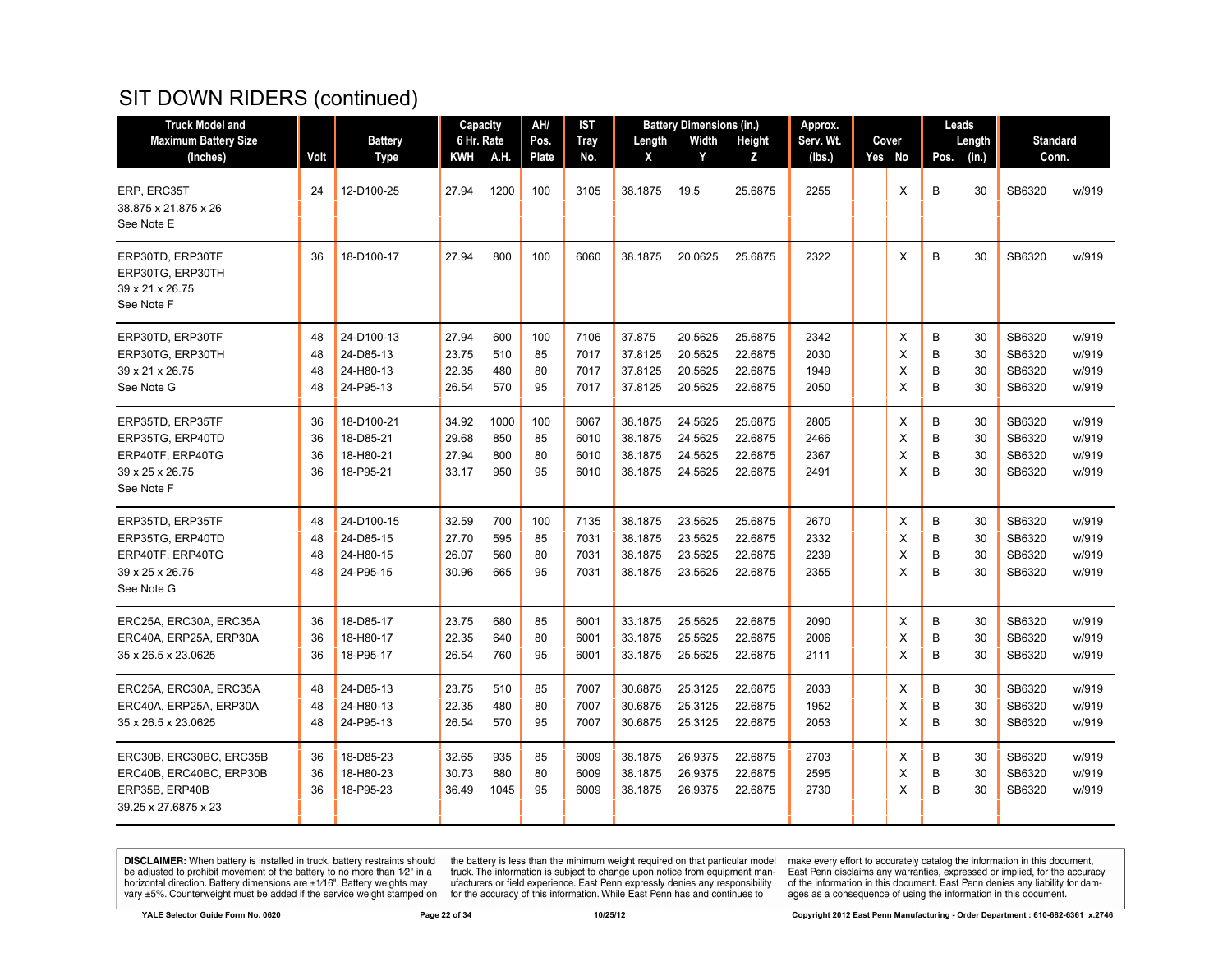| <b>Truck Model and</b>      |      |                              | Capacity     |      | AH/   | <b>IST</b>  |         | <b>Battery Dimensions (in.)</b> |         | Approx.   |   |        |      | Leads  |                 |       |
|-----------------------------|------|------------------------------|--------------|------|-------|-------------|---------|---------------------------------|---------|-----------|---|--------|------|--------|-----------------|-------|
| <b>Maximum Battery Size</b> |      | <b>Battery</b>               | 6 Hr. Rate   |      | Pos.  | <b>Tray</b> | Length  | Width                           | Height  | Serv. Wt. |   | Cover  |      | Length | <b>Standard</b> |       |
| (Inches)                    | Volt | Type                         | <b>KWH</b>   | A.H. | Plate | No.         | χ       | Y                               | Z       | (lbs.)    |   | Yes No | Pos. | (in.)  | Conn.           |       |
|                             |      |                              |              |      |       |             |         |                                 |         |           |   |        |      |        |                 |       |
| ERC30B, ERC30BC, ERC35B     | 48   | 24-D85-17                    | 31.66        | 680  | 85    | 7002        | 38.1875 | 26.6875                         | 22.6875 | 2695      |   | X      | B    | 30     | SB6320          | w/919 |
| ERC40B, ERC40BC, ERP30B     | 48   | 24-H80-17                    | 29.80        | 640  | 80    | 7002        | 38.1875 | 26.6875                         | 22.6875 | 2587      |   | X      | B    | 30     | SB6320          | w/919 |
| ERP35B, ERP40B              | 48   | 24-P95-17                    | 35.39        | 760  | 95    | 7002        | 38.1875 | 26.6875                         | 22.6875 | 2722      |   | X      | B    | 30     | SB6320          | w/919 |
| 39.25 x 27.6875 x 23        |      |                              |              |      |       |             |         |                                 |         |           |   |        |      |        |                 |       |
| ERP40R, ERP50R              | 36   | 18-D85-33                    | 47.49        | 1360 | 85    | 6121        | 38.1875 | 38.1875                         | 23.5625 | 4002      | X |        | B    | 10     | SB6320          | w/919 |
| 42.5 x 39 x 24              | 36   | 18-H80-33                    | 44.70        | 1280 | 80    | 6121        | 38.1875 | 38.1875                         | 23.5625 | 3842      | X |        | B    | 10     | SB6320          | w/919 |
|                             | 36   | 18-P95-33                    | 53.08        | 1520 | 95    | 6121        | 38.1875 | 38.1875                         | 23.5625 | 4042      | X |        | B    | 10     | SB6320          | w/919 |
|                             |      |                              |              |      |       |             |         |                                 |         |           |   |        |      |        |                 |       |
| ERP40R, ERP50R              | 48   | 24-D85-27                    | 51.45        | 1105 | 85    | 7047        | 41.6875 | 38.1875                         | 23.5625 | 4218      | X |        | B    | 10     | SB6320          | w/919 |
| 42.5 x 39 x 24              | 48   | 24-H80-27                    | 48.42        | 1040 | 80    | 7047        | 41.6875 | 38.1875                         | 23.5625 | 4049      | X |        | B    | 10     | SB6320          | w/919 |
|                             | 48   | 24-P95-27                    | 57.50        | 1235 | 95    | 7047        | 41.6875 | 38.1875                         | 23.5625 | 4260      | X |        | B    | 10     | SB6320          | w/919 |
| ERP40R, ERP50R              | 72   | 18-D85-17                    | 23.75 ea 680 |      | 85    | 6C55        | 39.6875 | 19.3125                         | 23.3125 | 2054      | X |        | D    | 20     | SB6320          | w/919 |
| 42.5 x 39 x 24              | 72   | 18-H80-17                    | 22.35 ea 640 |      | 80    | 6C55        | 39.6875 | 19.3125                         | 23.3125 | 1972      | X |        | D    | 20     | SB6320          | w/919 |
| See Note H                  | 72   | 18-P95-17                    | 26.54 ea 760 |      | 95    | 6C55        | 39.6875 | 19.3125                         | 23.3125 | 2075      | X |        | D    | 20     | SB6320          | w/919 |
|                             |      |                              |              |      |       |             |         |                                 |         |           |   |        |      |        |                 |       |
| ERP60R                      | 36   | 36-D85-19                    | 53.43        | 1530 | 85    | 8006        | 44.1875 | 38.1875                         | 23.5625 | 4438      | X |        | B    | 10     | SB6320          | w/919 |
| 44.75 x 42.5 x 24           | 36   | 36-H80-19                    | 50.28        | 1530 | 80    | 8006        | 44.1875 | 38.1875                         | 23.5625 | 4260      | X |        | B    | 10     | SB6320          | w/919 |
| See Note I                  | 36   | 36-P95-19                    | 59.71        | 1530 | 95    | 8006        | 44.1875 | 38.1875                         | 23.5625 | 4482      | X |        | B    | 10     | SB6320          | w/919 |
| ERP60R                      | 48   | $^{\star\star}$<br>24-D85-27 | 51.45        | 1105 | 85    | 7554        | 41.6875 | 38.1875                         | 23.5625 | 4217      | X |        | B    | 10     | SB6320          | w/919 |
| 44.75 x 42.5 x 24           | 48   | 24-D85-27                    | 51.45        | 1105 | 85    | 7047        | 41.6875 | 38.1875                         | 23.5625 | 4218      | X |        | B    | 10     | SB6320          | w/919 |
|                             | 48   | $^{\star\star}$<br>24-H80-27 | 48.42        | 1040 | 80    | 7554        | 41.6875 | 38.1875                         | 23.5625 | 4048      | X |        | B    | 10     | SB6320          | w/919 |
|                             | 48   | 24-H80-27                    | 48.42        | 1040 | 80    | 7047        | 41.6875 | 38.1875                         | 23.5625 | 4049      | X |        | B    | 10     | SB6320          | w/919 |
|                             | 48   | $\star\star$<br>24-P95-27    | 57.50        | 1235 | 95    | 7554        | 41.6875 | 38.1875                         | 23.5625 | 4259      | X |        | B    | 10     | SB6320          | w/919 |
|                             | 48   | 24-P95-27                    | 57.50        | 1235 | 95    | 7047        | 41.6875 | 38.1875                         | 23.5625 | 4260      | X |        | B    | 10     | SB6320          | w/919 |
| ERP60R                      | 72   | 18-D85-19                    | 26.71 ea 765 |      | 85    | 6037        | 38.1875 | 22.3125                         | 23.5625 | 2310      | X |        | D    | 20     | SB6320          | w/919 |
| 44.75 x 42.5 x 24           | 72   | 18-H80-19                    | 25.14 ea 720 |      | 80    | 6037        | 38.1875 | 22.3125                         | 23.5625 | 2218      | X |        | D    | 20     | SB6320          | w/919 |
| See Note H                  | 72   | 18-P95-19                    | 29.86 ea 855 |      | 95    | 6037        | 38.1875 | 22.3125                         | 23.5625 | 2333      | X |        | D    | 20     | SB6320          | w/919 |
|                             |      |                              |              |      |       |             |         |                                 |         |           |   |        |      |        |                 |       |
| ERC40J, ERC50J              | 36   | 18-D85-25                    | 35.62        | 1020 | 85    | 6008        | 38.1875 | 29.1875                         | 23.5625 | 2996      | X |        | B    | 30     | SB6320          | w/919 |
| 39.5 x 30.5625 x 24         | 36   | 18-H80-25                    | 33.52        | 960  | 80    | 6008        | 38.1875 | 29.1875                         | 23.5625 | 2876      | X |        | B    | 30     | SB6320          | w/919 |
|                             | 36   | 18-P95-25                    | 39.81        | 1140 | 95    | 6008        | 38.1875 | 29.1875                         | 23.5625 | 3026      | X |        | B    | 30     | SB6320          | w/919 |
| ERC40J, ERC50J              | 48   | 24-D85-19                    | 35.62        | 765  | 85    | 7010        | 38.1875 | 29.6875                         | 23.5625 | 3068      | X |        | B    | 30     | SB6320          | w/919 |
| 39.5 x 30.5625 x 24         | 48   | 24-H80-19                    | 33.52        | 720  | 80    | 7010        | 38.1875 | 29.6875                         | 23.5625 | 2945      | X |        | B    | 30     | SB6320          | w/919 |
|                             | 48   | 24-P95-19                    | 39.81        | 855  | 95    | 7010        | 38.1875 | 29.6875                         | 23.5625 | 3099      | X |        | B    | 30     | SB6320          | w/919 |
|                             |      |                              |              |      |       |             |         |                                 |         |           |   |        |      |        |                 |       |

**DISCLAIMER:** When battery is installed in truck, battery restraints should be adjusted to prohibit movement of the battery to no more than  $1/2$ " in a horizontal direction. Battery dimensions are  $\pm 1/16$ ". Battery weig

the battery is less than the minimum weight required on that particular model<br>truck. The information is subject to change upon notice from equipment man-<br>ufacturers or field experience. East Penn expressly denies any respo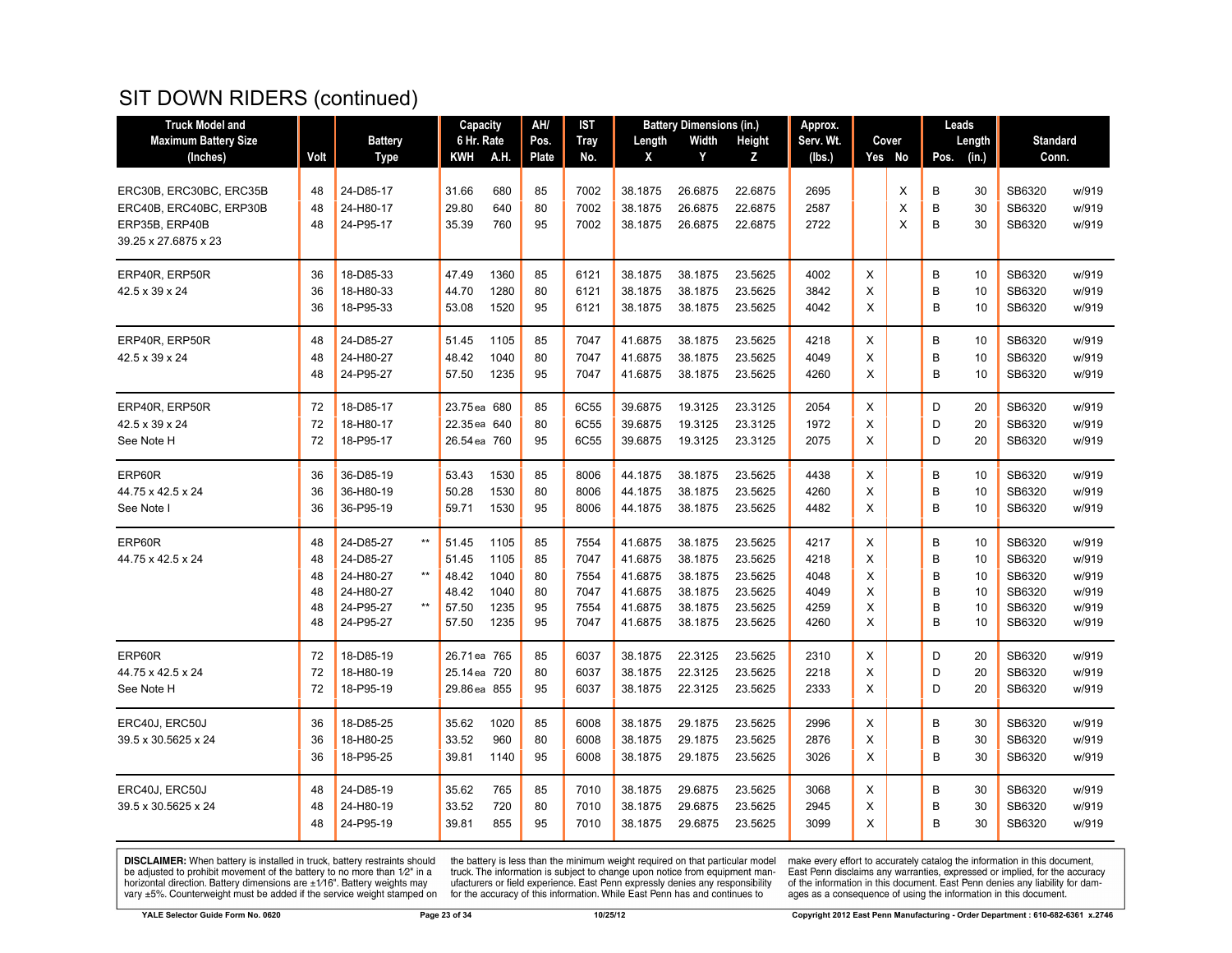| <b>Truck Model and</b>                   |      |                | Capacity   |      | AH/          | <b>IST</b>  |         | <b>Battery Dimensions (in.)</b> |         | Approx.   |        |       | Leads  |        |                 |       |
|------------------------------------------|------|----------------|------------|------|--------------|-------------|---------|---------------------------------|---------|-----------|--------|-------|--------|--------|-----------------|-------|
| <b>Maximum Battery Size</b>              |      | <b>Battery</b> | 6 Hr. Rate |      | Pos.         | <b>Tray</b> | Length  | Width                           | Height  | Serv. Wt. |        | Cover |        | Length | <b>Standard</b> |       |
| (Inches)                                 | Volt | Type           | KWH A.H.   |      | <b>Plate</b> | No.         | X       | Y                               | z       | (Ibs.)    | Yes No |       | Pos.   | (in.)  | Conn.           |       |
| ERC40F, ERC50F, ERC60F                   | 36   | 18-D85-27      | 38.59      | 1105 | 85           | 6026        | 38.1875 | 31.4375                         | 22.6875 | 3144      |        | X     | B      | 30     | SB6320          | w/919 |
| 39.0625 x 33.5625 x 23                   | 36   | 18-H80-27      | 36.32      | 1040 | 80           | 6026        | 38.1875 | 31.4375                         | 22.6875 | 3018      |        | X     | B      | 30     | SB6320          | w/919 |
|                                          | 36   | 18-P95-27      | 43.13      | 1235 | 95           | 6026        | 38.1875 | 31.4375                         | 22.6875 | 3175      |        | X     | B      | 30     | SB6320          | w/919 |
| ERC40F, ERC59F, ERC60F                   | 48   | 24-D85-21      | 39.58      | 850  | 85           | 7004        | 38.1875 | 32.6875                         | 22.6875 | 3272      |        | Χ     | B      | 30     | SB6320          | w/919 |
| 39.0625 x 33.5625 x 23                   | 48   | 24-H80-21      | 37.25      | 800  | 80           | 7004        | 38.1875 | 32.6875                         | 22.6875 | 3141      |        | X     | B      | 30     | SB6320          | w/919 |
|                                          | 48   | 24-P95-21      | 44.23      | 950  | 95           | 7004        | 38.1875 | 32.6875                         | 22.6875 | 3305      |        | X     | B      | 30     | SB6320          | w/919 |
| ERC040, ERC040GH                         | 36   | 18-D85-25      | 35.62      | 1020 | 85           | 6030        | 38.1875 | 29.1875                         | 22.6875 | 2924      |        | X     | В      | 30     | SB6320          |       |
| ERC040RA, ERC040RF                       | 36   | 18-H80-25      | 33.52      | 960  | 80           | 6030        | 38.1875 | 29.1875                         | 22.6875 | 2807      |        | X     | B      | 30     | SB6320          |       |
| ERC040RG, ERC040ZF                       | 36   | 18-P95-25      | 39.81      | 1140 | 95           | 6030        | 38.1875 | 29.1875                         | 22.6875 | 2953      |        | X     | B      | 30     | SB6320          |       |
| ERC040ZG. ERC050                         |      |                |            |      |              |             |         |                                 |         |           |        |       |        |        |                 |       |
| ERC050GH, ERC050RA<br>ERC050RF, ERC050RG |      |                |            |      |              |             |         |                                 |         |           |        |       |        |        |                 |       |
| 38.8125 x 30.75 x 24.375                 |      |                |            |      |              |             |         |                                 |         |           |        |       |        |        |                 |       |
|                                          |      |                |            |      |              |             |         |                                 |         |           |        |       |        |        |                 |       |
| ERC040, ERC040GH                         | 48   | 24-D85-19      | 35.62      | 765  | 85           | 7003        | 38.1875 | 29.6875                         | 22.6875 | 2984      |        | X     | B      | 30     | SB6321          |       |
| ERC040RA, ERC040RF                       | 48   | 24-H80-19      | 33.52      | 720  | 80           | 7003        | 38.1875 | 29.6875                         | 22.6875 | 2865      |        | X     | B<br>B | 30     | SB6321          |       |
| ERC040RG, ERC040ZF<br>ERC040ZG, ERC050   | 48   | 24-P95-19      | 39.81      | 855  | 95           | 7003        | 38.1875 | 29.6875                         | 22.6875 | 3014      |        | X     |        | 30     | SB6321          |       |
| ERC050GH, ERC050RA                       |      |                |            |      |              |             |         |                                 |         |           |        |       |        |        |                 |       |
| ERC050RF, ERC050RG                       |      |                |            |      |              |             |         |                                 |         |           |        |       |        |        |                 |       |
| 38.8125 x 30.75 x 24.375                 |      |                |            |      |              |             |         |                                 |         |           |        |       |        |        |                 |       |
| ERC040RF, ERC040GH                       | 36   | 18-D85-27      | 38.59      | 1105 | 85           | 6026        | 38.1875 | 31.4375                         | 22.6875 | 3144      |        | Χ     | В      | 30     | SB6320          |       |
| ERC040RG, ERC040ZF                       | 36   | 18-H80-27      | 36.32      | 1040 | 80           | 6026        | 38.1875 | 31.4375                         | 22.6875 | 3018      |        | X     | B      | 30     | SB6320          |       |
| ERC040ZG, ERC050GH                       | 36   | 18-P95-27      | 43.13      | 1235 | 95           | 6026        | 38.1875 | 31.4375                         | 22.6875 | 3175      |        | X     | B      | 30     | SB6320          |       |
| ERC050RF, ERC050RG                       |      |                |            |      |              |             |         |                                 |         |           |        |       |        |        |                 |       |
| ERC050ZF, ERC050ZG                       |      |                |            |      |              |             |         |                                 |         |           |        |       |        |        |                 |       |
| ERC060GH, ERC060RA<br>ERC060RF, ERC060RG |      |                |            |      |              |             |         |                                 |         |           |        |       |        |        |                 |       |
| ERC060ZG                                 |      |                |            |      |              |             |         |                                 |         |           |        |       |        |        |                 |       |
| <b>Optional Compartment</b>              |      |                |            |      |              |             |         |                                 |         |           |        |       |        |        |                 |       |
| 38.8125 x 33.125 x 24.375                |      |                |            |      |              |             |         |                                 |         |           |        |       |        |        |                 |       |

**DISCLAIMER:** When battery is installed in truck, battery restraints should be adjusted to prohibit movement of the battery to no more than  $1/2$ " in a horizontal direction. Battery dimensions are  $\pm 1/16$ ". Battery weig

the battery is less than the minimum weight required on that particular model<br>truck. The information is subject to change upon notice from equipment man-<br>ufacturers or field experience. East Penn expressly denies any respo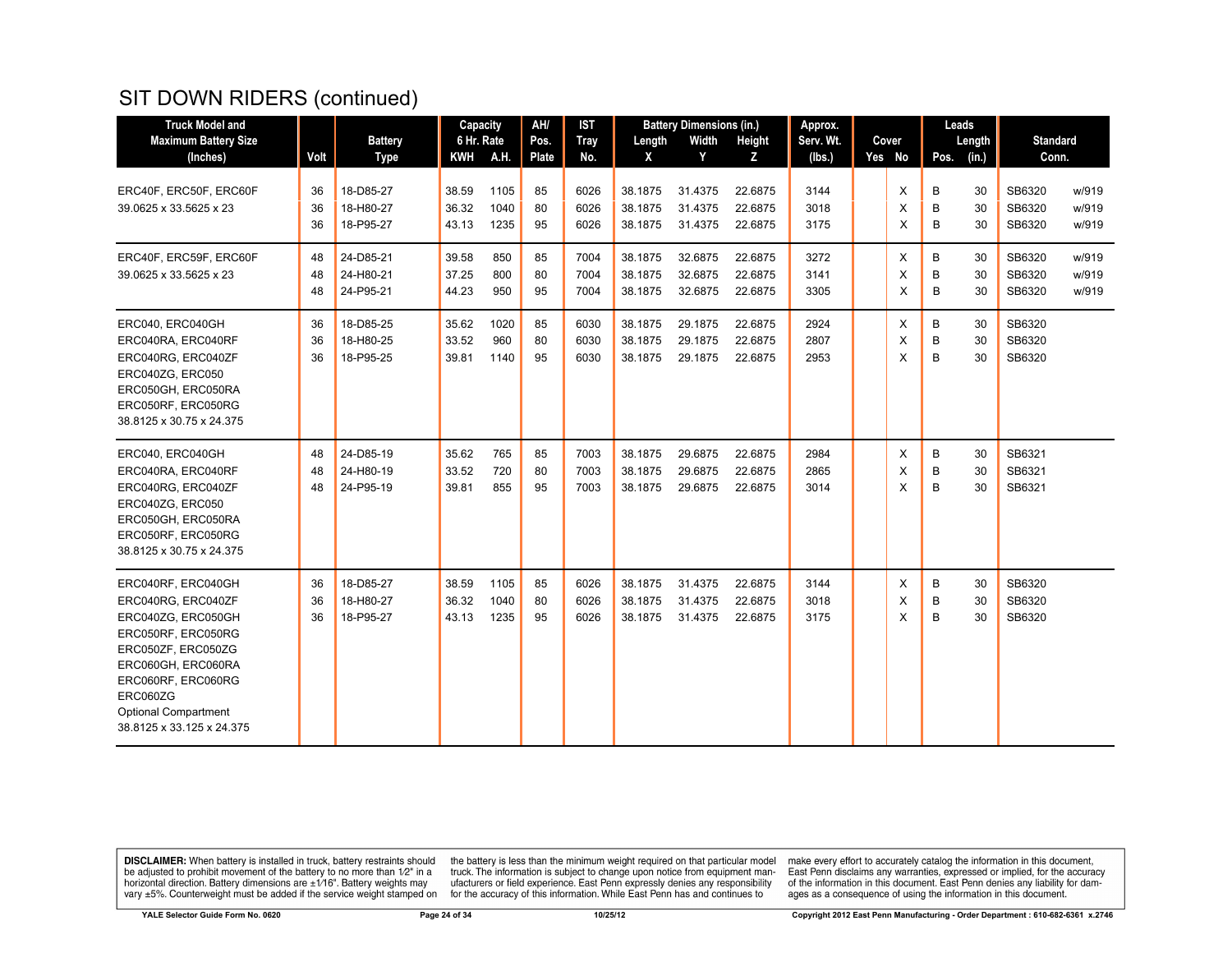| <b>Truck Model and</b>                                                                                                                                                                                             |                |                                     | Capacity                |                     | AH/            | IST                  |                               | <b>Battery Dimensions (in.)</b> |                               | Approx.              |             |             | Leads          |                            |       |
|--------------------------------------------------------------------------------------------------------------------------------------------------------------------------------------------------------------------|----------------|-------------------------------------|-------------------------|---------------------|----------------|----------------------|-------------------------------|---------------------------------|-------------------------------|----------------------|-------------|-------------|----------------|----------------------------|-------|
| <b>Maximum Battery Size</b>                                                                                                                                                                                        |                | <b>Battery</b>                      | 6 Hr. Rate              |                     | Pos.           | <b>Tray</b>          | Length                        | Width                           | Height                        | Serv. Wt.            | Cover       |             | Length         | <b>Standard</b>            |       |
| (Inches)                                                                                                                                                                                                           | Volt           | <b>Type</b>                         | KWH                     | A.H.                | <b>Plate</b>   | No.                  | X                             | Y                               | Z                             | (lbs.)               | Yes No      | Pos.        | (in.)          | Conn.                      |       |
| ERC040RF, ERC040GH<br>ERC040RG, ERC040ZF<br>ERC040ZG, ERC050GH<br>ERC050RF, ERC050RG<br>ERC050ZG, ERC060GH<br>ERC060RA, ERC060RF<br>ERC060RG, ERC060ZG<br><b>Optional Compartment</b><br>38.8125 x 33.125 x 24.375 | 48<br>48<br>48 | 24-D85-21<br>24-H80-21<br>24-P95-21 | 39.58<br>37.25<br>44.23 | 850<br>800<br>950   | 85<br>80<br>95 | 7004<br>7004<br>7004 | 38.1875<br>38.1875<br>38.1875 | 32.6875<br>32.6875<br>32.6875   | 22.6875<br>22.6875<br>22.6875 | 3272<br>3141<br>3305 | Х<br>Х<br>X | B<br>B<br>B | 30<br>30<br>30 | SB6321<br>SB6321<br>SB6321 |       |
| ERC040RF, ERC040<br>ERC040GH, ERC040RG<br>ERC040ZF, ERC040ZG<br>ERC050, ERC050GH<br>ERC050RA, ERC050RF<br>ERC050RG, ERC050ZF<br>ERC050ZG<br><b>Optional Compartment</b><br>38.8125 x 27.3125 x 24.375              | 36<br>36<br>36 | 18-D85-23<br>18-H80-23<br>18-P95-23 | 32.65<br>30.73<br>36.49 | 935<br>880<br>1045  | 85<br>80<br>95 | 6009<br>6009<br>6009 | 38.1875<br>38.1875<br>38.1875 | 26.9375<br>26.9375<br>26.9375   | 22.6875<br>22.6875<br>22.6875 | 2703<br>2595<br>2730 | х<br>X<br>X | В<br>B<br>B | 30<br>30<br>30 | SB6320<br>SB6320<br>SB6320 |       |
| ERC040RF, ERC040<br>ERC040GH, ERC040RA<br>ERC040RG, ERC040ZF<br>ERC040ZG, ERC050<br>ERC050GH, ERC050RA<br>ERC050RF, ERC050RG<br>ERC050ZF, ERC050ZG<br><b>Optional Compartment</b><br>38.8125 x 27.3125 x 24.375    | 48<br>48<br>48 | 24-D85-17<br>24-H80-17<br>24-P95-17 | 31.66<br>29.80<br>35.39 | 680<br>640<br>760   | 85<br>80<br>95 | 7002<br>7002<br>7002 | 38.1875<br>38.1875<br>38.1875 | 26.6875<br>26.6875<br>26.6875   | 22.6875<br>22.6875<br>22.6875 | 2695<br>2587<br>2722 | X<br>X<br>X | B<br>B<br>B | 30<br>30<br>30 | SB6321<br>SB6321<br>SB6321 |       |
| ERC050ZF, ERC050ZG<br><b>Optional Compartment</b><br>38.8125 x 30.75 x 24.375                                                                                                                                      | 36<br>36<br>36 | 18-D85-25<br>18-H80-25<br>18-P95-25 | 35.62<br>33.52<br>39.81 | 1020<br>960<br>1140 | 85<br>80<br>95 | 6030<br>6030<br>6030 | 38.1875<br>38.1875<br>38.1875 | 29.1875<br>29.1875<br>29.1875   | 22.6875<br>22.6875<br>22.6875 | 2924<br>2807<br>2953 | Х<br>X<br>X | В<br>B<br>B | 30<br>30<br>30 | SB6320<br>SB6320<br>SB6320 |       |
| ERC050ZF, ERC050ZG<br><b>Optional Compartment</b><br>38.8125 x 30.75 x 24.375                                                                                                                                      | 48<br>48<br>48 | 24-D85-19<br>24-H80-19<br>24-P95-19 | 35.62<br>33.52<br>39.81 | 765<br>720<br>855   | 85<br>80<br>95 | 7003<br>7003<br>7003 | 38.1875<br>38.1875<br>38.1875 | 29.6875<br>29.6875<br>29.6875   | 22.6875<br>22.6875<br>22.6875 | 2984<br>2865<br>3014 | х<br>Х<br>X | В<br>B<br>B | 30<br>30<br>30 | SB6321<br>SB6321<br>SB6321 |       |
| ERC60H, ERC70H<br>39.0625 x 33.5625 x 26                                                                                                                                                                           | 36             | 18-D100-27                          | 45.40                   | 1300                | 100            | 6281                 | 38.1875                       | 31.4375                         | 25.6875                       | 3608                 | X           | B           | 30             | SB6320                     | w/919 |

**DISCLAIMER:** When battery is installed in truck, battery restraints should be adjusted to prohibit movement of the battery to no more than  $1/2$ " in a horizontal direction. Battery dimensions are  $\pm 1/16$ ". Battery weig

the battery is less than the minimum weight required on that particular model<br>truck. The information is subject to change upon notice from equipment man-<br>ufacturers or field experience. East Penn expressly denies any respo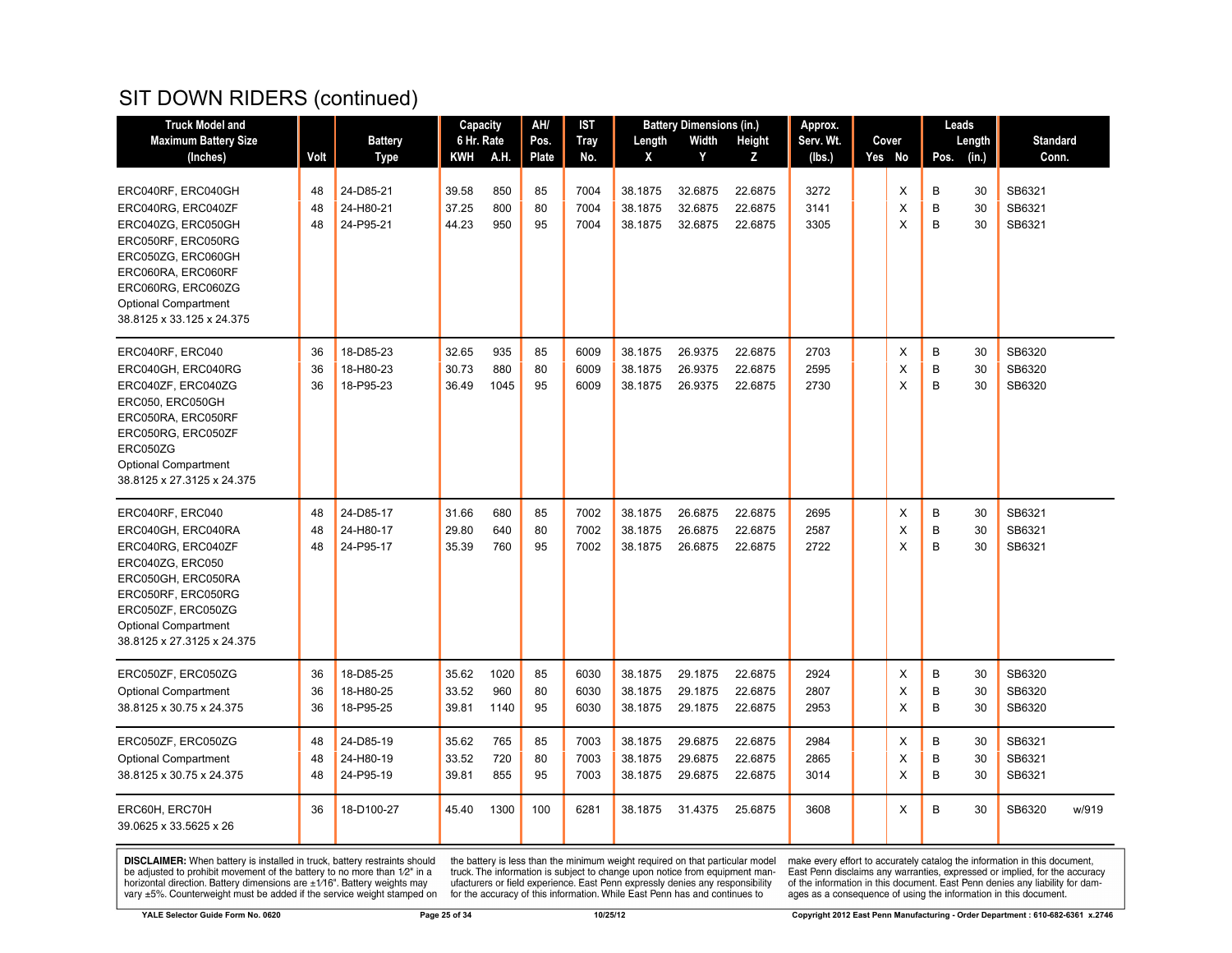| <b>Truck Model and</b>                                                                                                      |                |                                     | Capacity                |                      | AH/            | IST                  |                               | <b>Battery Dimensions (in.)</b> |                               | Approx.              |             |             | Leads          |                            |                         |
|-----------------------------------------------------------------------------------------------------------------------------|----------------|-------------------------------------|-------------------------|----------------------|----------------|----------------------|-------------------------------|---------------------------------|-------------------------------|----------------------|-------------|-------------|----------------|----------------------------|-------------------------|
| <b>Maximum Battery Size</b>                                                                                                 |                | <b>Battery</b>                      | 6 Hr. Rate              |                      | Pos.           | <b>Tray</b>          | Length                        | Width                           | Height                        | Serv. Wt.            | Cover       |             | Length         | <b>Standard</b>            |                         |
| (Inches)                                                                                                                    | Volt           | <b>Type</b>                         | KWH                     | A.H.                 | Plate          | No.                  | X                             | Y                               | z                             | (lbs.)               | Yes No      | Pos.        | (in.)          | Conn.                      |                         |
| ERC60H, ERC70H<br>39.0625 x 33.5625 x 26                                                                                    | 48             | 24-D100-21                          | 46.56                   | 1000                 | 100            | 7117                 | 38.1875                       | 32.6875                         | 25.6875                       | 3754                 | X           | B           | 30             | SB6320                     | w/919                   |
| ERC100H, ERC80H<br>39.0625 x 39.0625 x 26                                                                                   | 36             | 18-D100-33                          | 55.87                   | 1600                 | 100            | 6081                 | 38.1875                       | 38.1875                         | 25.6875                       | 4323                 | X           | B           | 30             | SB6320                     | w/919                   |
| ERC100H, ERC80H<br>39.0625 x 39.0625 x 26                                                                                   | 48             | 24-D100-25                          | 55.87                   | 1200                 | 100            | 7061                 | 38.6875                       | 38.1875                         | 25.6875                       | 4465                 | X           | B           | 30             | SB6320                     | w/919                   |
| ERC120H<br>43.0625 x 40.5 x 26                                                                                              | 36             | 18-D100-33                          | 55.87                   | 1600                 | 100            | 6081                 | 38.1875                       | 38.1875                         | 25.6875                       | 4323                 | X           | B           | 30             | SB6320                     | w/919                   |
| ERC120H<br>43.0625 x 40.5 x 26                                                                                              | 48             | 24-D100-25                          | 55.87                   | 1200                 | 100            | 7061                 | 38.6875                       | 38.1875                         | 25.6875                       | 4465                 | х           | B           | 30             | SB6320                     | w/919                   |
| ERC070HG, ERC070HH<br>ERC080HG, ERC080HH<br>ERC100HD, ERC100HG<br>ERC100HH, ERC70HD<br>ERC80HD<br>44.0625 x 39.125 x 23.125 | 36<br>36<br>36 | 18-D85-33<br>18-H80-33<br>18-P95-33 | 47.49<br>44.70<br>53.08 | 1360<br>1280<br>1520 | 85<br>80<br>95 | 6065<br>6065<br>6065 | 38.1875<br>38.1875<br>38.1875 | 38.1875<br>38.1875<br>38.1875   | 22.6875<br>22.6875<br>22.6875 | 3887<br>3732<br>3926 | X<br>X<br>X | B<br>B<br>B | 30<br>30<br>30 | SB6320<br>SB6320<br>SB6320 | w/919<br>w/919<br>w/919 |
| ERC070HG, ERC070HH<br>ERC080HG, ERC080HH<br>ERC100HD, ERC100HG<br>ERC100HH, ERC70HD<br>ERC80HD<br>44.0625 x 39.125 x 23.125 | 48<br>48<br>48 | 24-D85-27<br>24-H80-27<br>24-P95-27 | 51.45<br>48.42<br>57.50 | 1105<br>1040<br>1235 | 85<br>80<br>95 | 7085<br>7085<br>7085 | 41.6875<br>41.6875<br>41.6875 | 38.1875<br>38.1875<br>38.1875   | 22.6875<br>22.6875<br>22.6875 | 4097<br>3933<br>4138 | X<br>X<br>X | B<br>B<br>B | 30<br>30<br>30 | SB6320<br>SB6320<br>SB6320 | w/919<br>w/919<br>w/919 |
| ERC100HD, ERC100HG<br>ERC100HH<br>45.6875 x 44.6875 x 23.125<br><b>Optional Compartment</b><br>See Note I                   | 36<br>36<br>36 | 36-D85-21<br>36-H80-21<br>36-P95-21 | 59.36<br>55.87<br>66.35 | 1700<br>1700<br>1700 | 85<br>80<br>95 | 8059<br>8059<br>8059 | 43.5<br>43.5<br>43.5          | 43.5<br>43.5<br>43.5            | 22.6875<br>22.6875<br>22.6875 | 4909<br>4713<br>4958 | X<br>X<br>Χ | B<br>B<br>B | 30<br>30<br>30 | SB6320<br>SB6320<br>SB6320 | w/919<br>w/919<br>w/919 |
| ERC100HD, ERC100HG<br>ERC100HH<br>45.6875 x 44.6875 x 23.125                                                                | 48<br>48<br>48 | 24-D85-29<br>24-H80-29<br>24-P95-29 | 55.41<br>52.15<br>61.92 | 1190<br>1120<br>1330 | 85<br>80<br>95 | 7067<br>7067<br>7067 | 44.6875<br>44.6875<br>44.6875 | 38.1875<br>38.1875<br>38.1875   | 22.6875<br>22.6875<br>22.6875 | 4497<br>4317<br>4542 | X<br>X<br>X | B<br>B<br>B | 30<br>30<br>30 | SB6320<br>SB6320<br>SB6320 | w/919<br>w/919<br>w/919 |

**DISCLAIMER:** When battery is installed in truck, battery restraints should be adjusted to prohibit movement of the battery to no more than  $1/2$ " in a horizontal direction. Battery dimensions are  $\pm 1/16$ ". Battery weig

the battery is less than the minimum weight required on that particular model<br>truck. The information is subject to change upon notice from equipment man-<br>ufacturers or field experience. East Penn expressly denies any respo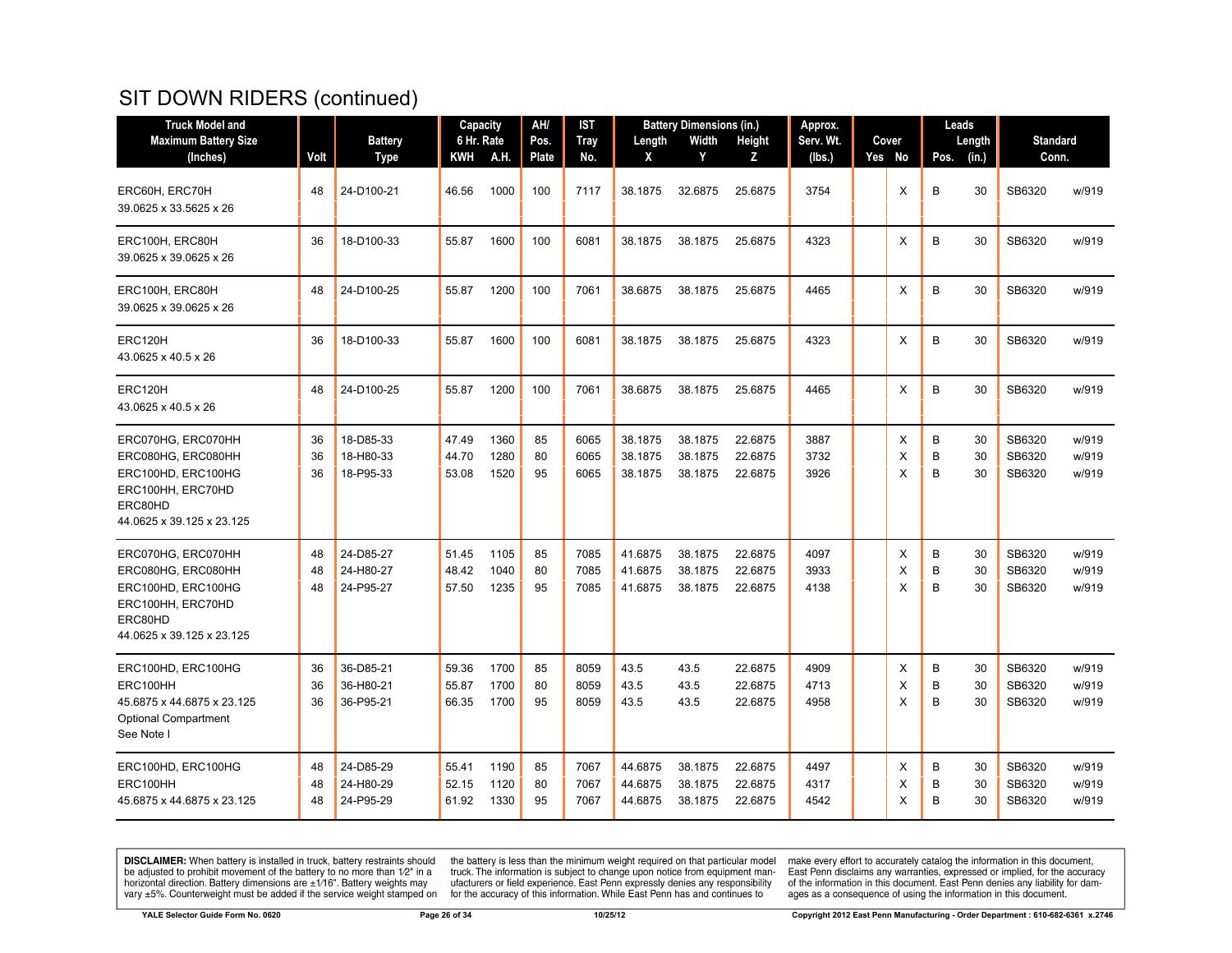| <b>Truck Model and</b>      |      |                | <b>Capacity</b> |      | AH/   | IST         |         | <b>Battery Dimensions (in.)</b> |               | Approx.   |   |        |              | Leads  |                 |       |
|-----------------------------|------|----------------|-----------------|------|-------|-------------|---------|---------------------------------|---------------|-----------|---|--------|--------------|--------|-----------------|-------|
| <b>Maximum Battery Size</b> |      | <b>Battery</b> | 6 Hr. Rate      |      | Pos.  | <b>Tray</b> | Length  | Width                           | <b>Height</b> | Serv. Wt. |   | Cover  |              | Length | <b>Standard</b> |       |
| (Inches)                    | Volt | Type           | KWH             | A.H. | Plate | No.         | X       | Y                               | z             | (lbs.)    |   | Yes No | Pos.         | (in.)  | Conn.           |       |
|                             |      |                |                 |      |       |             |         |                                 |               |           |   |        |              |        |                 |       |
| ERC120HD, ERC120HG          | 36   | 36-D85-21      | 59.36           | 1700 | 85    | 8038        | 43.625  | 43.625                          | 22.75         | 5010      |   | X      | B            | 30     | SB6320          | w/919 |
| ERC120HH                    | 36   | 36-H80-21      | 55.87           | 1700 | 80    | 8038        | 43.625  | 43.625                          | 22.75         | 4810      |   | X      | B            | 30     | SB6320          | w/919 |
| 45.6875 x 44.6875 x 23.125  | 36   | 36-P95-21      | 66.35           | 1700 | 95    | 8038        | 43.625  | 43.625                          | 22.75         | 5060      |   | X      | B            | 30     | SB6320          | w/919 |
| See Note I                  |      |                |                 |      |       |             |         |                                 |               |           |   |        |              |        |                 |       |
| ERC120HD, ERC120HG          | 48   | 24-D85-29      | 55.41           | 1190 | 85    | 7067        | 44.6875 | 38.1875                         | 22.6875       | 4497      |   | Х      | B            | 30     | SB6320          | w/919 |
| ERC120HH                    | 48   | 24-H80-29      | 52.15           | 1120 | 80    | 7067        | 44.6875 | 38.1875                         | 22.6875       | 4317      |   | X      | B            | 30     | SB6320          | w/919 |
| 45.6875 x 44.6875 x 23.125  | 48   | 24-P95-29      | 61.92           | 1330 | 95    | 7067        | 44.6875 | 38.1875                         | 22.6875       | 4542      |   | X      | B            | 30     | SB6320          | w/919 |
|                             |      |                |                 |      |       |             |         |                                 |               |           |   |        |              |        |                 |       |
| ERC120K, ERC140K            | 72   | 18-D85-19      | 26.71 ea 765    |      | 85    | 6037        | 38.1875 | 22.3125                         | 23.5625       | 2310      | X |        | C            | 30     | SB6320          |       |
| <b>ERC150K</b>              | 72   | 18-H80-19      | 25.14 ea 720    |      | 80    | 6037        | 38.1875 | 22.3125                         | 23.5625       | 2218      | X |        | $\mathsf{C}$ | 30     | SB6320          |       |
| 47 x 40 x 24                | 72   | 18-P95-19      | 29.86 ea 855    |      | 95    | 6037        | 38.1875 | 22.3125                         | 23.5625       | 2333      | X |        | C            | 30     | SB6320          |       |
| See Note H                  |      |                |                 |      |       |             |         |                                 |               |           |   |        |              |        |                 |       |
| ERC050ZF, ERC050ZG          | 36   | 18-D85-27      | 38.59           | 1105 | 85    | 6026        | 38.1875 | 31.4375                         | 22.6875       | 3144      |   | Х      | В            | 30     | SB6320          |       |
| ERC060RF, ERC060RG          | 36   | 18-H80-27      | 36.32           | 1040 | 80    | 6026        | 38.1875 | 31.4375                         | 22.6875       | 3018      |   | X      | B            | 30     | SB6320          |       |
| ERC060ZF, ERC060ZG          | 36   | 18-P95-27      | 43.13           | 1235 | 95    | 6026        | 38.1875 | 31.4375                         | 22.6875       | 3175      |   | X      | B            | 30     | SB6320          |       |
| 38.8125 x 33.125 x 24.375   |      |                |                 |      |       |             |         |                                 |               |           |   |        |              |        |                 |       |
|                             |      |                |                 |      |       |             |         |                                 |               |           |   |        |              |        |                 |       |
| ERC050ZF, ERC050ZG          | 48   | 24-D85-21      | 39.58           | 850  | 85    | 7004        | 38.1875 | 32.6875                         | 22.6875       | 3272      |   | X      | B            | 30     | SB6321          |       |
| ERC060RF, ERC060RG          | 48   | 24-H80-21      | 37.25           | 800  | 80    | 7004        | 38.1875 | 32.6875                         | 22.6875       | 3141      |   | X      | B            | 30     | SB6321          |       |
| ERC060ZF, ERC060ZG          | 48   | 24-P95-21      | 44.23           | 950  | 95    | 7004        | 38.1875 | 32.6875                         | 22.6875       | 3305      |   | X      | B            | 30     | SB6321          |       |
| 38.8125 x 33.125 x 24.375   |      |                |                 |      |       |             |         |                                 |               |           |   |        |              |        |                 |       |
| ERC065GH, ERC065RF          | 36   | 18-D85-31      | 44.52           | 1275 | 85    | 6164        | 38.1875 | 35.9375                         | 22.6875       | 3603      |   | Х      | В            | 30     | SB6320          |       |
| ERC065RG, ERC065ZF          | 36   | 18-H80-31      | 41.90           | 1200 | 80    | 6164        | 38.1875 | 35.9375                         | 22.6875       | 3459      |   | X      | B            | 30     | SB6320          |       |
| ERC065ZG                    | 36   | 18-P95-31      | 49.76           | 1425 | 95    | 6164        | 38.1875 | 35.9375                         | 22.6875       | 3639      |   | X      | B            | 30     | SB6320          |       |
| 38.8125 x 36.5 x 24.375     |      |                |                 |      |       |             |         |                                 |               |           |   |        |              |        |                 |       |
|                             |      |                |                 |      |       |             |         |                                 |               |           |   |        |              |        |                 |       |
| ERC065GH, ERC065RF          | 48   | 24-D85-23      | 43.53           | 935  | 85    | 7059        | 38.1875 | 35.6875                         | 22.6875       | 3573      |   | Х      | B            | 30     | SB6321          |       |
| ERC065RG, ERC065ZF          | 48   | 24-H80-23      | 40.97           | 880  | 80    | 7059        | 38.1875 | 35.6875                         | 22.6875       | 3430      |   | X      | B            | 30     | SB6321          |       |
| ERC065ZG                    | 48   | 24-P95-23      | 48.66           | 1045 | 95    | 7059        | 38.1875 | 35.6875                         | 22.6875       | 3609      |   | X      | B            | 30     | SB6321          |       |
| 38.8125 x 36.5 x 24.375     |      |                |                 |      |       |             |         |                                 |               |           |   |        |              |        |                 |       |
| ERC030AF, ERC030AG          | 36   | 18-D85-17      | 23.75           | 680  | 85    | 6001        | 33.1875 | 25.5625                         | 22.6875       | 2090      |   | Х      | B            | 30     | SB6320          |       |
| ERC030AH, ERC030BG          | 36   | 18-H80-17      | 22.35           | 640  | 80    | 6001        | 33.1875 | 25.5625                         | 22.6875       | 2006      |   | X      | B            | 30     | SB6320          |       |
| ERC040AF, ERC040AG          | 36   | 18-P95-17      | 26.54           | 760  | 95    | 6001        | 33.1875 | 25.5625                         | 22.6875       | 2111      |   | X      | B            | 30     | SB6320          |       |
| ERC040AH, ERC040BG          |      |                |                 |      |       |             |         |                                 |               |           |   |        |              |        |                 |       |
| 34.5625 x 27.3125 x 24.25   |      |                |                 |      |       |             |         |                                 |               |           |   |        |              |        |                 |       |
|                             |      |                |                 |      |       |             |         |                                 |               |           |   |        |              |        |                 |       |

**DISCLAIMER:** When battery is installed in truck, battery restraints should be adjusted to prohibit movement of the battery to no more than  $1/2$ " in a horizontal direction. Battery dimensions are  $\pm 1/16$ ". Battery weig

the battery is less than the minimum weight required on that particular model<br>truck. The information is subject to change upon notice from equipment man-<br>ufacturers or field experience. East Penn expressly denies any respo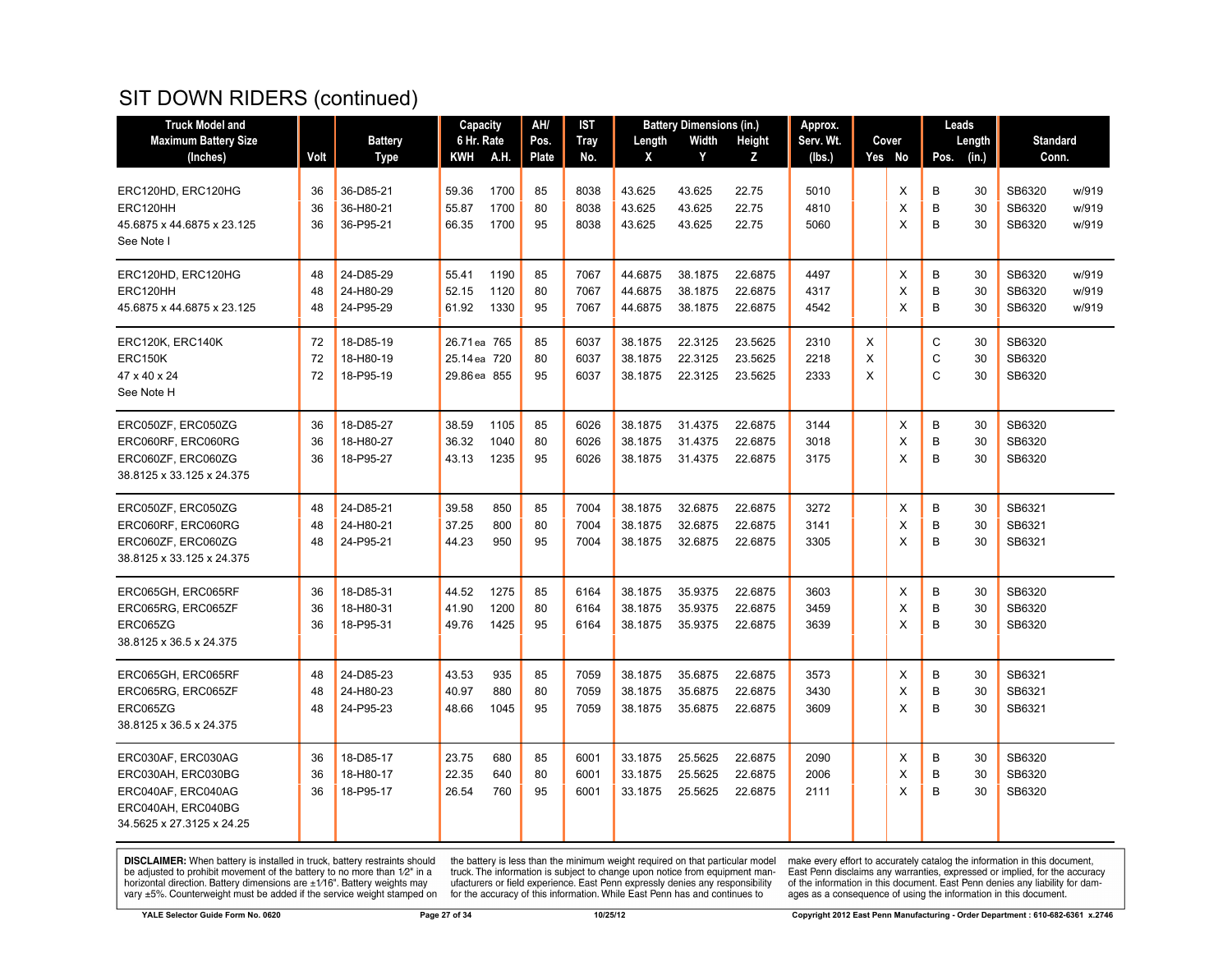| <b>Truck Model and</b>                                                                                          |                |                                     | Capacity                |                   | AH/            | IST                  |                               | <b>Battery Dimensions (in.)</b> |                               | Approx.              |             |             | Leads          |                            |
|-----------------------------------------------------------------------------------------------------------------|----------------|-------------------------------------|-------------------------|-------------------|----------------|----------------------|-------------------------------|---------------------------------|-------------------------------|----------------------|-------------|-------------|----------------|----------------------------|
| <b>Maximum Battery Size</b>                                                                                     |                | <b>Battery</b>                      | 6 Hr. Rate              |                   | Pos.           | <b>Tray</b>          | Length                        | Width                           | Height                        | Serv. Wt.            | Cover       |             | Length         | <b>Standard</b>            |
| (Inches)                                                                                                        | Volt           | <b>Type</b>                         | KWH                     | A.H.              | Plate          | No.                  | X                             | Y                               | Z                             | (lbs.)               | Yes No      | Pos.        | (in.)          | Conn.                      |
| ERC030AF, ERC030AG<br>ERC030AH, ERC030BG                                                                        | 48<br>48       | 24-D85-13<br>24-H80-13              | 23.75<br>22.35          | 510<br>480        | 85<br>80       | 7007<br>7007         | 30.6875<br>30.6875            | 25.3125<br>25.3125              | 22.6875<br>22.6875            | 2033<br>1952         | X<br>X      | B<br>B      | 30<br>30       | SB6321<br>SB6321           |
| ERC040AF, ERC040AG<br>ERC040AH, ERC040BG<br>34.5625 x 27.3125 x 24.25                                           | 48             | 24-P95-13                           | 26.54                   | 570               | 95             | 7007                 | 30.6875                       | 25.3125                         | 22.6875                       | 2053                 | X           | B           | 30             | SB6321                     |
| ERC030AF, ERC030AG<br>ERC030AH, ERC030BG<br>ERC040AF, ERC040AG<br>ERC040AH, ERC040BG<br>35.75 x 27.3125 x 24.25 | 36<br>36<br>36 | 18-D85-19<br>18-H80-19<br>18-P95-19 | 26.71<br>25.14<br>29.86 | 765<br>720<br>855 | 85<br>80<br>95 | 6226<br>6226<br>6226 | 34.9375<br>34.9375<br>34.9375 | 25.5625<br>25.5625<br>25.5625   | 22.6875<br>22.6875<br>22.6875 | 2274<br>2183<br>2297 | X<br>Х<br>X | B<br>B<br>B | 30<br>30<br>30 | SB6320<br>SB6320<br>SB6320 |
| ERC030AF, ERC030AG<br>ERC030AH, ERC030BG<br>ERC040AF, ERC040AG<br>ERC040AH, ERC040BG<br>35.75 x 27.3125 x 24.25 | 48<br>48<br>48 | 24-D85-15<br>24-H80-15<br>24-P95-15 | 27.70<br>26.07<br>30.96 | 595<br>560<br>665 | 85<br>80<br>95 | 7049<br>7049<br>7049 | 35.1875<br>35.1875<br>35.1875 | 25.5625<br>25.5625<br>25.5625   | 22.6875<br>22.6875<br>22.6875 | 2332<br>2239<br>2355 | X<br>X<br>X | B<br>B<br>B | 30<br>30<br>30 | SB6321<br>SB6321<br>SB6321 |
| ERP035TH with rollers<br>ERP040TH with rollers<br>39 x 25 x 23.125<br>See Note F                                | 36<br>36<br>36 | 18-D85-21<br>18-H80-21<br>18-P95-21 | 29.68<br>27.94<br>33.17 | 850<br>800<br>950 | 85<br>80<br>95 | 6010<br>6010<br>6010 | 38.1875<br>38.1875<br>38.1875 | 24.5625<br>24.5625<br>24.5625   | 22.6875<br>22.6875<br>22.6875 | 2466<br>2367<br>2491 | X<br>X<br>X | A<br>A<br>A | 21<br>21<br>21 | SB6320<br>SB6320<br>SB6320 |
| <b>ERP035TH without rollers</b><br>ERP040TH without rollers<br>39 x 25 x 26.125<br>See Note F                   | 36             | 18-D100-21                          | 34.92                   | 1000              | 100            | 6067                 | 38.1875                       | 24.5625                         | 25.6875                       | 2805                 | X           | A           | 21             | SB6320                     |
| ERP035TH with rollers<br><b>ERP040TH with rollers</b><br>39 x 25 x 23.125<br>See Note G                         | 48<br>48<br>48 | 24-D85-15<br>24-H80-15<br>24-P95-15 | 27.70<br>26.07<br>30.96 | 595<br>560<br>665 | 85<br>80<br>95 | 7031<br>7031<br>7031 | 38.1875<br>38.1875<br>38.1875 | 23.5625<br>23.5625<br>23.5625   | 22.6875<br>22.6875<br>22.6875 | 2332<br>2239<br>2355 | X<br>X<br>X | A<br>Α<br>Α | 21<br>21<br>21 | SB6321<br>SB6321<br>SB6321 |
| <b>ERP035TH without rollers</b><br><b>ERP040TH</b> without rollers<br>39 x 25 x 26.125<br>See Note G            | 48             | 24-D100-15                          | 32.59                   | 700               | 100            | 7135                 | 38.1875                       | 23.5625                         | 25.6875                       | 2670                 | X           | A           | 21             | SB6321                     |

**DISCLAIMER:** When battery is installed in truck, battery restraints should be adjusted to prohibit movement of the battery to no more than  $1/2$ " in a horizontal direction. Battery dimensions are  $\pm 1/16$ ". Battery weig

the battery is less than the minimum weight required on that particular model<br>truck. The information is subject to change upon notice from equipment man-<br>ufacturers or field experience. East Penn expressly denies any respo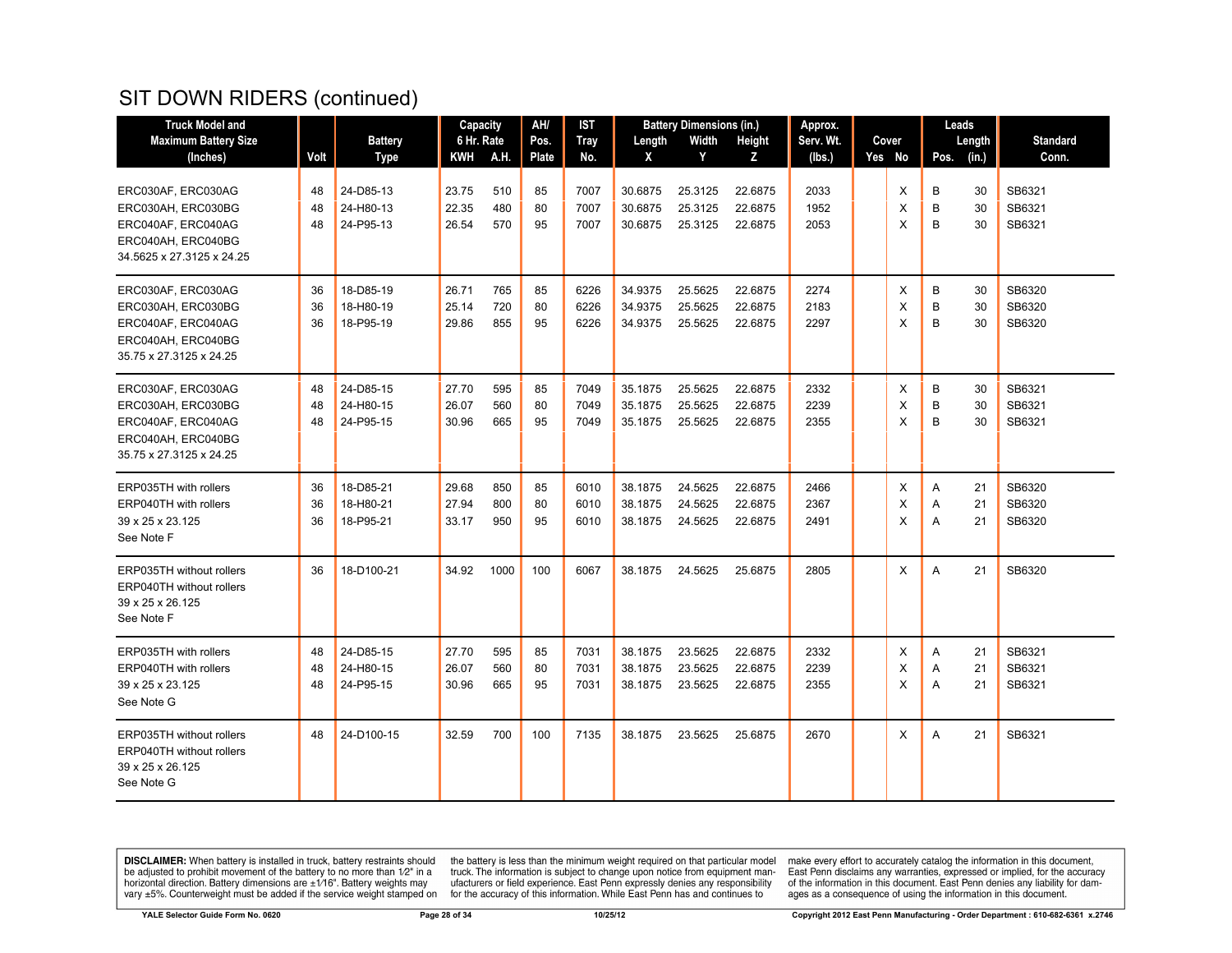| <b>Truck Model and</b>                                                                                             |                      |                                                          |                                  | Capacity                 | AH/                   | IST                          |                                          | <b>Battery Dimensions (in.)</b>          |                                          | Approx.                      |                  | Leads                                    |                                      |
|--------------------------------------------------------------------------------------------------------------------|----------------------|----------------------------------------------------------|----------------------------------|--------------------------|-----------------------|------------------------------|------------------------------------------|------------------------------------------|------------------------------------------|------------------------------|------------------|------------------------------------------|--------------------------------------|
| <b>Maximum Battery Size</b>                                                                                        |                      | <b>Battery</b>                                           |                                  | 6 Hr. Rate               | Pos.                  | <b>Tray</b>                  | Length                                   | Width                                    | Height                                   | Serv. Wt.                    | Cover            | Length                                   | <b>Standard</b>                      |
| (Inches)                                                                                                           | Volt                 | <b>Type</b>                                              | <b>KWH</b>                       | A.H.                     | <b>Plate</b>          | No.                          | X                                        | Y                                        | z                                        | (lbs.)                       | Yes No           | Pos.<br>(in.)                            | Conn.                                |
| ERP040DH, ERP050DH<br>40.625 x 28.3125 x 30.9375<br>Min. Battery Wt. - 3720 lbs.                                   | 80<br>80<br>80       | 40-D125-9<br>sp<br>40-H120-9<br>sp<br>40-P140-9<br>SD    | 38.80<br>37.25<br>43.46          | 500<br>480<br>560        | 125<br>120<br>140     | 9257<br>9257<br>9257         | 40<br>40<br>40                           | 27.5<br>27.5<br>27.5                     | 30.5625<br>30.5625<br>30.5625            | 3753<br>3715<br>3791         | X<br>X<br>X      | 12<br>A<br>12<br>Α<br>12<br>A            | SBE6359<br>SBE6359<br>SBE6359        |
| ERP050DH<br><b>Optional Compartment</b><br>ERP060DH<br>40.3125 x 33.9375 x 30.9375<br>Min. Battery Wt. - 4450 lbs. | 80<br>80<br>80       | 40-D125-11<br>sp<br>40-H120-11<br>sp<br>40-P140-11<br>SD | 48.50<br>46.56<br>54.32          | 625<br>600<br>700        | 125<br>120<br>140     | 9195<br>9195<br>9195         | 39.5<br>39.5<br>39.5                     | 33<br>33<br>33                           | 30.5625<br>30.5625<br>30.5625            | 4515<br>4470<br>4560         | X<br>X<br>X      | 12<br>Α<br>12<br>Α<br>A<br>12            | SBE6359<br>SBE6359<br>SBE6359        |
| ERPS030TF with rollers<br>39 x 16.75 x 23.125<br>See Note F                                                        | 36<br>36<br>36       | 18-D85-13<br>18-H80-13<br>18-P95-13                      | 17.81<br>16.76<br>19.90          | 510<br>480<br>570        | 85<br>80<br>95        | 6062<br>6062<br>6062         | 37.6875<br>37.6875<br>37.6875            | 15.4375<br>15.4375<br>15.4375            | 22.625<br>22.625<br>22.625               | 1507<br>1447<br>1522         | X<br>X<br>X      | B<br>30<br>B<br>30<br>B<br>30            | SB6320<br>SB6320<br>SB6320           |
| ERPS030TF<br>without rollers<br>39 x 16.75 x 26.125<br>See Note F                                                  | 36                   | 18-D100-13                                               | 20.95                            | 600                      | 100                   | 6086                         | 37.6875                                  | 15.4375                                  | 25.625                                   | 1718                         | X                | B<br>30                                  | SB6320                               |
| ERPS030TF with rollers<br>39 x 16.75 x 23.125<br>See Note G                                                        | 48<br>48<br>48       | 24-D85-9<br>24-H80-9<br>24-P95-9                         | 15.83<br>14.90<br>17.69          | 340<br>320<br>380        | 85<br>80<br>95        | 7151<br>7151<br>7151         | 37.6875<br>37.6875<br>37.6875            | 14.4375<br>14.4375<br>14.4375            | 22.625<br>22.625<br>22.625               | 1422<br>1365<br>1436         | X<br>X<br>X      | B<br>30<br>B<br>30<br>B<br>30            | SB6321<br>SB6321<br>SB6321           |
| ERO030STF<br>without rollers<br>39 x 16.75 x 26.125<br>See Note G                                                  | 48                   | 24-D100-9                                                | 18.62                            | 400                      | 100                   | 7050                         | 37.6875                                  | 14.4375                                  | 25.625                                   | 1652                         | X                | B<br>30                                  | SB6321                               |
| ERC030TC<br>39 x 21 x 26.75                                                                                        | 36<br>36<br>36<br>36 | 18-D100-17<br>18-D85-17<br>18-H80-17<br>18-P95-17        | 27.94<br>23.75<br>22.35<br>26.54 | 800<br>680<br>640<br>760 | 100<br>85<br>80<br>95 | 6060<br>6015<br>6015<br>6015 | 38.1875<br>38.1875<br>38.1875<br>38.1875 | 20.0625<br>20.0625<br>20.0625<br>20.0625 | 25.6875<br>22.6875<br>22.6875<br>22.6875 | 2322<br>2045<br>1963<br>2065 | X<br>X<br>X<br>X | B<br>30<br>B<br>30<br>B<br>30<br>B<br>30 | SB6320<br>SB6320<br>SB6320<br>SB6320 |
| ERC030TC<br>39 x 21 x 26.75                                                                                        | 48<br>48<br>48<br>48 | 24-D100-13<br>24-D85-13<br>24-H80-13<br>24-P95-13        | 27.94<br>23.75<br>22.35<br>26.54 | 600<br>510<br>480<br>570 | 100<br>85<br>80<br>95 | 7106<br>7017<br>7017<br>7017 | 37.875<br>37.8125<br>37.8125<br>37.8125  | 20.5625<br>20.5625<br>20.5625<br>20.5625 | 25.6875<br>22.6875<br>22.6875<br>22.6875 | 2342<br>2030<br>1949<br>2050 | X<br>X<br>X<br>X | B<br>30<br>B<br>30<br>B<br>30<br>B<br>30 | SB6320<br>SB6320<br>SB6320<br>SB6320 |

**DISCLAIMER:** When battery is installed in truck, battery restraints should be adjusted to prohibit movement of the battery to no more than  $1/2$ " in a horizontal direction. Battery dimensions are  $\pm 1/16$ ". Battery weig

the battery is less than the minimum weight required on that particular model<br>truck. The information is subject to change upon notice from equipment man-<br>ufacturers or field experience. East Penn expressly denies any respo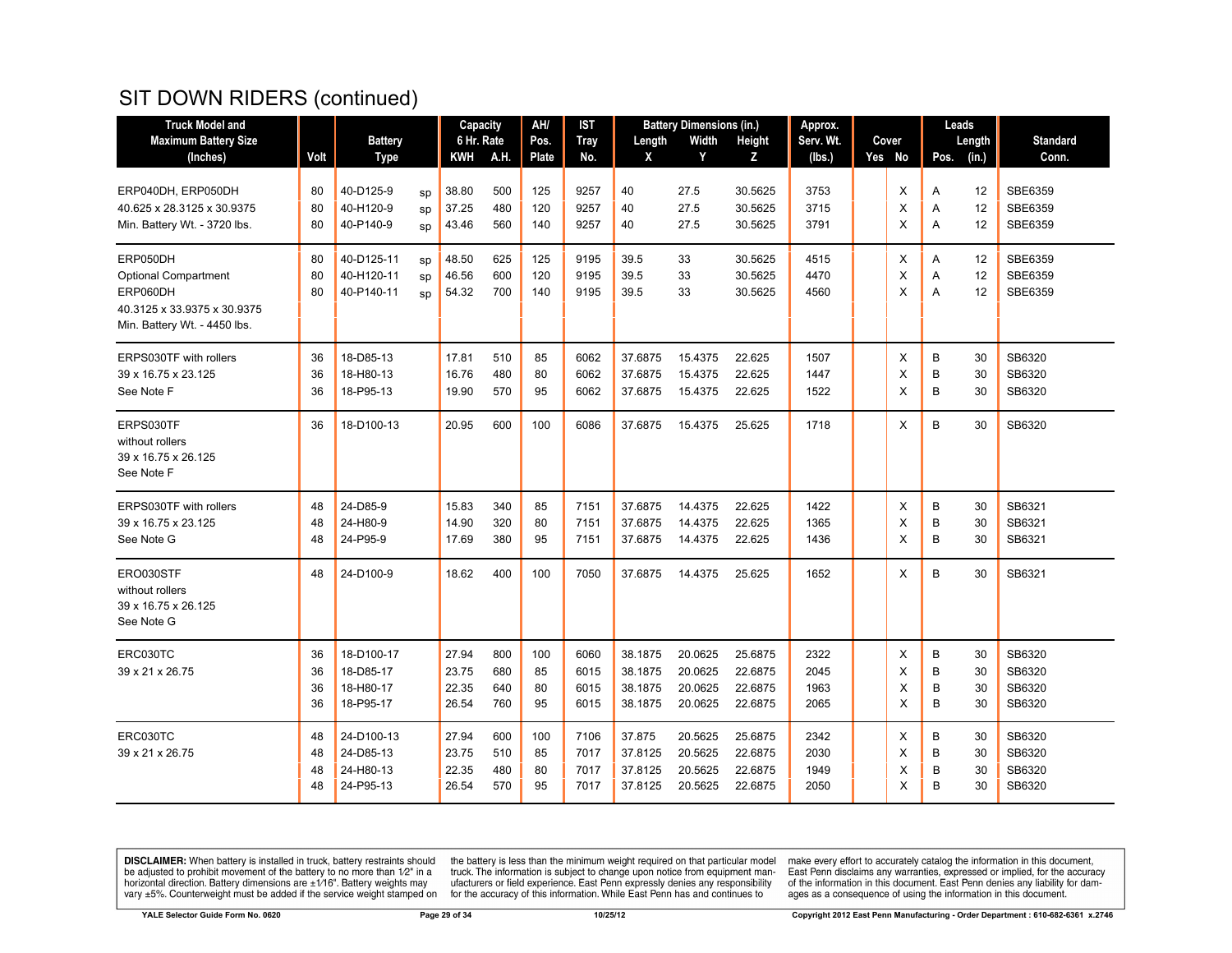| <b>Truck Model and</b>      |      |                | Capacity   |      | AH/   | IST         |         | <b>Battery Dimensions (in.)</b> |         | Approx.   |        |      | Leads  |                 |
|-----------------------------|------|----------------|------------|------|-------|-------------|---------|---------------------------------|---------|-----------|--------|------|--------|-----------------|
| <b>Maximum Battery Size</b> |      | <b>Battery</b> | 6 Hr. Rate |      | Pos.  | <b>Tray</b> | Length  | Width                           | Height  | Serv. Wt. | Cover  |      | Length | <b>Standard</b> |
| (Inches)                    | Volt | <b>Type</b>    | KWH        | A.H. | Plate | No.         | X       | Y                               | z       | (lbs.)    | Yes No | Pos. | (in.)  | Conn.           |
|                             |      |                |            |      |       |             |         |                                 |         |           |        |      |        |                 |
| ERC030VA, ERC035VA          | 36   | 18-D85-19      | 26.71      | 765  | 85    | 6E46        | 35.25   | 27                              | 22.6875 | 2345      | X      | B    | 20     | SB6320          |
| ERC040VA                    | 36   | 18-D85-19      | 26.71      | 765  | 85    | 6226        | 34.9375 | 25.5625                         | 22.6875 | 2274      | X      | B    | 20     | SB6320          |
| 35.75 x 27.5625 x 23.5      | 36   | 18-H80-19      | 25.14      | 720  | 80    | 6E46        | 35.25   | 27                              | 22.6875 | 2251      | X      | B    | 20     | SB6320          |
|                             | 36   | 18-H80-19      | 25.14      | 720  | 80    | 6226        | 34.9375 | 25.5625                         | 22.6875 | 2183      | X      | B    | 20     | SB6320          |
|                             | 36   | 18-P95-19      | 29.86      | 855  | 95    | 6E46        | 35.25   | 27                              | 22.6875 | 2368      | X      | B    | 20     | SB6320          |
|                             | 36   | 18-P95-19      | 29.86      | 855  | 95    | 6226        | 34.9375 | 25.5625                         | 22.6875 | 2297      | X      | B    | 20     | SB6320          |
| ERC030VA, ERC035VA          | 48   | 24-D85-15      | 27.70      | 595  | 85    | 7894        | 35.25   | 27                              | 22.6875 | 2409      | X      | B    | 20     | SB6321          |
| ERC040VA                    | 48   | 24-D85-15      | 27.70      | 595  | 85    | 7049        | 35.1875 | 25.5625                         | 22.6875 | 2332      | Χ      | B    | 20     | SB6321          |
| 35.75 x 27.5625 x 23.5      | 48   | 24-H80-15      | 26.07      | 560  | 80    | 7894        | 35.25   | 27                              | 22.6875 | 2313      | X      | B    | 20     | SB6321          |
|                             | 48   | 24-H80-15      | 26.07      | 560  | 80    | 7049        | 35.1875 | 25.5625                         | 22.6875 | 2239      | X      | B    | 20     | SB6321          |
|                             | 48   | 24-P95-15      | 30.96      | 665  | 95    | 7894        | 35.25   | 27                              | 22.6875 | 2433      | X      | B    | 20     | SB6321          |
|                             | 48   | 24-P95-15      | 30.96      | 665  | 95    | 7049        | 35.1875 | 25.5625                         | 22.6875 | 2355      | X      | B    | 20     | SB6321          |
| ERC035BB                    | 36   | 18-D85-21      | 29.68      | 850  | 85    | 6E67        | 37.75   | 26.5625                         | 22.6875 | 2478      | X      | B    | 30     | SB6320          |
| 38.25 x 27.0625 x 22.75     | 36   | 18-H80-21      | 27.94      | 800  | 80    | 6E67        | 37.75   | 26.5625                         | 22.6875 | 2379      | X      | B    | 30     | SB6320          |
|                             | 36   | 18-P95-21      | 33.17      | 950  | 95    | 6E67        | 37.75   | 26.5625                         | 22.6875 | 2503      | X      | B    | 30     | SB6320          |
| ERC045VG, ERC050VG          | 36   | 18-D85-23      | 32.65      | 935  | 85    | 6009        | 38.1875 | 26.9375                         | 22.6875 | 2703      | X      | B    | 20     | SB6320          |
| 39.0625 x 27.5625 x 23.9375 | 36   | 18-H80-23      | 30.73      | 880  | 80    | 6009        | 38.1875 | 26.9375                         | 22.6875 | 2595      | Х      | B    | 20     | SB6320          |
|                             | 36   | 18-P95-23      | 36.49      | 1045 | 95    | 6009        | 38.1875 | 26.9375                         | 22.6875 | 2730      | X      | B    | 20     | SB6320          |
| ERC045VG, ERC050VG          | 36   | 18-D85-25      | 35.62      | 1020 | 85    | 6030        | 38.1875 | 29.1875                         | 22.6875 | 2924      | X      | B    | 20     | SB6320          |
| 39.0625 x 30.9375 x 23.9375 | 36   | 18-H80-25      | 33.52      | 960  | 80    | 6030        | 38.1875 | 29.1875                         | 22.6875 | 2807      | X      | B    | 20     | SB6320          |
|                             | 36   | 18-P95-25      | 39.81      | 1140 | 95    | 6030        | 38.1875 | 29.1875                         | 22.6875 | 2953      | X      | B    | 20     | SB6320          |
| ERC045VG, ERC050VG          | 36   | 18-D85-27      | 38.59      | 1105 | 85    | 6026        | 38.1875 | 31.4375                         | 22.6875 | 3144      | X      | B    | 20     | SB6320          |
| ERC055VG, ERC060VG          | 36   | 18-H80-27      | 36.32      | 1040 | 80    | 6026        | 38.1875 | 31.4375                         | 22.6875 | 3018      | X      | B    | 20     | SB6320          |
| 39.0625 x 33.25 x 23.9375   | 36   | 18-P95-27      | 43.13      | 1235 | 95    | 6026        | 38.1875 | 31.4375                         | 22.6875 | 3175      | X      | B    | 20     | SB6320          |
| ERC045VG. ERC050VG          | 48   | 24-D85-17      | 31.66      | 680  | 85    | 7002        | 38.1875 | 26.6875                         | 22.6875 | 2695      | X      | B    | 20     | SB6321          |
| 39.0625 x 27.5625 x 23.9375 | 48   | 24-H80-17      | 29.80      | 640  | 80    | 7002        | 38.1875 | 26.6875                         | 22.6875 | 2587      | X      | B    | 20     | SB6321          |
|                             | 48   | 24-P95-17      | 35.39      | 760  | 95    | 7002        | 38.1875 | 26.6875                         | 22.6875 | 2722      | X      | B    | 20     | SB6321          |
| ERC045VG, ERC050VG          | 48   | 24-D85-19      | 35.62      | 765  | 85    | 7001        | 38.5625 | 30.4375                         | 22.6875 | 2993      | X      | B    | 20     | SB6321          |
| 39.0625 x 30.9375 x 23.9375 | 48   | 24-H80-19      | 33.52      | 720  | 80    | 7001        | 38.5625 | 30.4375                         | 22.6875 | 2873      | X      | B    | 20     | SB6321          |
|                             | 48   | 24-P95-19      | 39.81      | 855  | 95    | 7001        | 38.5625 | 30.4375                         | 22.6875 | 3023      | X      | B    | 20     | SB6321          |
|                             |      |                |            |      |       |             |         |                                 |         |           |        |      |        |                 |

**DISCLAIMER:** When battery is installed in truck, battery restraints should be adjusted to prohibit movement of the battery to no more than  $1/2$ " in a horizontal direction. Battery dimensions are  $\pm 1/16$ ". Battery weig

the battery is less than the minimum weight required on that particular model<br>truck. The information is subject to change upon notice from equipment man-<br>ufacturers or field experience. East Penn expressly denies any respo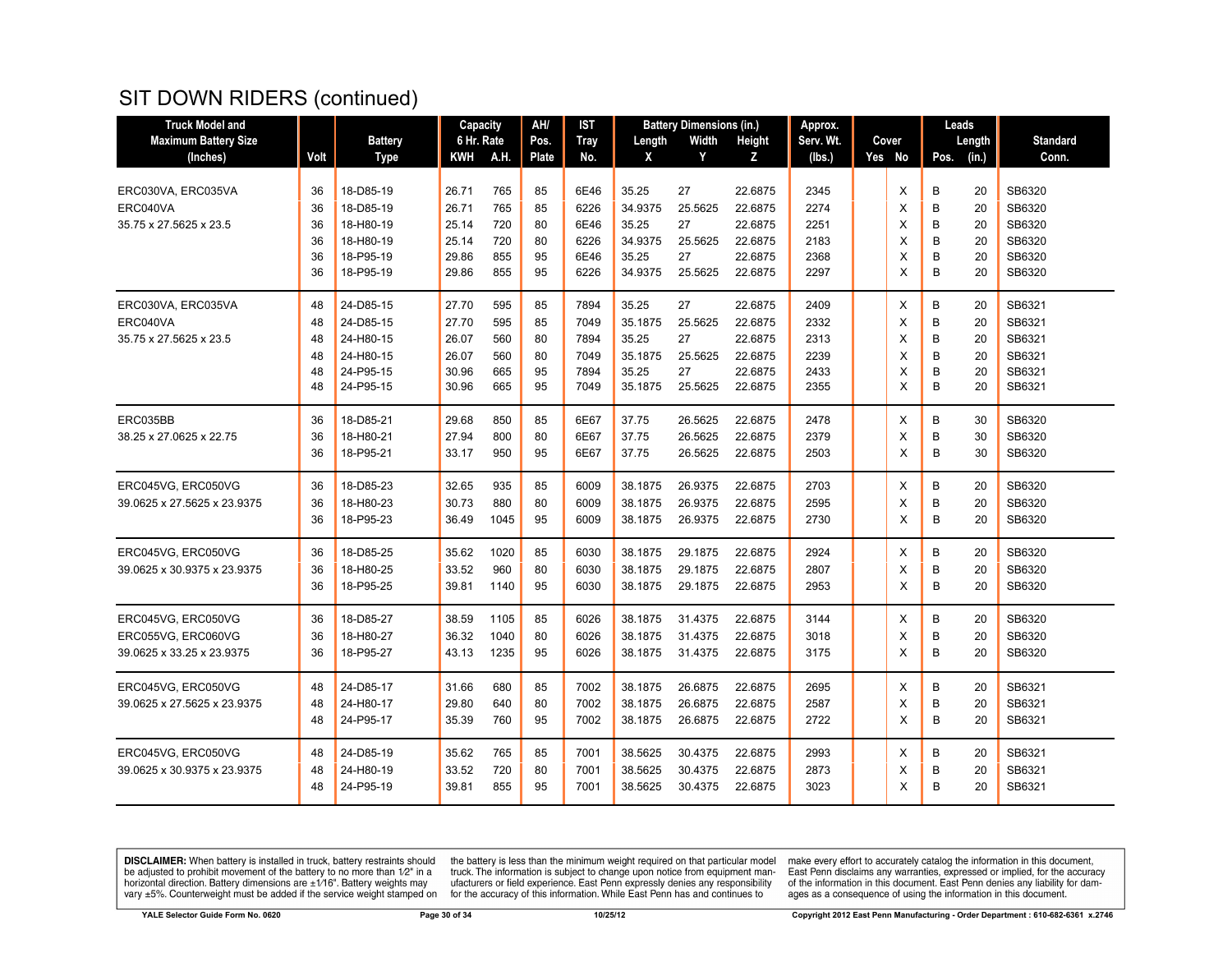| <b>Truck Model and</b>                                                                                |                |                                                       | Capacity                |                      | AH/            | IST                  |                               | <b>Battery Dimensions (in.)</b> |                               | Approx.              |             | Leads                         |                            |
|-------------------------------------------------------------------------------------------------------|----------------|-------------------------------------------------------|-------------------------|----------------------|----------------|----------------------|-------------------------------|---------------------------------|-------------------------------|----------------------|-------------|-------------------------------|----------------------------|
| <b>Maximum Battery Size</b>                                                                           |                | <b>Battery</b>                                        | 6 Hr. Rate              |                      | Pos.           | <b>Tray</b>          | Length                        | Width                           | Height                        | Serv. Wt.            | Cover       | Length                        | <b>Standard</b>            |
| (Inches)                                                                                              | Volt           | <b>Type</b>                                           | <b>KWH</b>              | A.H.                 | <b>Plate</b>   | No.                  | X                             | Y                               | z                             | (lbs.)               | Yes No      | Pos.<br>(in.)                 | Conn.                      |
| ERC045VG, ERC050VG<br>ERC055VG, ERC060VG<br>39.0625 x 33.25 x 23.9375                                 | 48<br>48<br>48 | 24-D85-21<br>24-H80-21<br>24-P95-21                   | 39.58<br>37.25<br>44.23 | 850<br>800<br>950    | 85<br>80<br>95 | 7004<br>7004<br>7004 | 38.1875<br>38.1875<br>38.1875 | 32.6875<br>32.6875<br>32.6875   | 22.6875<br>22.6875<br>22.6875 | 3272<br>3141<br>3305 | X<br>X<br>X | В<br>20<br>B<br>20<br>B<br>20 | SB6321<br>SB6321<br>SB6321 |
| ERC045VG, ERC050VG<br>39.0625 x 27.5625 x 23.9375                                                     | 80<br>80<br>80 | 40-D85-9<br>40-H80-9<br>40-P95-9                      | 26.38<br>24.83<br>29.49 | 340<br>320<br>380    | 85<br>80<br>95 | 9333<br>9333<br>9333 | 38<br>38<br>38                | 26.5<br>26.5<br>26.5            | 22.6875<br>22.6875<br>22.6875 | 2460<br>2362<br>2485 | X<br>X<br>X | B<br>20<br>B<br>20<br>B<br>20 | SB6320<br>SB6320<br>SB6320 |
| ERC045VG, ERC050VG<br>39.0625 x 30.9375 x 23.9375<br>Min. Battery Wt. - 2500 lbs.                     | 80<br>80<br>80 | 40-D85-9<br>sp<br>40-H80-9<br>sp<br>40-P95-9<br>sp    | 26.38<br>24.83<br>29.49 | 340<br>320<br>380    | 85<br>80<br>95 | 9334<br>9334<br>9334 | 38.1875<br>38.1875<br>38.1875 | 29.875<br>29.875<br>29.875      | 22.6875<br>22.6875<br>22.6875 | 2500<br>2400<br>2525 | X<br>X<br>X | B<br>20<br>B<br>20<br>B<br>20 | SB6320<br>SB6320<br>SB6320 |
| ERC045VG, ERC050VG<br>ERC055VG, ERC060VG<br>39.0625 x 33.25 x 23.9375<br>Min. Battery Wt. - 2900 lbs. | 80<br>80<br>80 | 40-D85-11<br>sp<br>40-H80-11<br>sp<br>40-P95-11<br>SD | 32.98<br>31.04<br>36.86 | 425<br>400<br>475    | 85<br>80<br>95 | 9335<br>9335<br>9335 | 38<br>38<br>38                | 31.625<br>31.625<br>31.625      | 22.6875<br>22.6875<br>22.6875 | 2900<br>2784<br>2929 | X<br>X<br>X | B<br>20<br>B<br>20<br>B<br>20 | SB6320<br>SB6320<br>SB6320 |
| ERC065VG<br>39.0625 x 36.75 x 23.9375                                                                 | 36<br>36<br>36 | 18-D85-31<br>18-H80-31<br>18-P95-31                   | 44.52<br>41.90<br>49.76 | 1275<br>1200<br>1425 | 85<br>80<br>95 | 6164<br>6164<br>6164 | 38.1875<br>38.1875<br>38.1875 | 35.9375<br>35.9375<br>35.9375   | 22.6875<br>22.6875<br>22.6875 | 3603<br>3459<br>3639 | X<br>X<br>X | B<br>20<br>B<br>20<br>B<br>20 | SB6320<br>SB6320<br>SB6320 |
| ERC065VG<br>40 x 39.0625 x 23.9375                                                                    | 36<br>36<br>36 | 18-D85-33<br>18-H80-33<br>18-P95-33                   | 47.49<br>44.70<br>53.08 | 1360<br>1280<br>1520 | 85<br>80<br>95 | 6065<br>6065<br>6065 | 38.1875<br>38.1875<br>38.1875 | 38.1875<br>38.1875<br>38.1875   | 22.6875<br>22.6875<br>22.6875 | 3887<br>3732<br>3926 | X<br>X<br>X | B<br>20<br>B<br>20<br>B<br>20 | SB6320<br>SB6320<br>SB6320 |
| ERC065VG<br>39.0625 x 36.75 x 23.9375                                                                 | 48<br>48<br>48 | 24-D85-23<br>24-H80-23<br>24-P95-23                   | 43.53<br>40.97<br>48.66 | 935<br>880<br>1045   | 85<br>80<br>95 | 7059<br>7059<br>7059 | 38.1875<br>38.1875<br>38.1875 | 35.6875<br>35.6875<br>35.6875   | 22.6875<br>22.6875<br>22.6875 | 3573<br>3430<br>3609 | X<br>X<br>X | B<br>20<br>B<br>20<br>B<br>20 | SB6321<br>SB6321<br>SB6321 |
| ERC065VG, ERC070VG<br>40 x 39.0625 x 23.9375                                                          | 48<br>48<br>48 | 24-D85-25<br>24-H80-25<br>24-P95-25                   | 47.49<br>44.70<br>53.08 | 1020<br>960<br>1140  | 85<br>80<br>95 | 7019<br>7019<br>7019 | 39.5<br>39.5<br>39.5          | 38.5<br>38.5<br>38.5            | 22.6875<br>22.6875<br>22.6875 | 4120<br>3955<br>4161 | X<br>X<br>X | B<br>20<br>B<br>20<br>B<br>20 | SB6321<br>SB6321<br>SB6321 |
| ERC065VG<br>39.0625 x 36.75 x 23.9375                                                                 | 80<br>80<br>80 | 40-D85-13<br>40-H80-13<br>40-P95-13                   | 39.58<br>37.25<br>44.23 | 510<br>480<br>570    | 85<br>80<br>95 | 9005<br>9005<br>9005 | 38.1875<br>38.1875<br>38.1875 | 36.125<br>36.125<br>36.125      | 22.6875<br>22.6875<br>22.6875 | 3400<br>3264<br>3434 | X<br>X<br>X | B<br>20<br>B<br>20<br>B<br>20 | SB6320<br>SB6320<br>SB6320 |

**DISCLAIMER:** When battery is installed in truck, battery restraints should be adjusted to prohibit movement of the battery to no more than  $1/2$ " in a horizontal direction. Battery dimensions are  $\pm 1/16$ ". Battery weig

the battery is less than the minimum weight required on that particular model<br>truck. The information is subject to change upon notice from equipment man-<br>ufacturers or field experience. East Penn expressly denies any respo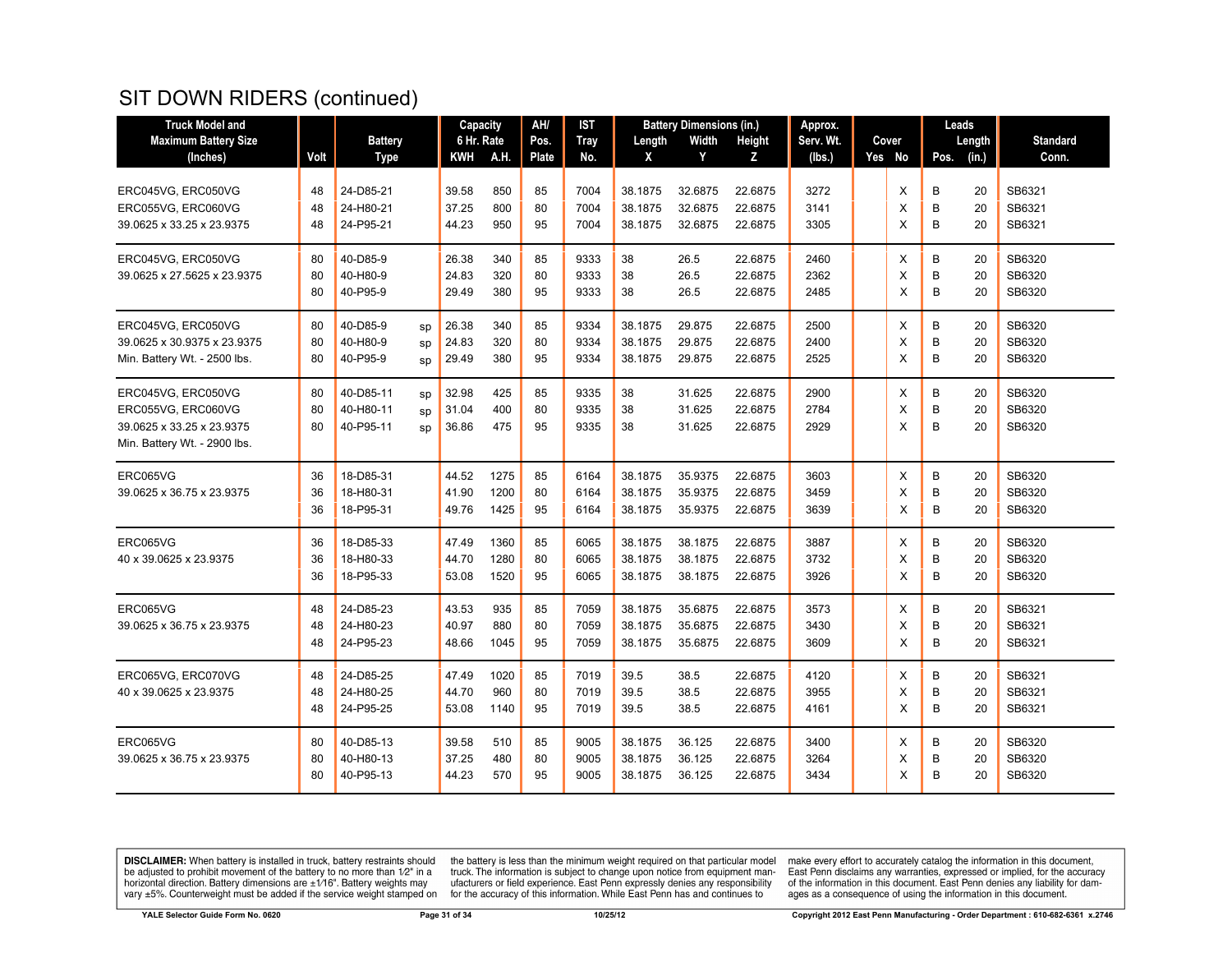| <b>Truck Model and</b>       |      |                |    | Capacity   |      | AH/          | IST         |         | <b>Battery Dimensions (in.)</b> |         | Approx.   |          | Leads         |                 |
|------------------------------|------|----------------|----|------------|------|--------------|-------------|---------|---------------------------------|---------|-----------|----------|---------------|-----------------|
| <b>Maximum Battery Size</b>  |      | <b>Battery</b> |    | 6 Hr. Rate |      | Pos.         | <b>Tray</b> | Length  | Width                           | Height  | Serv. Wt. | Cover    | Length        | <b>Standard</b> |
| (Inches)                     | Volt | <b>Type</b>    |    | KWH        | A.H. | <b>Plate</b> | No.         | X       | Y                               | z       | (lbs.)    | Yes No   | (in.)<br>Pos. | Conn.           |
|                              |      |                |    |            |      |              |             |         |                                 |         |           |          |               |                 |
| ERC065VG. ERC070VG           | 80   | 40-D85-13      | SD | 39.58      | 510  | 85           | 9337        | 39      | 37.8125                         | 22.6875 | 3400      | Χ        | B<br>20       | SB6320          |
| 40 x 39.0625 x 23.9375       | 80   | 40-H80-13      | sp | 37.25      | 480  | 80           | 9337        | 39      | 37.8125                         | 22.6875 | 3264      | X        | B<br>20       | SB6320          |
| Min. Battery Wt. - 3400 lbs. | 80   | 40-P95-13      | sp | 44.23      | 570  | 95           | 9337        | 39      | 37.8125                         | 22.6875 | 3434      | X        | B<br>20       | SB6320          |
| ERC070VG                     | 36   | 18-D85-33      |    | 47.49      | 1360 | 85           | 6065        | 38.1875 | 38.1875                         | 22.6875 | 3887      | X        | B<br>20       | SB6320          |
| 40 x 39.0625 x 23.9375       | 36   | 18-H80-33      |    | 44.70      | 1280 | 80           | 6065        | 38.1875 | 38.1875                         | 22.6875 | 3732      | X        | B<br>20       | SB6320          |
|                              | 36   | 18-P95-33      |    | 53.08      | 1520 | 95           | 6065        | 38.1875 | 38.1875                         | 22.6875 | 3926      | X        | B<br>20       | SB6320          |
| ERP030VF, ERP030VT           | 36   | 18-D85-17      |    | 23.75      | 680  | 85           | 6015        | 38.1875 | 20.0625                         | 22.6875 | 2045      | Χ        | Α<br>20       | SB6320          |
| 39 x 21.5 x 23.9375          | 36   | 18-H80-17      |    | 22.35      | 640  | 80           | 6015        | 38.1875 | 20.0625                         | 22.6875 | 1963      | X        | A<br>20       | SB6320          |
|                              | 36   | 18-P95-17      |    | 26.54      | 760  | 95           | 6015        | 38.1875 | 20.0625                         | 22.6875 | 2065      | X        | 20<br>A       | SB6320          |
| ERP030VF, ERP030VT           | 36   | 18-D100-17     |    | 27.94      | 800  | 100          | 6060        | 38.1875 | 20.0625                         | 25.6875 | 2322      | X        | A<br>20       | SB6320          |
| 39 x 21.5 x 26.75            |      |                |    |            |      |              |             |         |                                 |         |           |          |               |                 |
| ERP030VF                     | 48   | 24-D85-13      |    | 23.75      | 510  | 85           | 7071        | 38.125  | 20.4375                         | 22.6875 | 2022      | Χ        | A<br>20       | SB6321          |
| 39 x 21.5 x 23.9375          | 48   | 24-H80-13      |    | 22.35      | 480  | 80           | 7071        | 38.125  | 20.4375                         | 22.6875 | 1941      | X        | 20<br>Α       | SB6321          |
|                              | 48   | 24-P95-13      |    | 26.54      | 570  | 95           | 7071        | 38.125  | 20.4375                         | 22.6875 | 2042      | $\times$ | 20<br>A       | SB6321          |
| ERO939VF                     | 48   | 24-D100-13     |    | 27.94      | 600  | 100          | 7106        | 37.875  | 20.5625                         | 25.6875 | 2342      | X        | A<br>20       | SB6321          |
| 39 x 21.5 x 26.75            |      |                |    |            |      |              |             |         |                                 |         |           |          |               |                 |
| ERP030VT                     | 48   | 24-D85-13      |    | 23.75      | 510  | 85           | 7071        | 38.125  | 20.4375                         | 22.6875 | 2022      | X        | В<br>20       | SB6321          |
| 39 x 21.5 x 23.9375          | 48   | 24-H80-13      |    | 22.35      | 480  | 80           | 7071        | 38.125  | 20.4375                         | 22.6875 | 1941      | X        | B<br>20       | SB6321          |
|                              | 48   | 24-P95-13      |    | 26.54      | 570  | 95           | 7071        | 38.125  | 20.4375                         | 22.6875 | 2042      | X        | B<br>20       | SB6321          |
| ERP030VT                     | 48   | 24-D100-13     |    | 27.94      | 600  | 100          | 7106        | 37.875  | 20.5625                         | 25.6875 | 2342      | X        | B<br>20       | SB6321          |
| 39 x 21.5 x 26.75            |      |                |    |            |      |              |             |         |                                 |         |           |          |               |                 |
| ERP035VF, ERP040VF           | 36   | 18-D85-21      |    | 29.68      | 850  | 85           | 6010        | 38.1875 | 24.5625                         | 22.6875 | 2466      | X        | A<br>20       | SB6320          |
| ERP040VT                     | 36   | 18-H80-21      |    | 27.94      | 800  | 80           | 6010        | 38.1875 | 24.5625                         | 22.6875 | 2367      | X        | 20<br>A       | SB6320          |
| 39 x 25.25 x 23.9375         | 36   | 18-P95-21      |    | 33.17      | 950  | 95           | 6010        | 38.1875 | 24.5625                         | 22.6875 | 2491      | X        | A<br>20       | SB6320          |
| ERP035VF, ERP040VF           | 36   | 18-D100-21     |    | 34.92      | 1000 | 100          | 6146        | 38.5    | 24.5625                         | 25.6875 | 2529      | Χ        | 20<br>A       | SB6320          |
| ERP040VT                     |      |                |    |            |      |              |             |         |                                 |         |           |          |               |                 |
| 39 x 25.25 x 26.75           |      |                |    |            |      |              |             |         |                                 |         |           |          |               |                 |

**DISCLAIMER:** When battery is installed in truck, battery restraints should be adjusted to prohibit movement of the battery to no more than  $1/2$ " in a horizontal direction. Battery dimensions are  $\pm 1/16$ ". Battery weig

the battery is less than the minimum weight required on that particular model<br>truck. The information is subject to change upon notice from equipment man-<br>ufacturers or field experience. East Penn expressly denies any respo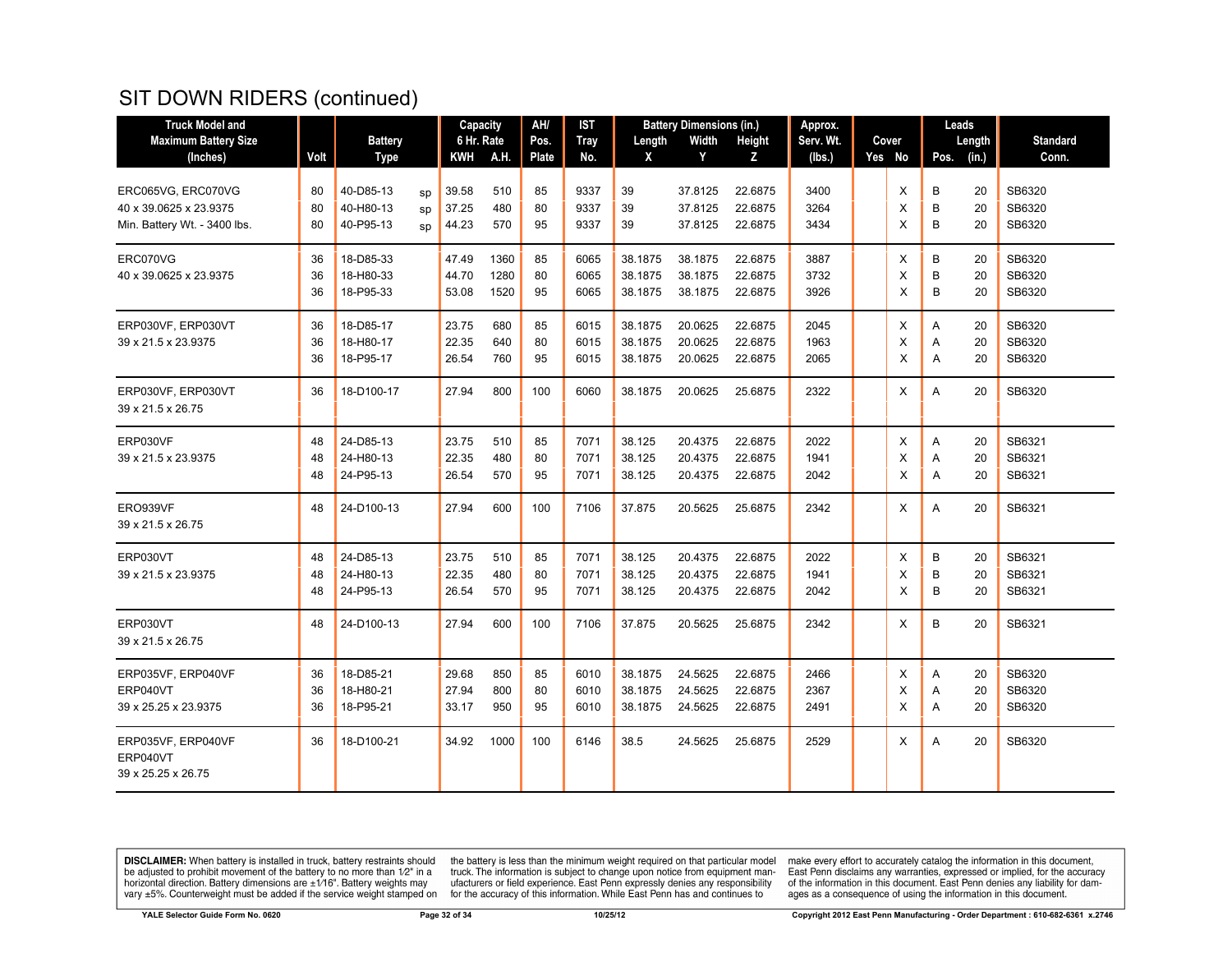| <b>Truck Model and</b>                   |      |                | Capacity   |      | AH/   | <b>IST</b>  | <b>Battery Dimensions (in.)</b> |         |         | Approx.   |  |        | Leads         |                 |
|------------------------------------------|------|----------------|------------|------|-------|-------------|---------------------------------|---------|---------|-----------|--|--------|---------------|-----------------|
| <b>Maximum Battery Size</b>              |      | <b>Battery</b> | 6 Hr. Rate |      | Pos.  | <b>Tray</b> | Length                          | Width   | Height  | Serv. Wt. |  | Cover  | Length        | <b>Standard</b> |
| (Inches)                                 | Volt | Type           | <b>KWH</b> | A.H. | Plate | No.         | X                               | Y       | Z       | (lbs.)    |  | Yes No | (in.)<br>Pos. | Conn.           |
| ERP03VF, ERP040VF                        | 48   | 24-D85-15      | 27.70      | 595  | 85    | 7031        | 38.1875                         | 23.5625 | 22.6875 | 2332      |  | X      | 20<br>A       | SB6321          |
| 39 x 25.25 x 23.9375                     | 48   | 24-H80-15      | 26.07      | 560  | 80    | 7031        | 38.1875                         | 23.5625 | 22.6875 | 2239      |  | X      | 20<br>A       | SB6321          |
|                                          | 48   | 24-P95-15      | 30.96      | 665  | 95    | 7031        | 38.1875                         | 23.5625 | 22.6875 | 2355      |  | X      | A<br>20       | SB6321          |
| ERP035VF, ERP040VF<br>39 x 25.25 x 26.75 | 48   | 24-D100-15     | 32.59      | 700  | 100   | 7135        | 38.1875                         | 23.5625 | 25.6875 | 2670      |  | X      | A<br>20       | SB6321          |
| ERP035VT                                 | 36   | 18-D85-21      | 29.68      | 850  | 85    | 6010        | 38.1875                         | 24.5625 | 22.6875 | 2466      |  | X      | в<br>20       | SB6320          |
| 39 x 25.25 x 23.9375                     | 36   | 18-H80-21      | 27.94      | 800  | 80    | 6010        | 38.1875                         | 24.5625 | 22.6875 | 2367      |  | Х      | B<br>20       | SB6320          |
|                                          | 36   | 18-P95-21      | 33.17      | 950  | 95    | 6010        | 38.1875                         | 24.5625 | 22.6875 | 2491      |  | X      | В<br>20       | SB6320          |
| ERP035VT                                 | 36   | 18-D100-21     | 34.92      | 1000 | 100   | 6146        | 38.5                            | 24.5625 | 25.6875 | 2529      |  | X      | 20<br>B       | SB6320          |
| 39 x 25.25 x 26.75                       |      |                |            |      |       |             |                                 |         |         |           |  |        |               |                 |
| ERP035VT, ERP040VT                       | 48   | 24-D85-15      | 27.70      | 595  | 85    | 7031        | 38.1875                         | 23.5625 | 22.6875 | 2332      |  | X      | B<br>20       | SB6321          |
| 39 x 25.25 x 23.9375                     | 48   | 24-H80-15      | 26.07      | 560  | 80    | 7031        | 38.1875                         | 23.5625 | 22.6875 | 2239      |  | X      | B<br>20       | SB6321          |
|                                          | 48   | 24-P95-15      | 30.96      | 665  | 95    | 7031        | 38.1875                         | 23.5625 | 22.6875 | 2355      |  | X      | В<br>20       | SB6321          |
| ERP035 VT. ERP040VT                      | 48   | 24-D100-15     | 32.59      | 700  | 100   | 7135        | 38.1875                         | 23.5625 | 25.6875 | 2670      |  | X      | B<br>20       | SB6321          |
| 39 x 25.25 x 26.75                       |      |                |            |      |       |             |                                 |         |         |           |  |        |               |                 |
| ERP045VL, ERP050VL                       | 80   | 40-D125-9      | 38.80      | 500  | 125   | 9257        | 40                              | 27.5    | 30.5625 | 3753      |  | X      | B<br>20       | <b>EURO320</b>  |
| 40.75 x 28.25 x 31.25                    | 80   | 40-H120-9      | 37.25      | 480  | 120   | 9257        | 40                              | 27.5    | 30.5625 | 3715      |  | Х      | B<br>20       | <b>EURO320</b>  |
|                                          | 80   | 40-P140-9      | 43.46      | 560  | 140   | 9257        | 40                              | 27.5    | 30.5625 | 3791      |  | X      | B<br>20       | <b>EURO320</b>  |
| ERP060VL, ERP070VL                       | 80   | 40-D125-11     | 48.50      | 625  | 125   | 9195        | 39.5                            | 33      | 30.5625 | 4515      |  | X      | 20<br>Α       | <b>EURO320</b>  |
| 40.75 x 33.9375 x 31.25                  | 80   | 40-H120-11     | 46.56      | 600  | 120   | 9195        | 39.5                            | 33      | 30.5625 | 4470      |  | X      | 20<br>A       | <b>EURO320</b>  |
|                                          | 80   | 40-P140-11     | 54.32      | 700  | 140   | 9195        | 39.5                            | 33      | 30.5625 | 4560      |  | X      | 20<br>A       | <b>EURO320</b>  |

Note E - Battery requires 12 volt tap with 5/16" stainless steel stud and stainless steel nut.

Note F - Battery requires 18 volt tap with 5/16" stainless steel stud and stainless steel nut.

Note G - Battery requires 24 volt tap with 5/16" stainless steel stud and stainless steel nut.

Note H - These truck models require two (2) 18 cell, 36 volt batteries.

Note I - These truck models require two (2) 18 cell, 36 volt batteries in one tray wired parallel for 36 volt operation.

sp - Special tray IST9257 includes steel plates added for minimum weight requiurement.

sp - Special tray IST9195 includes steel plates added for minimum weight requiurement.

sp - Special tray IST9334 includes steel plates added for minum weight requirement.

sp - Special tray IST9335 includes steel plates added for minum weight requirement.

sp - Special tray IST9337 includes steel plates added for minum weight requirement.

ea - KWH calculated for each 18 cell battery.

\*\* Hinge runs through length.

**DISCLAIMER:** When battery is installed in truck, battery restraints should be adjusted to prohibit movement of the battery to no more than 1/2" in a horizontal direction. Battery dimensions are  $\pm 1/16$ ". Battery weights may vary ±5%. Counterweight must be added if the service weight stamped on

the battery is less than the minimum weight required on that particular model truck. The information is subject to change upon notice from equipment manufacturers or field experience. East Penn expressly denies any responsibility for the accuracy of this information. While East Penn has and continues to